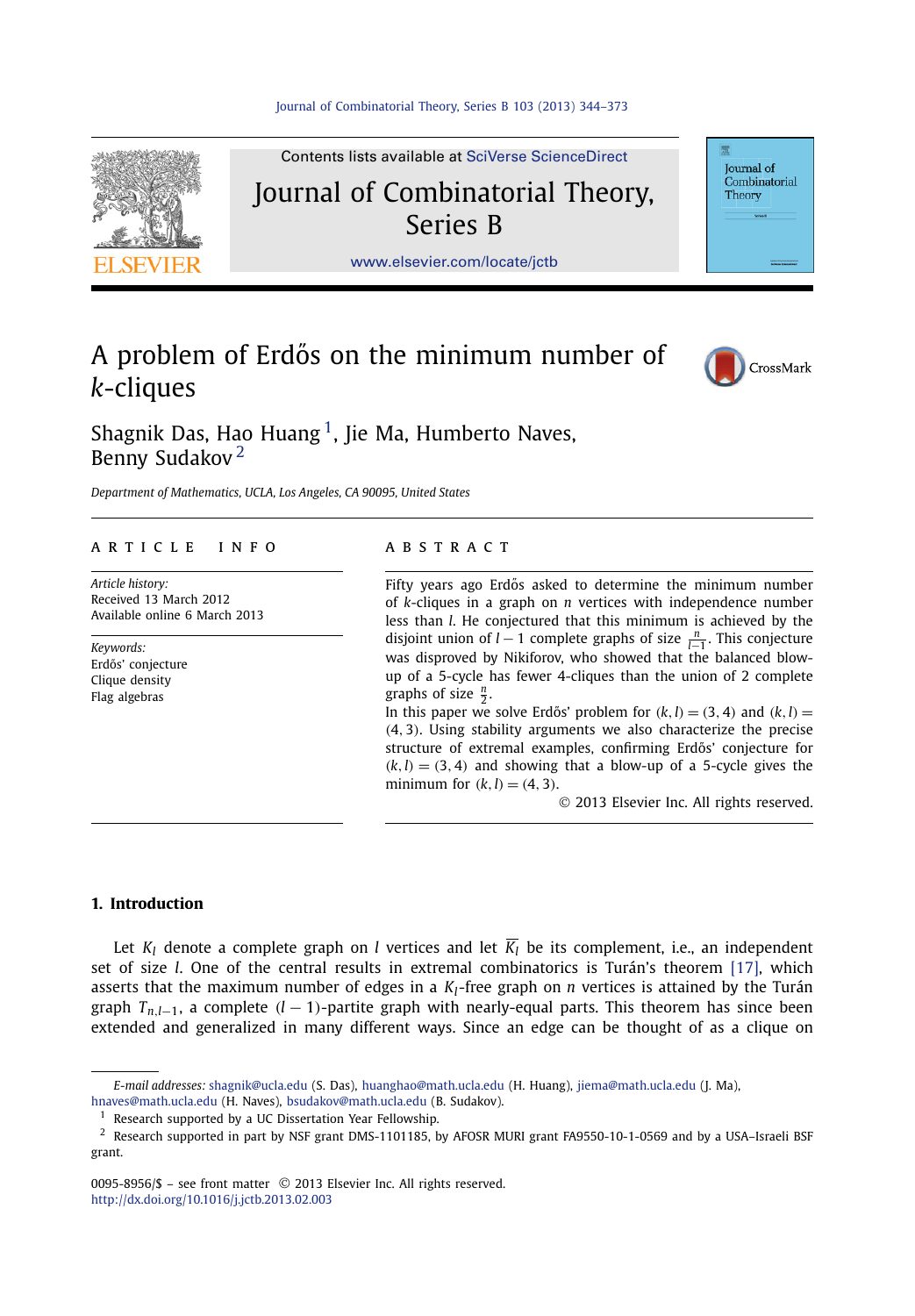2 vertices, a natural generalization is to ask for the maximum number of  $K_k$  in an *n*-vertex graph with no *Kl*. Zykov [\[18\]](#page-29-0) showed that this maximum was also attained by the Turán graph *Tn,l*−1.

For any integers  $k, l \geqslant 2$  and *n*, we define  $f(n, k, l)$  to be the minimum number of copies of  $K_k$  in a  $\overline{K}_l$ -free graph on *n* vertices. If one takes the complements of the graphs in Turán's theorem, then the theorem gives the minimum number of edges in an *n*-vertex  $\overline{K_1}$ -free graph. Thus the question of determining  $f(n, k, l)$  is precisely the Zykov-type generalization of this complementary version. Fifty years ago Erdős<sup>[\[4\]](#page-28-0)</sup> asked to determine  $f(n, k, l)$  and conjectured that the minimum is given by the complement of the Turán graph,  $\overline{T_{n,l-1}}$ , which is the disjoint union of *l* − 1 complete graphs of equal size. When  $k = 2$ , this follows from Turán's theorem.

Note that a graph is  $\overline{K}_l$ -free precisely when its independence number is less than *l*. One can thus also view this problem as a strengthening of Ramsey's theorem, which states that any sufficiently large graph either has a clique of size *k* or an independent set of size *l*. The *(k,l)*-problem asks how many cliques of size *k* a graph must have when its independence number is less than *l*.

Lorden  $[10]$  proved Erdős' conjecture to be true for the  $(3, 3)$ -case by a simple double-counting argument. However, no further progress was made in the next forty years, until Nikiforov [\[11\]](#page-29-0) disproved the conjecture in the case (4, 3) by showing the balanced blow-up of  $C_5$ , which is  $\overline{K_3}$ -free, contains fewer 4-cliques than the disjoint union of two cliques,  $T_{n,2}$ . In a *blow-up* of a graph, we replace every vertex with a clique, and every edge with a complete bipartite graph. We say the blowup is *balanced* if the cliques are all of the same size. In a subsequent preprint [\[12\],](#page-29-0) Nikiforov showed that his construction is optimal under the additional assumption that the graph should be nearlyregular.

Moreover, by considering blow-ups of Ramsey graphs, Nikiforov showed that the conjecture could only hold for finitely many  $(k,l)$  when  $k,l \geqslant 3$ . In particular, he conjectured that equality held only for the cases *(*3*,* 3*)* and *(*3*,* 4*)*, the latter of which remained an open problem.

#### *1.1. Our results*

In this paper, we first sharpen Nikiforov's result by showing that Erdős' conjecture is always false when  $k \geqslant 4$  and  $l \geqslant 3$ , or when  $k = 3$  and  $l \geqslant 2074$ . We obtain these results through a combination of explicit and random counterexamples.

We then solve the problem in the cases  $(k, l) = (4, 3)$  and  $(3, 4)$ . Using the machinery of flag algebras developed by Razborov [\[14\],](#page-29-0) we are able to obtain the asymptotic values of  $f(n, 4, 3)$  and  $f(n, 3, 4)$ . By analyzing the corresponding semi-definite programming solutions, we are then able to derive stability results for these cases, which in turn allow us to determine  $f(n, 4, 3)$  and  $f(n, 3, 4)$ exactly for large *n*, and also to characterize the extremal graphs. In particular, we show that a blow-up of  $C_5$  is indeed optimal for the  $(4, 3)$ -problem, while Erdős' conjecture holds for the  $(3, 4)$ -problem. Our results are summarized in the following theorems.

**Theorem 1.1.**  $f(n, 4, 3) = \frac{3}{25} {n \choose 4} + O(n^3)$ , where for large n the minimum is achieved by a blow-up of C<sub>5</sub> *with five parts of roughly equal sizes* (*part sizes might differ by at most* 2)*. Moreover, the extremal structure is unique.*

We determine the exact sizes of the parts of the blow-up by solving an integer optimization problem, the precise results of which are given in Section [4.](#page-10-0)

**Theorem 1.2.**  $f(n, 3, 4) = {ln/3 \choose 3} + {ln/3 \choose 3} + {ln/2 \choose 3} \sim \frac{1}{9} {n \choose 3}$ , where for large n the minimum is *achieved by three disjoint cliques that are as equal as possible. Moreover, any extremal graph must be spanned by three such cliques.*

Note that in this case the extremal graph is not unique, as we may have partial matchings between the cliques without introducing any extra triangles.

As we remark in our concluding section, solutions of corresponding SDP problems strongly suggest that a disjoint union of cliques remains optimal for the *(*3*,* 5*)*- and *(*3*,* 6*)*-problems, contrary to Nikiforov's conjecture.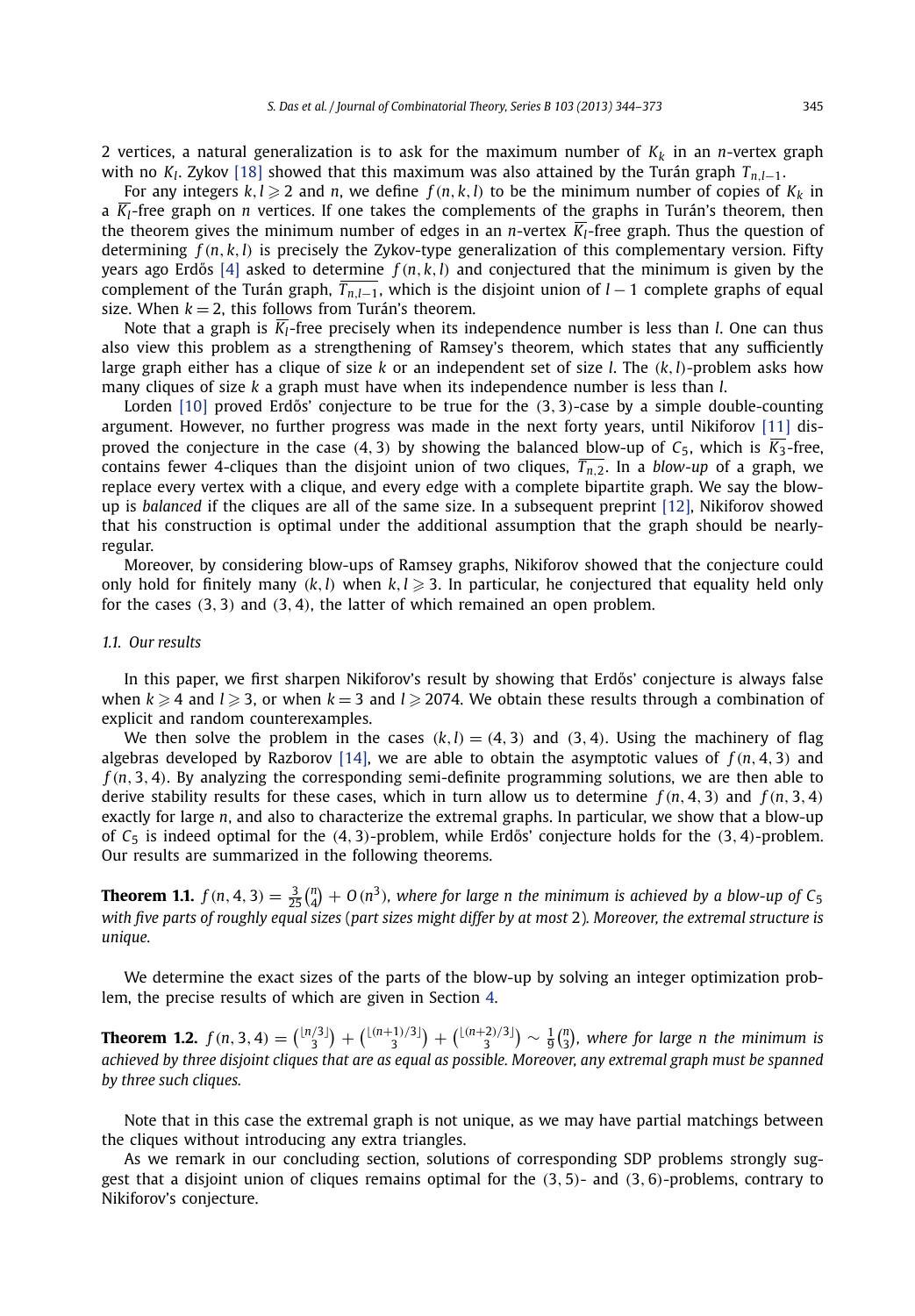#### *1.2. Notation and organization*

Given a graph *G* on vertices  $V(G)$ , and a vertex  $v \in V(G)$ , we denote by  $N(v)$  the set of neighbors of *v* in *G*, and by  $\overline{N(v)}$  the set of non-neighbors of *v*. The complement graph  $\overline{G}$  shares the same vertices as *G*, and has an edge  $\{u, v\}$  if and only if  $\{u, v\}$  is not an edge of *G*. We denote the independence number of *G* by *α(G)*. The complete graph on *k* vertices is denoted by *Kk*. In particular, a graph *G* is  $\overline{K}_l$ -free if and only if  $\alpha(G) < l$ . Some other graphs we will use are the cycles  $C_k$ , and paths  $P_k$ , where in each case the subscript refers to the number of edges.

Given a fixed graph *H*, for any graph *G* we let  $t_H$  (*G*) denote the number of induced copies of *H* in *G*. In the case  $H = K_k$ , we simplify the notation to  $t_k(G)$ . Using this notation, we can define

$$
f(n, k, l) = \min\{t_k(G): |V(G)| = n, t_l(\overline{G}) = 0\}.
$$

The rest of the paper is organized as follows. In the next section, we construct counterexamples to Erdős' conjecture in the case *k* ≥ 4 and *l* ≥ 3 or *k* = 3 and *l* large. In Section [3,](#page-4-0) we provide an informal introduction to our main tool, flag algebras. Sections [4](#page-10-0) and [5](#page-18-0) contain the proofs of our main results for the *(*4*,* 3*)*- and *(*3*,* 4*)*-problems respectively. The final section contains some concluding remarks and open problems. Throughout the paper, we omit rounding signs for clarity of presentation.

Some technical details are given in the appendices: [Appendix A](#page-21-0) provides some remarks regarding implementation of flag algebras, [Appendix B](#page-24-0) contains the proof of the integer optimization result for the *(*4*,* 3*)*-problem, and [Appendix C](#page-25-0) lists the details of the flag algebra calculations needed for the *(*3*,* 4*)*-problem.

#### **Note added in proof**

After this paper was written and submitted for publication, we learned that Oleg Pikhurko [\[13\]](#page-29-0) independently obtained similar results.

#### **2. Counterexamples to Erdos' conjecture ˝**

Nikiforov [\[11\]](#page-29-0) showed that not only was Erdős' conjecture not true in general, but that it held only finitely often. He used bounds on the Ramsey numbers  $R(3, l)$  to show the existence of  $k_0$  and  $l_0$ such that whenever  $k > k_0$  or  $l > l_0$ , blow-ups of Ramsey graphs did better than disjoint unions of cliques  $\overline{T_{n,l-1}}$ . In the following theorem, we use a combination of explicit and random constructions to further improve this result.

**Theorem 2.1.** For large n,  $\overline{T_{n,l-1}}$  is not optimal for the  $(k, l)$ -problem when

(i) *k* ≥ 4 and *l* ≥ 3, or

(ii)  $k = 3$  and  $l \ge 2074$ .

2.1. The  $(k, l)$ -problem with  $k \geqslant 4$ 

Let us first consider the case  $l = 3$ . That is, we are looking to minimize the number of  $k$ -cliques in a graph with independence number at most 2. For the *(*4*,* 3*)*-problem, Nikiforov [\[12\]](#page-29-0) gave an explicit counterexample to Erdős' conjecture by showing that a blow-up of  $C_5$  contains fewer triangles than the graph  $\overline{T_{n,2}}$ , which consists of two disjoint cliques. In fact, it is easy to see that this construction is better than  $\overline{T_{n,2}}$  for any  $k\geqslant 4$ . Indeed, a disjoint union of two cliques contains, asymptotically, 2 $\binom{\frac{n}{2}}{k}\sim$  $\frac{1}{2^{k-1}} {n \choose k}$  k-cliques. On the other hand, the blow-up of  $C_5$  contains  $5({25 \over k}) - {n \over 2}) \sim \frac{2^k-1}{5^{k-1}} {n \choose k}$  k-cliques. For  $k \geqslant 4$ , we have  $\frac{2^k-1}{5^{k-1}} < \frac{1}{2^{k-1}}$ , and so  $\overline{T_{n,2}}$  is asymptotically not optimal for the  $(k,3)$ -problem.

For *l* ≥ 4, the graph  $\overline{T_{n,l-1}}$  consists of *l* − 1 disjoint cliques. However, as shown above, if we replace two of these cliques with a blow-up of  $C_5$  on the same number of vertices, we will reduce the number of *k*-cliques. Formally, this construction has a blow-up of  $C_5$  on five parts of size  $\frac{2n}{5(l-1)}$ , and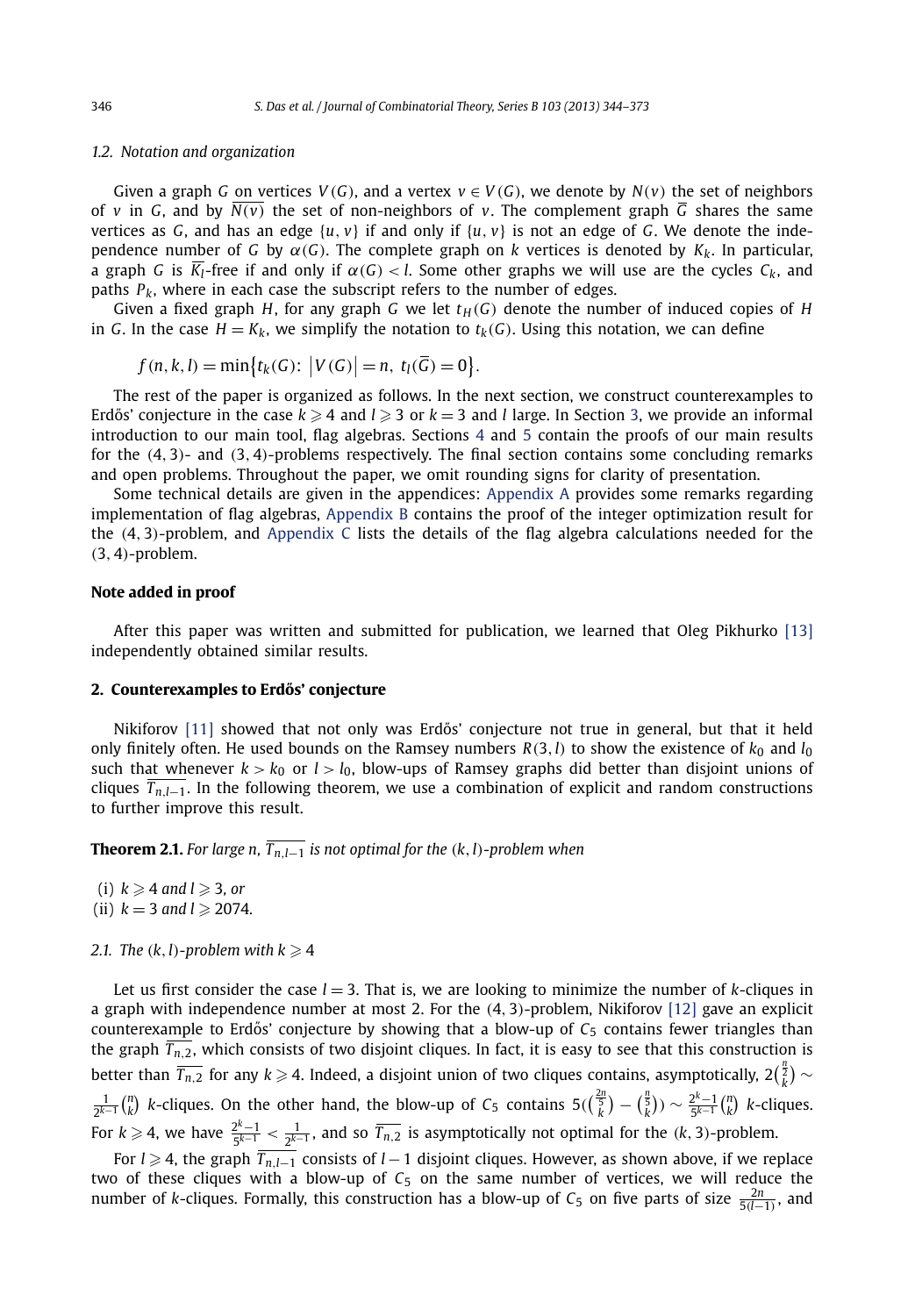*l* − 3 disjoint cliques of size  $\frac{n}{l-1}$ , and contains fewer *k*-cliques than  $\overline{T_{n,l-1}}$ . This shows that a disjoint union of cliques is not optimal for the  $(k,l)$ -problem for any  $k\geqslant 4$  and  $l\geqslant 3.$ 

#### *2.2. The (*3*,l)-problem*

The situation is quite different when  $k = 3$ . As we will show later, the disjoint union of cliques is optimal for the  $(3, 3)$ - and  $(3, 4)$ -problems. However, unlike the case  $k = 2$ , this construction ceases to be optimal for large values of *l*. We consider the random graph *G* ∼ *G(m, p)* on *m* vertices, with every edge appearing independently with probability *p*. For suitable parameters *l*, *m*, and *p*, we show that with positive probability the balanced blow-up of *G* has no independent set of size *l* and has fewer triangles than  $T_{n,l-1}$ . First we count the number of triangles in a balanced blow-up of an *m*-vertex graph *G* to *n* vertices.

There are three ways to obtain a triangle in the blow-up. The vertices of the triangle can all come from one part, in which case there are  $\frac{n}{m}$  vertices to choose from. As there are *m* vertices in *G*, there are  $m(\frac{\pi}{3}) \sim \frac{1}{m^2} {n \choose 3}$  such triangles. Alternatively, the vertices of the triangle can come from an edge in *G*, with two vertices from one part, and the third vertex from the other. There are two ways to split the vertices, and  $e(G)$  edges, so the total number of such triangles is  $2e(G)(\frac{n}{2})(\frac{n}{1}) \sim \frac{6e(G)}{m^3}(\frac{n}{3})$ . Finally, the vertices of the triangle can come from a triangle in *G*, with one vertex from each of the three parts. There are  $t_3(G)$  triangles in G, and so the number of such triangles is  $t_3(G)(\frac{n}{m})^3 \sim \frac{6t_3(G)}{m^3} {n \choose 3}$ . Thus the total number of triangles in the blow-up of *G* is asymptotically  $(\frac{6(e(G)+t_3(G))}{m^3}+\frac{1}{m^2})(\frac{n}{3})$ .

On the other hand,  $\overline{T_{n,l-1}}$  has  $(l-1)\left(\frac{l-1}{3}\right) \sim \frac{1}{(l-1)^2} {n \choose 3}$  triangles. Thus to obtain a counterexample to Erdős' conjecture, we need to show that for some *l*, *m* and *p*, with positive probability the random graph  $G \sim G(m, p)$  has no independent set of size l and  $\frac{6(e(G)+t_3(G))}{m^3} + \frac{1}{m^2} < \frac{1}{(l-1)^2}$ , or equivalently  $e(G) + t_3(G) < \frac{m^3}{6(l-1)^2} - \frac{m}{6}$ . Let us call such a graph 'suitable'.

Let  $B_1$  be the event that  $\alpha(G) \geq l$ , where  $\alpha(G)$  is the independence number of *G*. For some parameters s and t, let  $B_2$  be the event { $e(G) - \mathbb{E}[e(G)] \geq s$ }, and  $B_3$  the event { $t_3(G) - \mathbb{E}[t_3(G)] \geq t$ }. If  $\mathbb{E}[e(G)+t_3(G)]+s+t\leqslant\frac{m^3}{6(l-1)^2}-\frac{m}{6},$  then  $\{e(G)+t_3(G)\geqslant\frac{m^3}{6(l-1)^2}-\frac{m}{6}\}\subset B_2\cup B_3$ . Then we have

 $\mathbb{P}(G \text{ not suitable}) \leq \mathbb{P}(B_1 \cup B_2 \cup B_3) \leq \mathbb{P}(B_1) + \mathbb{P}(B_2 \cup B_3).$ 

We use a union bound for  $B_1$ : there are  $\binom{m}{l}$  sets of *l* vertices, and the probability that a given set has no edges is  $(1-p)^{{l \choose 2}}$ . Using the bound  ${n \choose r} \leqslant \left(\frac{ne}{r}\right)^r$ , we have

$$
\mathbb{P}(B_1) \leqslant {m \choose l} (1-p)^{{l \choose 2}} \leqslant \left(\frac{me(1-p)^{\frac{l-1}{2}}}{l}\right)^l.
$$

Note that the other two events are increasing; that is, they are preserved by the addition of edges. It then follows from Kleitman's lemma (see Chapter 6 in [\[1\]\)](#page-28-0) that  $\mathbb{P}(B_2 \cap B_3) \geq \mathbb{P}(B_2)\mathbb{P}(B_3)$ , and so

$$
\mathbb{P}(B_2 \cup B_3) = \mathbb{P}(B_2) + \mathbb{P}(B_3) - \mathbb{P}(B_2 \cap B_3) \le \mathbb{P}(B_2) + \mathbb{P}(B_3) - \mathbb{P}(B_2)\mathbb{P}(B_3) \n= \mathbb{P}(B_2) + \mathbb{P}(B_3)(1 - \mathbb{P}(B_2)).
$$

Moreover, since the right-hand side is increasing in both  $\mathbb{P}(B_2)$  and  $\mathbb{P}(B_3)$ , we can replace the probabilities with upper bounds to obtain an upper bound on  $\mathbb{P}(B_2 \cup B_3)$ . To obtain these upper bounds, we use the following second moment concentration inequality from [\[1\]:](#page-28-0)

**Proposition 2.2.** Let X be a random variable with expectation  $E[X] = \mu$  and variance  $\sigma^2$ . Then for all *λ >* 0*,*

$$
\mathbb{P}(X-\mu\geqslant\lambda)\leqslant\frac{\sigma^2}{\lambda^2+\sigma^2}.
$$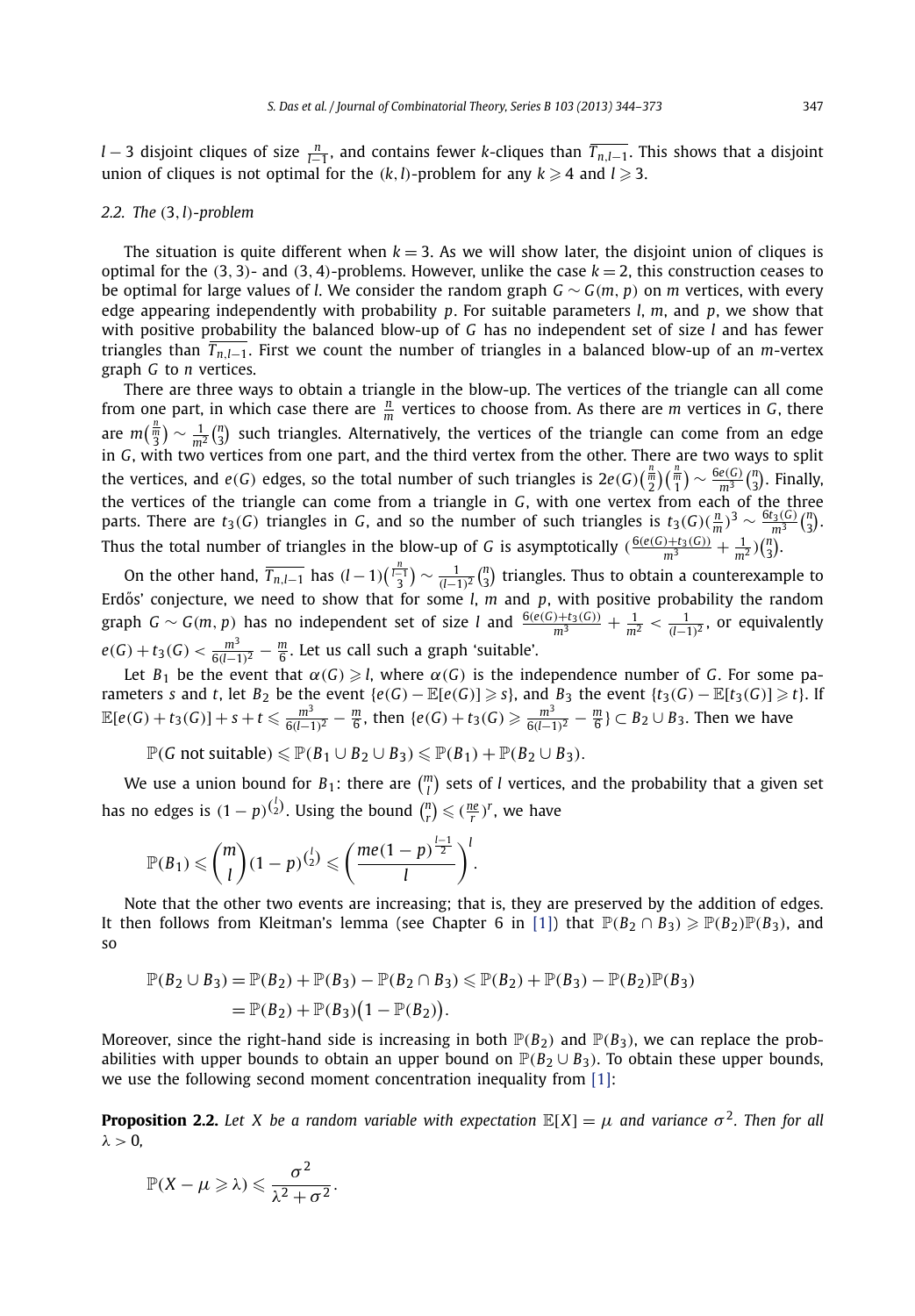<span id="page-4-0"></span>For the event  $B_2$ , with  $X = e(G)$ , we have  $X \sim Bin(\binom{m}{2}, p)$ , and so  $\mu = \binom{m}{2}p$  and  $\sigma^2 = \binom{m}{2}p(1-p)$ . This gives  $\mathbb{P}(B_2) \leq \frac{\binom{m}{2}p(1-p)}{s^2 + \binom{m}{2}p(1-p)}$  $\frac{2}{s^2+(n-p)}$ <br>  $\frac{s^2+(n-p)}{2}$ 

For the event  $B_3$ , let  $X = t_3(G)$ . There are  $\binom{m}{3}$  possible triangles, each of which appears with probability  $p^3$ , and hence  $\mu = \binom{m}{3}p^3$ . To find the variance, we note that any fixed triangle *T* is independent of all triangles except those that share at least two vertices with *T* . A quick calculation gives  $\sigma^2 = {m \choose 3} p^3 [(1-p^3) + 3(m-3)p^2(1-p)].$  Thus  $\mathbb{P}(B_3) \leq \frac{{m \choose 3} p^3 [(1-p^3) + 3(m-3)p^2(1-p)]}{t^2 + {m \choose 3} p^3 [(1-p^3) + 3(m-3)p^2(1-p)]}$  $\frac{(3)^p (1 + p^2) (1 - p^3)}{t^2 + {m \choose 3} p^3 [(1-p^3) + 3(m-3) p^2 (1-p)]}$ .

Thus if we can find *l*, *m*, *p*, *s* and *t* such that  $\binom{m}{2}p + \binom{m}{3}p^3 + s + t \leq \frac{m^3}{6(l-1)^2} - \frac{m}{6}$ , and

$$
\left(\frac{me(1-p)^{\frac{l-1}{2}}}{l}\right)^l + \frac{\binom{m}{2}p(1-p)}{s^2 + \binom{m}{2}p(1-p)} + \frac{\binom{m}{3}p^3[(1-p^3) + 3(m-3)p^2(1-p)]}{t^2 + \binom{m}{3}p^3[(1-p^3) + 3(m-3)p^2(1-p)]} \left[1 - \frac{\binom{m}{2}p(1-p)}{s^2 + \binom{m}{2}p(1-p)}\right] < 1,
$$

then we prove that there is a suitable graph, and therefore  $\overline{T_{n,l-1}}$  is not optimal for the (3,*l*)-problem.

A computer search determined that *l* = 2074, *m* = 164 397, *p* = 0*.*0051707, *s* = 14 000 and  $t = 35000$  are suitable values. Hence the graph with 2073 disjoint cliques is not optimal for the *(*3*,* 2074*)*-problem. Moreover, if *l* > 2074, then in  $\overline{T_{n,l-1}}$  we can replace 2073 cliques by a graph with fewer triangles. Hence  $T_{n,l-1}$  is not optimal for the  $(3,l)$ -problem for any  $l \geqslant 2074$ .

It would be interesting to find better constructions and to determine when  $\overline{T_{n,l-1}}$  stops being optimal for the *(*3*,l)*-problem. Our flag algebra calculations suggest that it is still optimal for at least the *(*3*,* 5*)*- and *(*3*,* 6*)*-problems.

#### **3. Flag algebra calculus**

In this section we provide a brief introduction to the technique of flag algebras. First introduced by Razborov in [\[14\],](#page-29-0) it has been applied with great success to a wide variety of problems in extremal combinatorics (see, for example, [\[3,5–9,15,16\]\)](#page-28-0).

We will begin with a general overview of the calculus, by introducing some key definitions and providing some intuition behind the machinery. The second subsection will show how we express extremal problems in the language of flag algebras. In [Appendix A](#page-21-0) we discuss some practical considerations regarding implementation of the method, to explain how we obtained our results in the later sections.

It is neither our goal to be rigorous nor thorough, but rather to emphasize that the combinatorial arguments behind the flag algebra calculus are as old as extremal combinatorics itself. Indeed, the main tools available to us are double-counting and the Cauchy–Schwarz inequality. To highlight this fact, we will use the *(*3*,* 3*)*-problem as a running example, and indeed, the proof we obtain through flag algebras will be essentially the same as the original proof Lorden gave in 1962.

The flag algebra calculus is powerful because it provides a formalism through which the problem of finding relations between subgraph densities can be reduced to a semi-definite programming (SDP) problem. This in turn enables the use of computers to find solutions, with rigorous proofs, to problems in extremal combinatorics.

In the next two sections, we discuss in greater detail the flag algebra calculus as specialized to the theory of graphs. None of the technical facts in these sections are new, and all appear in the original paper of Razborov [\[14\].](#page-29-0)

#### *3.1. Basic definitions and notation*

The flag algebra calculus is typically used to find the extremal density of some fixed subgraph *J* amongst graphs that avoid some forbidden subgraph. For our example, the *(*3*,* 3*)*-problem, we wish to minimize the density of triangles  $K_3$  in graphs that do not contain  $\overline{K_3}$ , the empty graph on 3 vertices. While our definitions will be general, all our examples will come from this setting.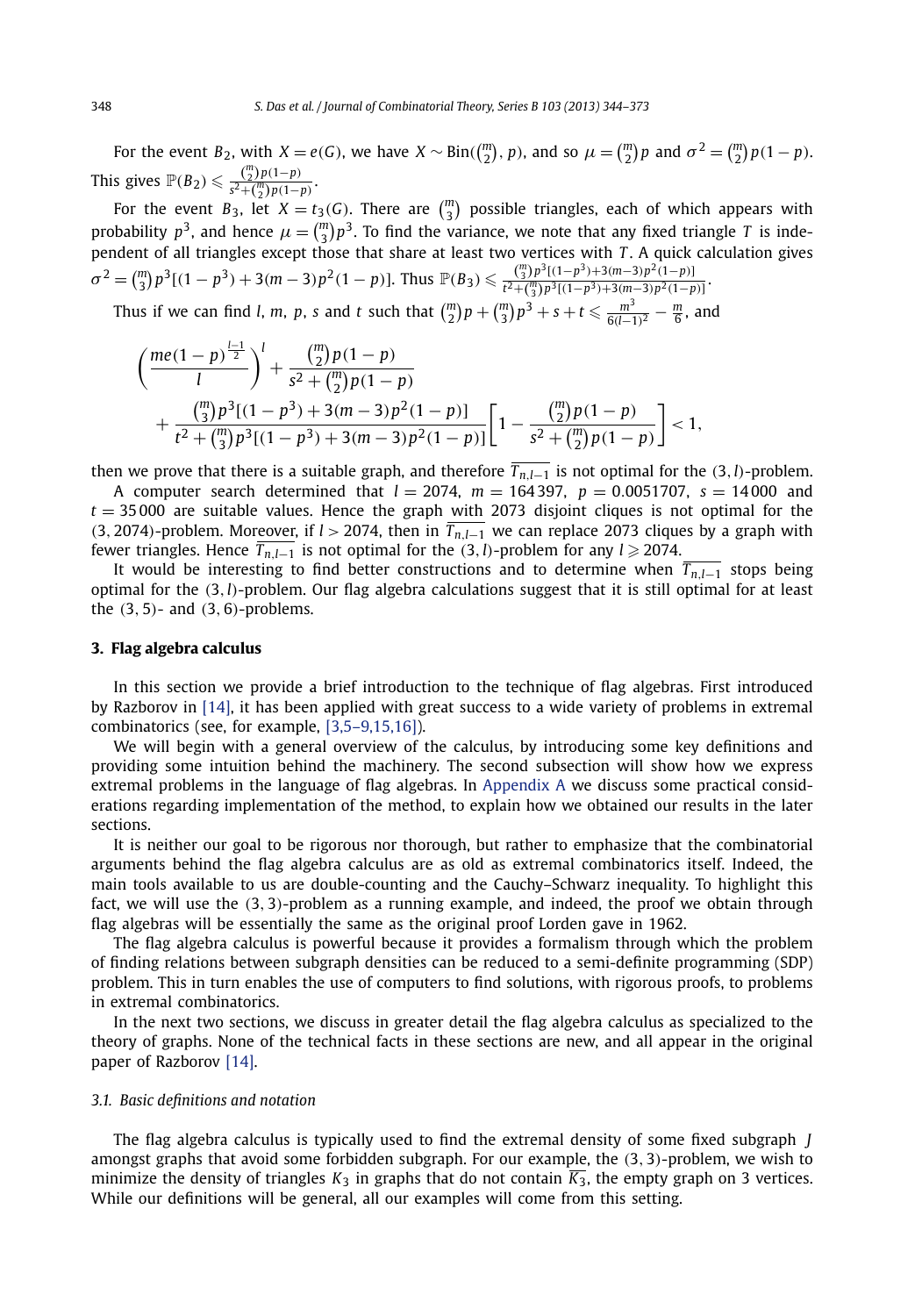<span id="page-5-0"></span>

**Fig. 1.** Some examples of flags of type *dot*.

We say that a graph is *admissible* if it contains no induced copies of the forbidden graph. A *type σ* is an admissible labeled graph on vertices [*k*] for some non-negative integer *k* called the *size* of *σ* , denoted by |*σ*|. In what follows, an isomorphism between graphs must preserve any labels that are present.

Given a type *σ* , a *σ -flag* is an admissible graph *F* on a partially labeled vertex set, such that the subgraph induced by the labeled vertices is isomorphic to *σ* . The *underlying graph* of the flag *F* is the graph *F* with all labels removed. The *size* of a flag is the number of vertices. Note that when *σ* is the *trivial type* of size 0 (denoted by  $\sigma = 0$ ), a  $\sigma$ -flag is just a usual unlabeled admissible graph. We shall write  $\mathcal{F}_l^{\sigma}$  for the collection of all  $\sigma$ -flags of size *l*. Let  $\mathcal{F}^{\sigma} = \bigcup_{l \geq 0} \mathcal{F}_l^{\sigma}$ . When the type  $\sigma$  is trivial, we shall omit the superscript from our notation.

Let us now define two fundamental concepts in our calculus, namely those of flag densities in larger flags and graphs. Let  $\sigma$  be a type of size k, let  $m \geqslant 1$  be an integer and let  $\{F_i\}_{i=1}^m$  be a collection of *σ*-flags of sizes  $l_i = |F_i| ≥ k$ . Given a *σ*-flag *F* of order at least  $l = k + \sum_{i=1}^{m} (l_i - k)$ , let *T* ⊆ *V*(*F*) be the set of labeled vertices of *F*. Now select disjoint subsets  $X_i$  ⊆ *V*(*F*)  $\setminus$  *T* of sizes  $|X_i| = l_i - k$ , uniformly at random. This is possible because *F* has at least  $\sum_i (l_i - k)$  unlabeled vertices. Denote by  $E_i$  the event that the  $\sigma$ -flag induced by  $T \cup X_i$  is isomorphic to  $F_i$ , for  $i \in [m]$ . We define

 $p_{\sigma}(F_1,F_2,\ldots,F_m;F) \stackrel{\text{def}}{=} \mathbb{P}(\bigcap_{i=1}^m E_i)$  to be the probability that all these events occur simultaneously.

If *G* is just an admissible graph of order at least *l*, and not a *σ* -flag, then there is no pre-labeled set of vertices *T* that induces the type  $\sigma$ . Instead, we uniformly at random select a partial labeling  $L : [k] \to V(G)$ . This random labeling turns *G* into a  $\sigma'$ -flag  $F_L$ , where the type  $\sigma'$  is the labeled subgraph induced by the set of vertices  $L([k])$ . If  $\sigma' = \sigma$ , we can then proceed as above, otherwise we say the events  $E_i$  have probability 0. Finally, we average over all possible random labelings. Formally, let *Y* be the following random variable

$$
Y \stackrel{\text{def}}{=} \begin{cases} p_{\sigma}(F_1, F_2, \dots, F_m; F_L), & \text{if } \sigma' = \sigma, \\ 0, & \text{otherwise.} \end{cases}
$$

Define  $d_{\sigma}(F_1,..., F_m; G) \stackrel{def}{=} \mathbb{E}(Y)$  as the expected value of the random variable *Y*. The quantities  $p_{\sigma}(F_1, F_2, \ldots, F_m; F)$  and  $d_{\sigma}(F_1, F_2, \ldots, F_m; G)$  are called flag densities of  $\{F_i\}_{i \in [m]}$  in F and in G, respectively. Clearly these flag densities are the same whenever  $\sigma = 0$ , in which case we omit the subscript from both notations.

To better illustrate these definitions, we give some examples. Let *dot* be the only type of size one. Let  $\rho$  and  $\overline{\rho}$  be the two *dot*-flags of size two, and let  $Z_i$ , for  $1 \leq i \leq 5$ , be the five admissible *dot*-flags of size three (recall that we are forbidding  $\overline{K_3}$ ). These flags are shown in Fig. 1.

We now compute the flag densities of  $\rho$  and  $\bar{\rho}$  in the flags  $Z_i$ . For example, to compute  $p_{dot}(\overline{\rho}; Z_1)$ , note that to induce a copy of  $\overline{\rho}$  we must choose an unlabeled non-neighbor of 1. As only one of the two unlabeled vertices in  $Z_1$  is a non-neighbor of 1, we conclude that  $p_{dot}(\overline{\rho}; Z_1) = \frac{1}{2}$ . Similarly,  $p_{dot}(ρ; Z_3) = 1$ , because to induce  $ρ$  we must select a neighbor of 1, and all the unlabeled vertices in  $Z_3$  are neighbors of 1. The other flag densities are  $p_{dot}(\rho; Z_5) = p_{dot}(\bar{\rho}; Z_2) = 1$ ,  $p_{dot}( \rho; Z_1) = p_{dot}( \rho; Z_4) = p_{dot}( \overline{\rho}; Z_4) = \frac{1}{2}$ , and  $p_{dot}( \rho; Z_2) = p_{dot}( \overline{\rho}; Z_3) = p_{dot}( \overline{\rho}; Z_5) = 0$ .

To see how to compute flag densities in an unlabeled graph, consider *W* , the graph on 5 vertices depicted in Fig. [2.](#page-6-0) It is easy to see that  $d_{dot}(p;W)$  and  $d_{dot}(\overline{\rho};W)$  are the edge and non-edge densities of *W* respectively, and so  $d_{dot}(\rho; W) = \frac{7}{10}$  and  $d_{dot}(\overline{\rho}; W) = \frac{3}{10}$ . The computation of  $d_{dot}(Z_i; W)$  is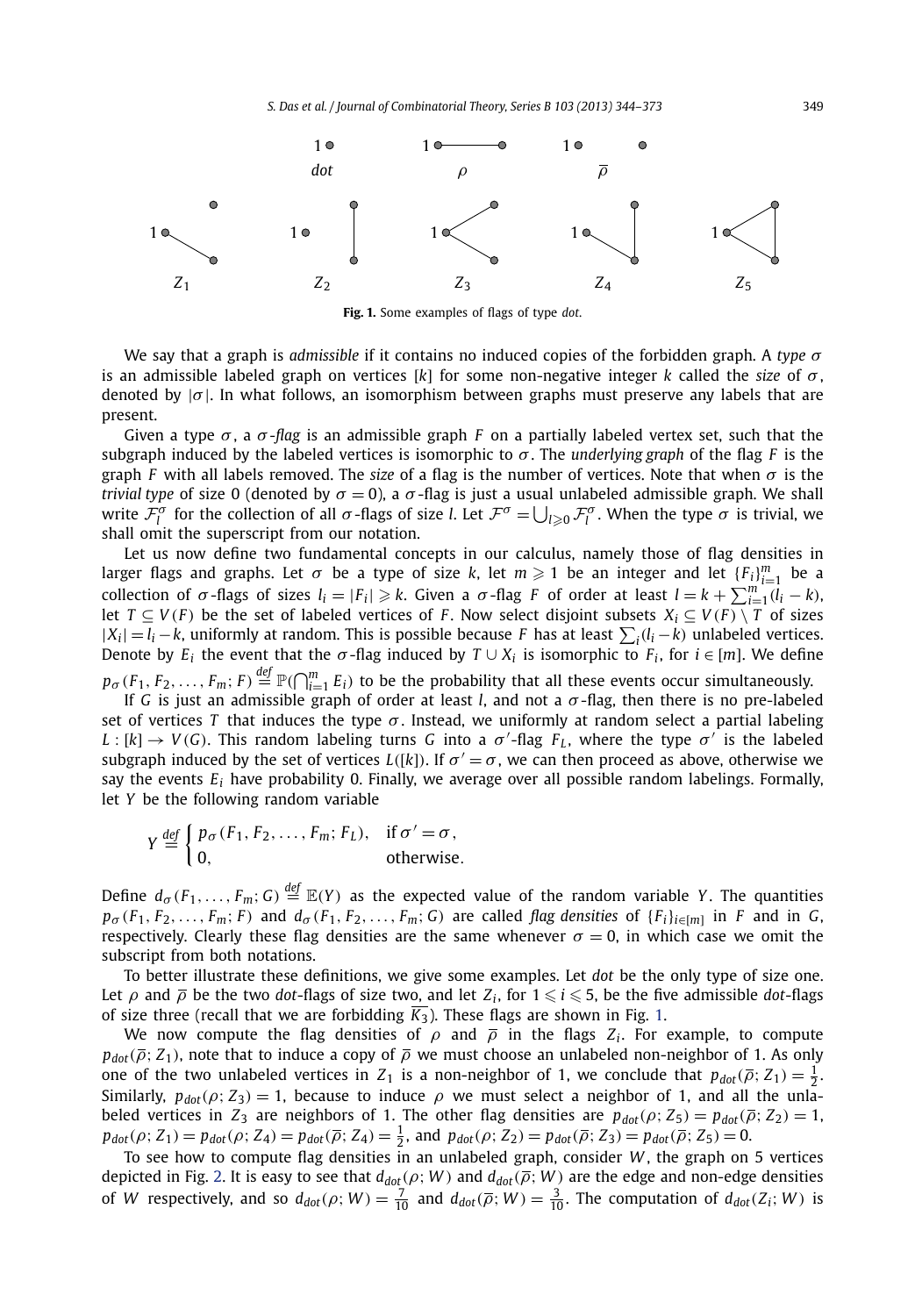

**Fig. 2.** Graph *W* .

<span id="page-6-0"></span>a little more involved. As an example, we explain how to compute  $d_{dot}(Z_3; W)$ . Note that  $Z_3$  consists of two nonadjacent neighbors of the labeled vertex 1. Hence for every vertex  $v \in V(W)$ , let  $\kappa_v$  denote the number of nonadjacent pairs neighbors of *v* divided by the total number of pairs of vertices in  $V(W) \setminus \{v\}$ .  $d_{dot}(Z_3; W)$  is then the average of  $\kappa_v$  over all vertices in *W*, which comes out to  $\frac{1}{6}$ . Computing the other flag densities gives  $d_{dot}(Z_1; W) = \frac{2}{15}$ ,  $d_{dot}(Z_2; W) = \frac{1}{15}$ ,  $d_{dot}(Z_4; W) = \frac{1}{3}$ , and  $d_{dot}(Z_5, W) = \frac{3}{10}.$ 

We can also compute the joint flag densities of multiple flags. For instance, let us consider  $d_{dot}(\rho, \rho; W)$ . In this case, we first randomly choose a vertex *v* to be the labeled vertex. We must then make an *ordered* choice of two vertices in  $V(W) \setminus \{v\}$ , as we have two flags, each with one unlabeled vertex. If both of these vertices are neighbors of *v*, then we have induced two copies of the flag  $\rho$  (note that the adjacency of these two vertices is unimportant). Hence we obtain  $d_{dot}(\rho, \rho; W)$ by averaging over all vertices *v* the ratio of the number of ordered pairs of neighbors of *v* to the number of ordered pairs of vertices in  $V(W) \setminus \{v\}$ . In this case, we have  $d_{dot}(\rho, \rho; W) = \frac{7}{15}$ .

Suppose as before we have a type  $\sigma$  of size  $k$ , a  $\sigma$ -flag  $F$  of size  $l\geqslant k$ , and an unlabeled graph  $G$ . To compute  $d_{\sigma}(F; G)$ , we averaged over all random partial labelings of *G* the probability of finding a flag isomorphic to *F* . A simple double-counting argument shows that we can do the averaging before the random labeling, which is the idea behind Razborov's *averaging operator*, as defined in Section 2.2 of [\[14\].](#page-29-0) Let  $F|_0$  denote the unlabeled underlying graph of *F*. We can compute  $d_\sigma(F; G)$  by first computing  $d(F|_0; G)$ , the probability that *l* randomly chosen vertices in *G* form an induced copy of  $F|_0$  as a subgraph. Given this copy of  $F|_0$ , we then randomly label *k* of the *l* vertices, and compute the probability that these *k* vertices are label-isomorphic to *σ*. This amounts to multiplying  $d(F|_0; G)$ by a normalizing factor  $q_{\sigma}(F)$ , that is,  $d_{\sigma}(F; G) = q_{\sigma}(F)d(F|_{0}; G) = q_{\sigma}(F)p(F|_{0}; G)$ .

We can interpret the normalizing factor as  $q_\sigma(F) = d_\sigma(F; F|_0)$ . From our previous example, we have  $q_{dot}(\rho) = q_{dot}(\overline{\rho}) = q_{dot}(Z_5) = 1$ ,  $q_{dot}(Z_3) = q_{dot}(Z_2) = \frac{1}{3}$  and  $q_{dot}(Z_4) = q_{dot}(Z_1) = \frac{2}{3}$ . Since  $q_{dot}(Z_5) = 1$ , it follows that  $d_{dot}(Z_5; G) = d(K_3; G)$  is the triangle density of *G*.

There are more relations involving  $d_{\sigma}$  and  $p_{\sigma}$  than the one mentioned previously. We will now state, without proof, a basic fact about flag densities that can be proved easily by double counting.

**Fact 3.1** *(Chain rule).* If  $\sigma$  is a type of size *k*,  $m \ge 1$  is an integer, and  $\{F_i\}_{i=1}^m$  is a family of  $\sigma$ -flags of sizes  $|F_i| = l_i$ , and  $l \geq k + \sum_{i=1}^m (l_i - k)$  is an integer parameter, then:

1. For any  $\sigma$ -flag *F* of order at least *l*, we have

$$
p_{\sigma}(F_1,\ldots,F_m;F)=\sum_{F'\in\mathcal{F}_l^{\sigma}}p_{\sigma}(F_1,\ldots,F_m;F')p_{\sigma}(F';F).
$$

2. For any admissible graph *G* of order at least *l*, we have

$$
d_{\sigma}(F_1, \ldots, F_m; G) = \sum_{H \in \mathcal{F}_l} d_{\sigma}(F_1, \ldots, F_m; H) d(H; G)
$$
  
= 
$$
\sum_{F \in \mathcal{F}_l^{\sigma}} p_{\sigma}(F_1, \ldots, F_m; F) d_{\sigma}(F; G).
$$

If we apply the chain rule for  $m = 1$ , we have the equation

$$
p_{\sigma}(F; F') = \sum_{F'' \in \mathcal{F}^{\sigma}_l} p_{\sigma}(F; F'') p_{\sigma}(F''; F').
$$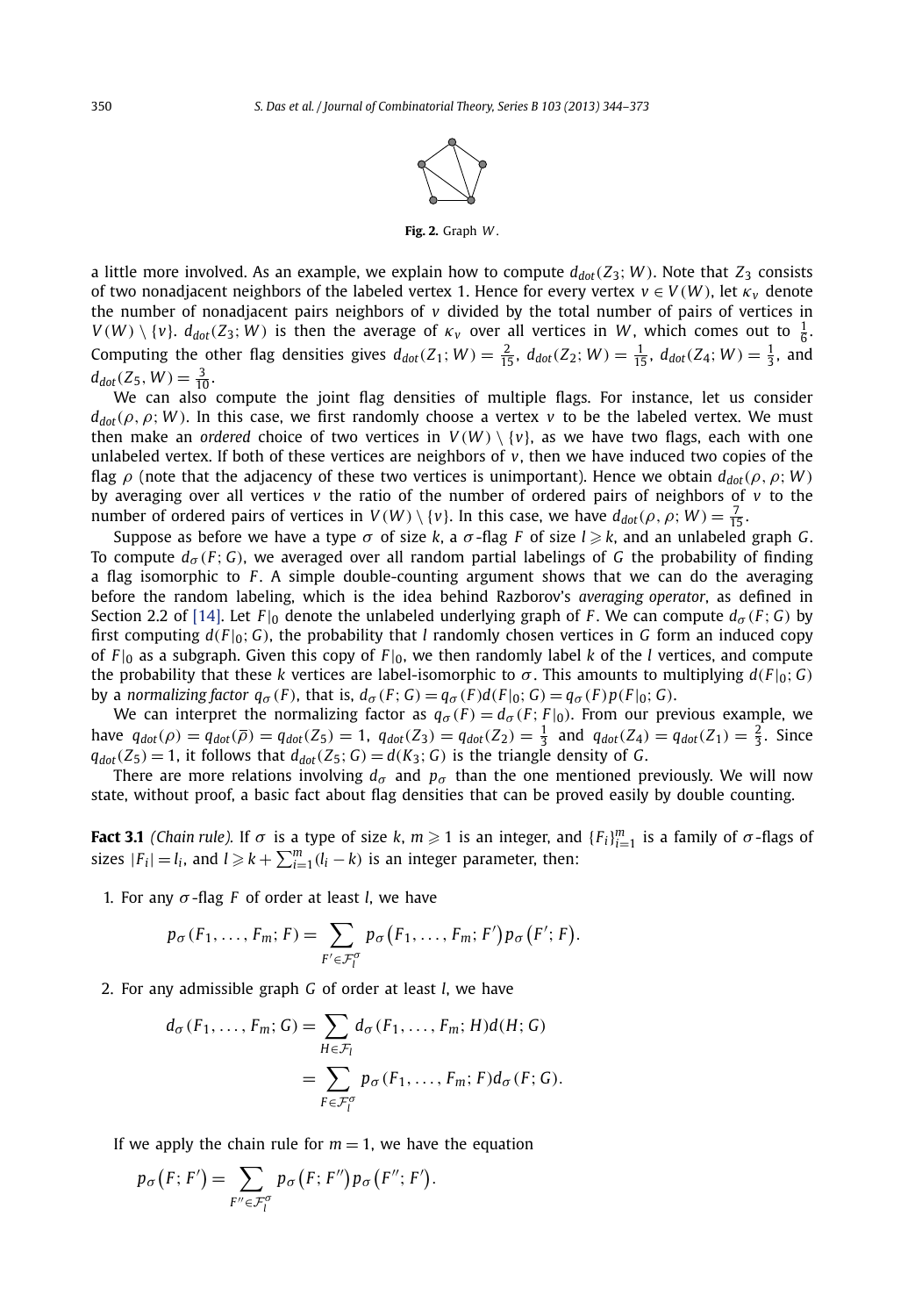<span id="page-7-0"></span>For instance, this gives

$$
p_{dot}(\rho; F) = p_{dot}(\rho; Z_1) p_{dot}(Z_1; F) + p_{dot}(\rho; Z_2) p_{dot}(Z_2; F) + p_{dot}(\rho; Z_3) p_{dot}(Z_3; F) + p_{dot}(\rho; Z_4) p_{dot}(Z_4; F) + p_{dot}(\rho; Z_5) p_{dot}(Z_5; F) = \frac{1}{2} p_{dot}(Z_1; F) + p_{dot}(Z_3; F) + \frac{1}{2} p_{dot}(Z_4; F) + p_{dot}(Z_5; F).
$$

Similarly, we can expand  $p_{dot}(\overline{\rho}; F) = \frac{1}{2}p_{dot}(Z_1; F) + p_{dot}(Z_2; F) + \frac{1}{2}p_{dot}(Z_4; F)$ . For the ease of notation, we can express these two identities using the syntax of flag algebras:

$$
\rho = \frac{1}{2}Z_1 + Z_3 + \frac{1}{2}Z_4 + Z_5,
$$
  
\n
$$
\overline{\rho} = \frac{1}{2}Z_1 + Z_2 + \frac{1}{2}Z_4.
$$
\n(1)

In this syntax, the equation  $\sum_{i\in I}\alpha_iF_i=0$  means that for all sufficiently large  $\sigma$ -flags *F*, we have  $\sum_{i\in I}\alpha_i p_{\sigma}(F_i;F)=0$ , where  $\alpha_i\in\mathbb{R}$  for all  $i\in I$ . We call  $\sum_{i\in I}\alpha_i F_i$  an eventually zero expression. We use <sup>A</sup>*<sup>σ</sup>* to denote the set of linear combinations of flags of type *<sup>σ</sup>* . It is convenient to define a *product* of flags in the following way:

$$
F_1 \cdot F_2 \stackrel{\text{def}}{=} \sum_{F \in \mathcal{F}_1^{\sigma}} p_{\sigma}(F_1, F_2; F) F, \quad F_1 \in \mathcal{F}^{\sigma}, \ F_2 \in \mathcal{F}^{\sigma}, \ l \geqslant |F_1| + |F_2| - |\sigma|.
$$

(Note that it does not matter what *l* we choose, as the difference will be an eventually zero expression.) For example, instead of writing  $p_{dot}(\rho, \rho; F) = p_{dot}(Z_3; F) + p_{dot}(Z_5; F)$ , we could simply write  $\rho^2 = \rho \cdot \rho = Z_3 + Z_5$ . For the flags of our running example, involving  $\overline{K_3}$ -free graphs, the following equations are also easily verifiable:  $\rho^2 = Z_3 + Z_5$ ,  $\overline{\rho}^2 = Z_2$ , and  $\rho \cdot \overline{\rho} = \frac{1}{2}Z_4 + \frac{1}{2}Z_1$ . Combining these equations, we arrive at the following equation, which we shall later require in Section [4:](#page-10-0)

$$
4\rho^2 \cdot \overline{\rho}^2 = 4Z_2 \cdot (Z_3 + Z_5) = (Z_4 + Z_1)^2. \tag{2}
$$

To further simplify the notation, we can extend the definitions of  $p_\sigma$  and  $d_\sigma$  to  $\mathcal{A}^\sigma$  by making them linear in each coordinate. For example,  $p_{\sigma}(F_1 + 2F_2, 4F_3; F_4 - F_5) = 4p_{\sigma}(F_1, F_3; F_4)$  $4p_{\sigma}(F_1, F_3; F_5) + 8p_{\sigma}(F_2, F_3; F_4) - 8p_{\sigma}(F_2, F_3; F_5)$ . The product notation simplifies these extended definitions, because  $p_{\sigma}(f_1 \cdot f_2; f) = p_{\sigma}(f_1, f_2; f)$  and  $d_{\sigma}(f_1 \cdot f_2; g) = d_{\sigma}(f_1, f_2; g)$ , for any *f*<sub>1</sub>*, f*<sub>2</sub>*, f* ∈  $A^{\sigma}$  and for any *g* ∈  $A^0$ .

The last piece of notation we introduce is that of the averaging operator. Recall that for any  $\sigma$ -flag F, we had the normalizing factors  $q_{\sigma}(F)$  such that  $d_{\sigma}(F; G) = q_{\sigma}(F)p(F|_{0}; G)$ . In the syntax of flag algebra, this averaging operation is denoted by  $[\![F]\!]_{\sigma} \stackrel{def}{=} q_{\sigma}(F) \cdot F|_0.$  We can extend this linearly to all elements of  $A^{\sigma}$ . For example

$$
[\![\rho]\!]_{dot} = K_2
$$
,  $[\![Z_5]\!]_{dot} = K_3$ , and  $[\![Z_4 + Z_2]\!]_{dot} = \frac{2}{3}P_2 + \frac{1}{3}\overline{P_2}$ ,

where  $P_2$  is a path of length two on three vertices, and  $\overline{P_2}$  is its complement. This notation is useful, because  $d_{\sigma}(f; g) = p(\llbracket f \rrbracket_{\sigma}; g)$  for any  $f \in A^{\sigma}$  and for any  $g \in A^0$ , and hence we have a unified notation for both types of flag densities.

#### *3.2. Extremal problems in the flag algebra calculus*

Recall that the typical problem is to minimize the density of some fixed graph *J* amongst all admissible graphs *G* not containing a forbidden subgraph. We will show how flag algebras can be applied to this problem to reduce it to a semi-definite programming (SDP) problem, which can then be solved numerically.

We may use the chain rule to obtain, for any  $t \ge |J|$ , the equation  $d(J; G) = \sum_{H \in \mathcal{F}_t} d(J; H) d(H; G)$ . Since  $\sum_{H \in \mathcal{F}_t} d(H; G) = 1$ , we have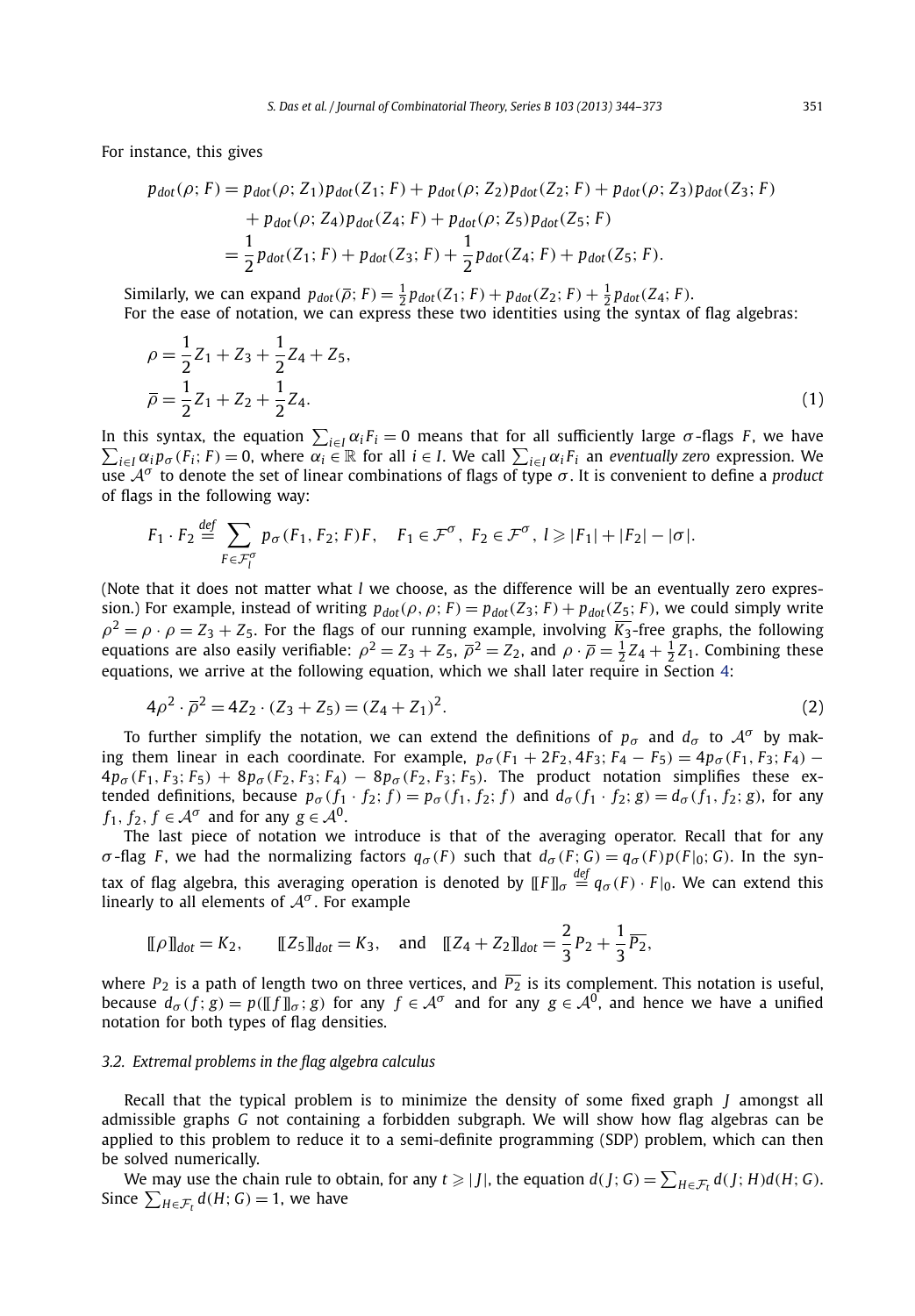$$
d(J; G) \geqslant \min_{H \in \mathcal{F}_t} d(J; H),
$$

which is a bound that clearly does not depend on *G*.

This inequality is often very weak, since it only uses very local considerations about the subgraphs  $H \in \mathcal{F}_t$ , and does not take into account how the subgraphs fit together in the larger graph *G*; that is, how they intersect. For instance, returning to our example of the  $(3, 3)$ -problem, where  $J = K_3$  and *t* = 3, we obtain *d*(*K*<sub>3</sub>; *G*) ≥ min<sub>*H*∈*F*<sub>3</sub> *d*(*K*<sub>3</sub>; *H*) = *d*(*K*<sub>3</sub>; *P*<sub>2</sub>) = 0, which is the most trivial bound. How-</sub> ever, by considering how the graphs in  $\mathcal{F}_3$  must intersect in *G*, one might hope to find inequalities of the form  $\sum_{H \in \mathcal{F}_t} \alpha_H d(H; G) \geqslant 0$ , such that when we combine them with the initial identity, we get

$$
d(J; G) \geq d(J; G) - \sum_{H \in \mathcal{F}_t} \alpha_H d(H; G) = \sum_{H \in \mathcal{F}_t} (d(J; H) - \alpha_H) d(H; G) \geqslant \min_{H \in \mathcal{F}_t} \{d(J; H) - \alpha_H\}.
$$

Since  $\alpha$ <sub>H</sub> can be negative for some graphs *H*, the hope is that this will improve the low coefficients by transferring weight from high coefficients. In order to find such inequalities, we need another property of the flag densities.

**Fact 3.2.** If  $\sigma$  is a type of size  $k, m \ge 1$  is an integer,  $\{F_i\}_{i=1}^m$  is a family of  $\sigma$ -flags of sizes  $|F_i| = l_i$ , and  $l \geqslant k + \sum_{i=1}^{m} (l_i - k)$  is an integer, then for any flag *F* of order  $n \geqslant l$ , we have

$$
p_{\sigma}(F_1,..., F_m; F) = \left[ \prod_{i=1}^m p_{\sigma}(F_i; F) \right] + O(1/n).
$$

One can prove Fact 3.2 by noting that, if we drop the requirement that the sets  $X_i$  are disjoint in the definition of  $p_{\sigma}(F_1, \ldots, F_m; F)$ , the events  $E_i$  will become independent, and thus  $\mathbb{P}(\bigcap_{i=1}^m E_i) = \prod_{i=1}^m E_i$   $\bigcap_{i=1}^m E_i$   $\bigcap_{i=1}^m E_i$   $\bigcap_{i=1}^m E_i$   $\bigcap_{i=1}^m E_i$   $\bigcap_{i=1}^m E_i$   $\bigcap_{i=1}^m E_i$   $\bigcap_{i=$  $\prod_{i=1}^{m} \mathbb{P}(E_i) = \prod_{i=1}^{m} p_{\sigma}(F_i; F)$ . The error introduced is the probability that these sets  $X_i$  will intersect  $\prod_{i=1}^{m} \mathbb{P}(E_i)$ in  $F$ , which is  $O(1/n)$ . It is tempting to claim a similar product formula for the unlabeled flag densities  $d_{\sigma}$ , but we cannot do so. In the above equation, it is essential that all the  $\sigma$ -flags  $F_i$  share the same labeled type  $\sigma$ , and hence we require *F* to be a  $\sigma$ -flag.

We are now ready to establish some inequalities. Let's first fix a type *σ* of size *k*. If *Q* is any positive semi-definite  $|\mathcal{F}_l^{\sigma}| \times |\mathcal{F}_l^{\sigma}|$  matrix with rows and columns indexed by the same set  $\mathcal{F}_l^{\sigma}$ , where *l ≥ k*, define

$$
Q\left\{\mathcal{F}_l^{\sigma}\right\} \stackrel{\text{def}}{=} \sum_{F_1, F_2 \in \mathcal{F}_l^{\sigma}} Q_{F_1, F_2} F_1 \cdot F_2 \in \mathcal{A}^{\sigma}.
$$

Since *Q* was chosen to be positive semi-definite, we have

$$
p_{\sigma}\left(Q\left\{\mathcal{F}_{l}^{\sigma}\right\};F\right)\approx\sum_{F_{1},F_{2}\in\mathcal{F}_{l}^{\sigma}}Q_{F_{1},F_{2}}p_{\sigma}(F_{1};F)p_{\sigma}(F_{2};F)\geq 0
$$

for any  $\sigma$ -flags *F* of order at least  $t = 2l - k$ . When averaging, we do not necessarily have  $p(\mathbb{I} \mathbb{Q}\{\mathcal{F}_{l}^{\sigma}\}\mathbb{I} \mid \sigma, G) \geq 0$  for an admissible graph *G* of order  $n \geq t$ , but we do have the following inequality:

$$
\begin{split} [\![Q]\!]_{\sigma}(G) \stackrel{\text{def}}{=} p \big( [\![Q\{\mathcal{F}_l^{\sigma}\}]\!]_{\sigma}; G \big) &= \sum_{F_1, F_2 \in \mathcal{F}_l^{\sigma}} Q_{F_1, F_2} d_{\sigma}(F_1, F_2; G) \\ &= \sum_{F_1, F_2 \in \mathcal{F}_l^{\sigma}} Q_{F_1, F_2} \bigg( \sum_{F \in \mathcal{F}_n^{\sigma}} p_{\sigma}(F_1, F_2; F) d_{\sigma}(F; G) \bigg) \\ &= \sum_{F \in \mathcal{F}_n^{\sigma}} \bigg( \sum_{F_1, F_2 \in \mathcal{F}_l^{\sigma}} Q_{F_1, F_2} p_{\sigma}(F_1, F_2; F) \bigg) d_{\sigma}(F; G) \end{split}
$$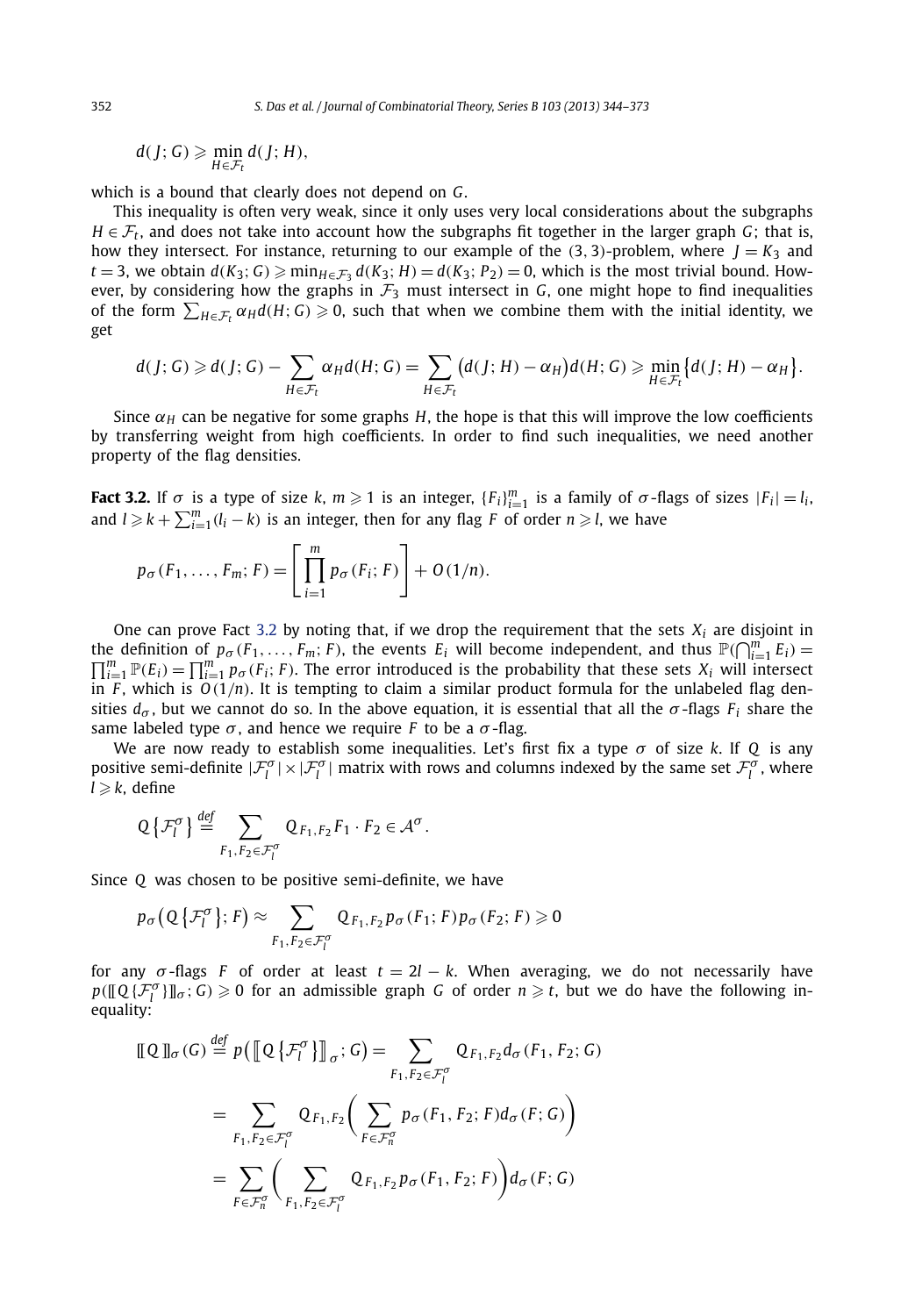*S. Das et al. / Journal of Combinatorial Theory, Series B 103 (2013) 344–373* 353

$$
= \sum_{F \in \mathcal{F}_n^{\sigma}} \Biggl( \sum_{F_1, F_2 \in \mathcal{F}_l^{\sigma}} Q_{F_1, F_2} p_{\sigma}(F_1; F) p_{\sigma}(F_2; F) \Biggr) d_{\sigma}(F; G) + O(1/n)
$$
  
\$\geqslant o\_{n \to \infty}(1).

Therefore, when *n* is large, we have that  $\llbracket Q \rrbracket_{\sigma}(G)$  is asymptotically non-negative. For each admissible graph H of size exactly t, let  $\alpha_H = [\![\mathbb{Q}]\!]_{\sigma}(H) = \sum_{F_1, F_2 \in \mathcal{F}_t^{\sigma}} \mathbb{Q}_{F_1, F_2} d_{\sigma}(F_1, F_2; H)$ . We then have

$$
[\![\mathbb{Q}]\!]_{\sigma}(G) = \sum_{H \in \mathcal{F}_t} \alpha_H d(H; G) \geqslant o_{n \to \infty}(1).
$$

The expression in the middle of the above equation is called the *expansion* of  $\llbracket Q \rrbracket_{\sigma}(G)$  in graphs of size *t*, with  $\alpha_H$  the coefficients of the expansion. For the sake of conciseness, we often omit the parameter *G* and express this asymptotic inequality (combined with the expansion in size *t*) in the syntax of flag algebras

$$
\llbracket Q \rrbracket_{\sigma} \stackrel{\text{def}}{=} \llbracket Q \{ \mathcal{F}_{l}^{\sigma} \} \rrbracket_{\sigma} = \llbracket \sum_{F_{1}, F_{2} \in \mathcal{F}_{l}^{\sigma}} Q_{F_{1}, F_{2}} F_{1} \cdot F_{2} \rrbracket_{\sigma} = \sum_{H \in \mathcal{F}_{t}} \alpha_{H} H \geqslant 0. \tag{3}
$$

(Note that all inequalities between flags stated in the language of flag algebras are asymptotic.)

For a concrete example, we return to the  $(3,3)$ -problem. If we use the type  $\sigma = dot$ , flags of size  $l = 2$ , expand in graphs of size  $t = 3$ , and consider

$$
Q = \begin{pmatrix} +\frac{3}{4} & -\frac{3}{4} \\ -\frac{3}{4} & +\frac{3}{4} \end{pmatrix},
$$

where the rows and columns are indexed by  $\rho$  and  $\overline{\rho}$  (in that order), we obtain  $Q\{\mathcal{F}_2^{\text{dot}}\} = \frac{3}{4}(\rho \overline{\rho}$ )<sup>2</sup> =  $\frac{3}{4}$ (−*Z*<sub>1</sub> − *Z*<sub>4</sub> + *Z*<sub>2</sub> + *Z*<sub>3</sub> + *Z*<sub>5</sub>). This expansion is obtained by substituting the expressions for *ρ*<sup>2</sup>,  $\bar{\rho}^2$  and *ρ* ·  $\bar{\rho}$  that are given above Eq. [\(2\)](#page-7-0). Averaging gives  $[Q]_{\sigma} = \frac{3}{4}[(\rho - \bar{\rho})^2]_{dot} = \frac{3}{4}K_3 - \frac{1}{4}E_2$ .  $\bar{\rho}$  and *R* = *R* = 2 since we are only considering  $\bar{k}$ -free graphs. Theref  $\frac{1}{4}P_2-\frac{1}{4}\overline{P_2}$ . Recall that  $K_3+P_2+\overline{P_2}=1$ , since we are only considering  $\overline{K_3}$ -free graphs. Therefore  $d(K_3; G) \geqslant \min_{H \in \mathcal{F}_3} \{d(K_3; H) - [Q]]_{\sigma}(H)\} = \frac{1}{4}$ , which is the correct bound for the (3, 3)-problem.

In general, if we have more than one inequality available, we can combine them together, provided they are all expanded in the same size *t*. Suppose we have *r* inequalities given by the positive semidefinite matrices  $Q_i$  of the  $\sigma_i$ -flags of size  $l_i$ . Adding them together, we obtain

$$
\sum_{i=1}^r \llbracket Q_i \rrbracket_{\sigma_i} = \sum_{H \in \mathcal{F}_t} \alpha_H H \geqslant 0,
$$

where

$$
\alpha_H = \sum_{i=1}^r \Biggl( \sum_{F_1, F_2 \in \mathcal{F}_{l_i}^{\sigma_i}} (Q_i)_{F_1, F_2} d_{\sigma_i}(F_1, F_2; H) \Biggr),
$$

and we want to maximize min $_{H \in \mathcal{F}_t}$ { $d(J; H) - \alpha_H$ }.

Thus we have transformed the original problem of finding a maximum lower bound for  $d(J; G)$ into a linear system involving the variables  $(Q_i)_{F_1,F_2}$ . As we have the constraint that the matrices  $Q_i$ should be positive semi-definite, this is a semi-definite programming problem. To take the minimum coefficient in the expansion, we introduce an artificial variable *y*, and require it to be bounded above by all the coefficients. Hence we have the following SDP problem in the variables *y* and  $(Q_i)_{F_1,F_2}$ :

Maximize *y*, subject to the constraints:

•  $s_H = d(J; H) - \sum_{i=1}^r (\sum_{F_1, F_2 \in \mathcal{F}_{l_i}^{\sigma_i}} (Q_i)_{F_1, F_2} d_{\sigma_i}(F_1, F_2; H)) - y \ge 0$  for all  $H \in \mathcal{F}_t$ . (The variables  $s_H$ are called *surplus* variables.)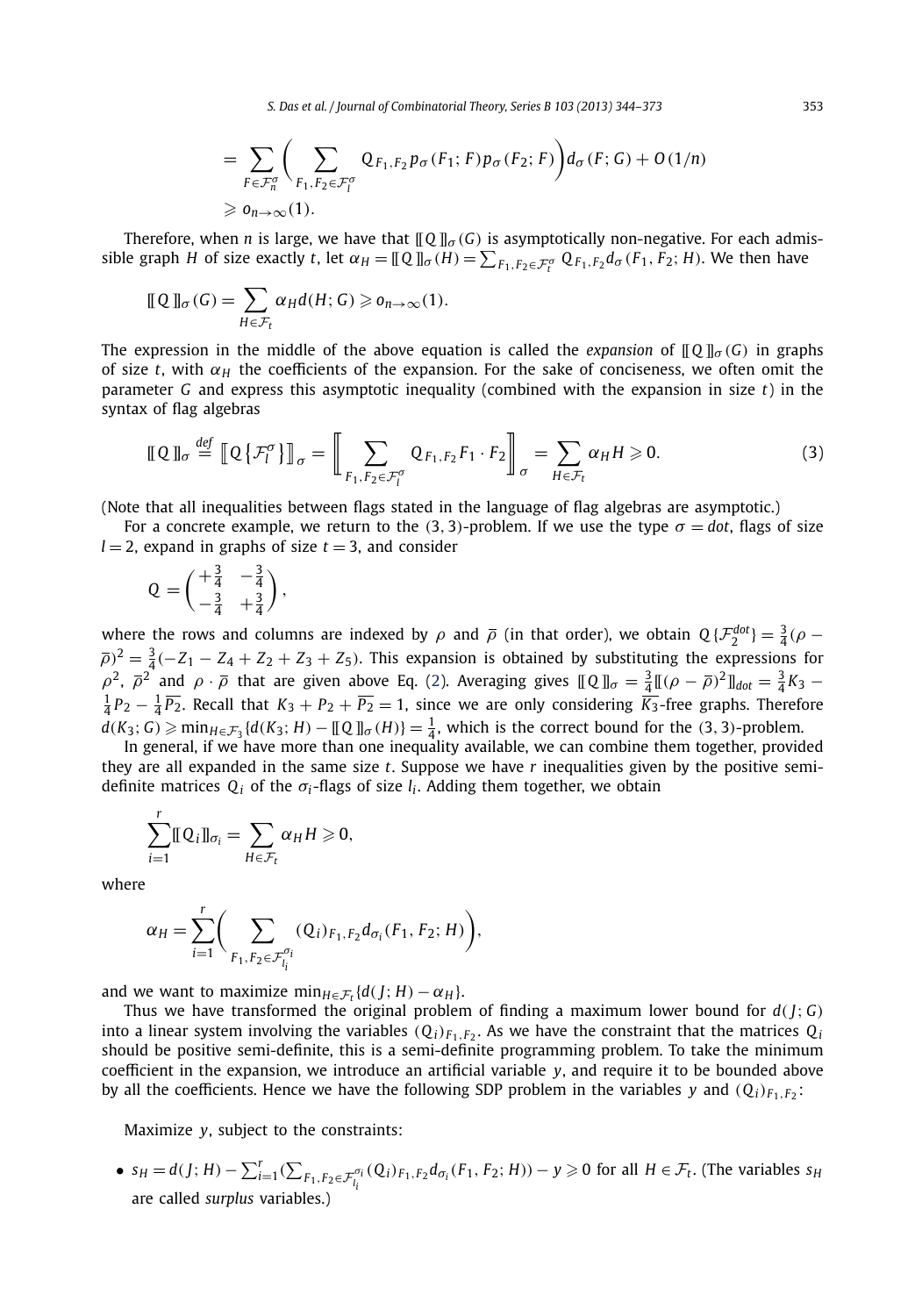<span id="page-10-0"></span>

**Fig. 3.** Graphs of size 5 with independence number at most 2.



**Fig. 4.** Type  $\tau_1$  and its flags of size 4.

•  $Q_i$  is positive semi-definite for  $i \in [r]$ . (The matrices  $Q_i$  are often called the *block variables* of the SDP problem. We can assume without loss of generality that each *Qi* is symmetric, as otherwise we could replace  $Q_i$  by  $(Q_i + Q_i^T)/2$ .)

A computer can solve this SDP problem numerically, allowing for an efficient determination of the inequalities required to prove the extremal problem. For some practical remarks on the implementation of flag algebras, please see [Appendix A.](#page-21-0) We note at this point, as shall be seen in Section 4, that the solution to the SDP problem need not only give the asymptotic bound, but can also provide some structural information about the extremal graphs.

#### **4. The** *(***4***,* **3***)***-problem**

In this section we will apply the flag algebra calculus to solve the *(*4*,* 3*)*-problem. Recall in the *(*4*,* 3*)*-problem we are interested in finding the minimum number of 4-cliques in a graph with independence number less than 3. We prove that any graph on *n* vertices with independence number at most 2 must contain at least  $\frac{3}{25} {n \choose 4} + O(n^3)$  4-cliques. This bound is attained by a balanced blow-up of *C*5, which Nikiforov conjectured to be optimal in [\[12\].](#page-29-0)

The first subsection contains our flag algebra results, which leads to the asymptotic minimum density of 4-cliques. In the second subsection we use the structural information from the flag algebras to derive a stability result. This allows us to determine the value of  $f(n, 4, 3)$  exactly for large *n*, and we show that a nearly-balanced blow-up of  $C_5$  is the unique extremal graph.

#### *4.1. The asymptotic result*

We begin by listing the admissible graphs of size 5 (see Fig. 3), the types used in the proof, and the corresponding flags (see Figs. 4–6). Note that the flags of size 3 and type *dot* in Fig. [6](#page-12-0) are those we used as examples in Section [3.1,](#page-4-0) Fig. [1.](#page-5-0)

For each of the types used in the proof, we express the corresponding positive semi-definite matrices as a sum of squares. In the lemmas that follow, we give these sums of squares, their expansions into the admissible graphs of size 5, and provide sketches of combinatorial proofs (note that the lemmas were initially obtained by solving the corresponding SDP problem). We begin with the type *τ*<sup>1</sup> (see Fig. 4).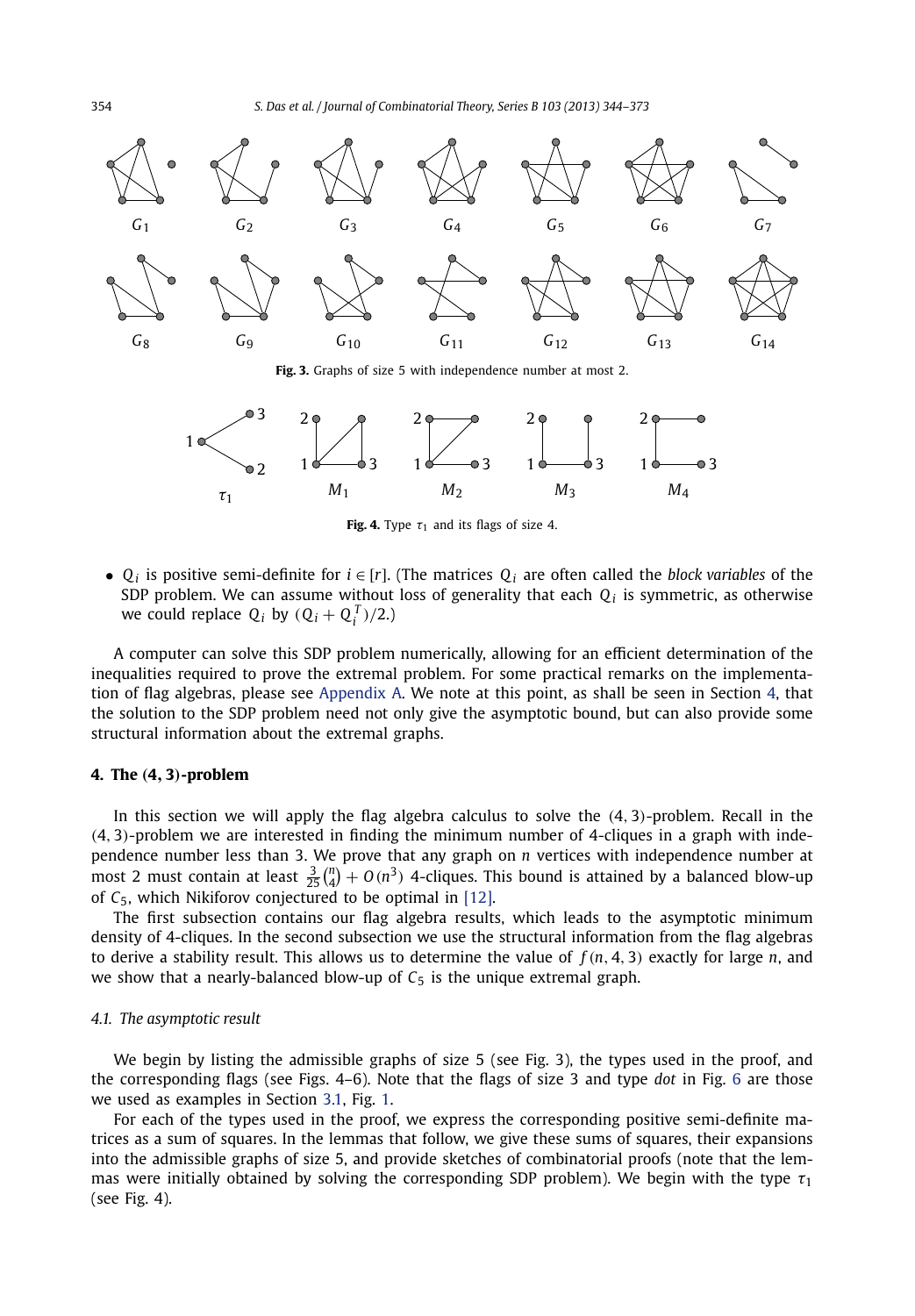<span id="page-11-0"></span>**Lemma 4.1.**

$$
\Delta_1 = \left[ (M_2 + M_4 - M_1 - M_3)^2 \right]_{\tau_1}
$$
  
=  $\frac{1}{30} \cdot (2G_2 + 3G_3 - G_5 - G_8 - 4G_9 - 2G_{10} - 5G_{11}) \ge 0.$ 

**Sketch of proof.** Let  $G = (V, E)$  be a graph on *n* vertices. Define  $\tau_1(G) = \{(x, y, z) \in V(G)^3 : \{x, y\},\}$  $\{x, z\} \in E(G)$  and  $\{y, z\} \notin E(G)\}$ . Every triple  $(x, y, z) \in \tau_1(G)$  induces a copy of the type  $\tau_1$  in *G*, where vertex *x* is labeled "1", vertex *y* is labeled "2" and vertex *z* is labeled "3". Fix some  $p = (x, y, z) \in \tau_1(G)$ . Note that  $M_2$  and  $M_4$  are flags where the unlabeled vertex is adjacent to 2 but not 3, while  $M_1$  and  $M_3$  are flags with the unlabeled vertex adjacent to 3 but not 2. Hence we define

$$
d_p(v) \stackrel{\text{def}}{=} \begin{cases} 1, & \text{if } \{v, y\} \in E(G) \text{ but } \{v, z\} \notin E(G), \\ -1, & \text{if } \{v, z\} \in E(G) \text{ but } \{v, y\} \notin E(G), \\ 0, & \text{otherwise,} \end{cases}
$$

for each  $v \in V(G) \setminus \{x, y, z\}$ . If we denote by *F* the flag induced by the labeled vertices  $\{x, y, z\}$ together with the unlabeled vertex *v*, we have

$$
d_p(v) = \begin{cases} 1, & \text{if } F = M_2 \text{ or } F = M_4, \\ -1, & \text{if } F = M_1 \text{ or } F = M_3, \\ 0, & \text{otherwise.} \end{cases}
$$

Thus the combinatorial interpretation of the lemma is

$$
\Delta_1(G) = \frac{1}{3!(\binom{n}{3})} \cdot \left[ \sum_{p=(x,y,z)\in\tau_1(G)} \frac{1}{2\binom{n-3}{2}} \left( \sum_{\substack{v,w\notin\{x,y,z\} \\ v\neq w}} d_p(v) d_p(w) \right) \right]
$$
  
= 
$$
\frac{1}{120\binom{n}{5}} \sum_{p=(x,y,z)\in\tau_1(G)} \sum_{\substack{v,w\notin\{x,y,z\} \\ v\neq w}} d_p(v) d_p(w) \geq o_{n\to\infty}(1).
$$

The proof that this summation is asymptotically non-negative is very simple, since

$$
\sum_{\substack{v,w \notin \{x,y,z\} \\ v \neq w}} d_p(v) d_p(w) = \left(\sum_{v \notin \{x,y,z\}} d_p(v)\right)^2 - \sum_{v \notin \{x,y,z\}} d_p(v)^2,
$$

and

$$
\frac{1}{120 {n \choose 5}} \cdot \left[ \sum_{p=(x,y,z)\in \tau_1(G)} \left( \sum_{v \notin \{x,y,z\}} d_p(v)^2 \right) \right] = O(1/n).
$$

It remains to expand the products of the flags into admissible graphs of size 5, and thus show that  $\Delta_1 = \frac{1}{30} \cdot (2G_2 + 3G_3 - G_5 - G_8 - 4G_9 - 2G_{10} - 5G_{11})$ . For the sake of conciseness, we omit the full details of this calculation. We show how to compute the coefficient of  $G_{10}$ , that is,  $\Delta_1(G_{10})$ ; the other coefficients follow similarly.

In this case, the set  $\{x, y, z, v, w\}$  spans a copy of  $G_{10}$ . We have the following cases:

- 1. Vertex *x* is one of the vertices of degree 3. There are two choices of *x* satisfying this condition. We have the following subcases:
	- (a) Vertex *y* is the vertex of degree 2 of the triangle containing *x* and *z* is only neighbor of *x* which is not adjacent to *y*. This configuration corresponds to the first graph in Fig. [7.](#page-12-0) As one of the unlabeled vertices is adjacent to *y* and not *z*, and the other is adjacent to *z* and not *y*, both assignments of *v* and *w*, we have  $d_p(v)d_p(w) = -1$ . As there are two choices for the pair  $(v, w)$  and two choices for *x*, the total contribution for this configuration is  $-4$ .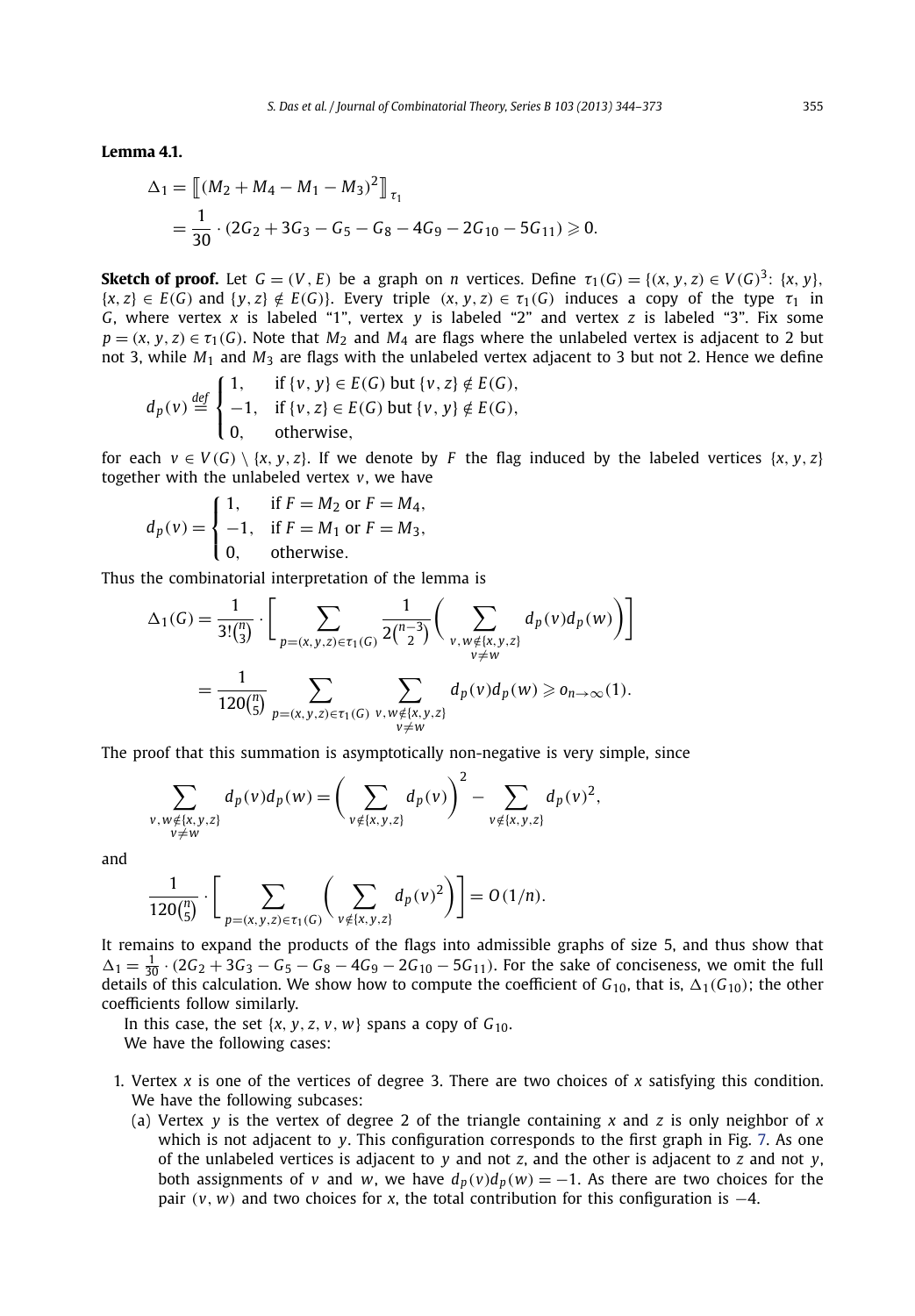<span id="page-12-0"></span>

**Fig. 7.** Possible configurations of *p* inside  $G_{10}$  and corresponding contributions to  $\Delta_1(G_{10})$ .

- (b) The same configuration as above, but with the roles of *y* and *z* swapped. This configuration corresponds to the second graph in Fig. 7 and its contribution is  $-4$ .
- (c) Vertex *y* is the other vertex of degree 3 and *z* is the only neighbor of *x* which is not adjacent to *y*. This configuration corresponds to the third graph in Fig. 7. For any possible choice of *v* and *w*, we have  $d_p(v) \cdot d_p(w) = 0$ , hence the total contribution is 0.
- (d) The same configuration as above, but with the roles of *y* and *z* swapped. This configuration corresponds to the fourth graph in Fig. 7 and its contribution is 0.
- 2. Vertex *x* is one of the vertices of degree 2 not in the triangle. Again we have two choices of *x* satisfying this condition. We also have the following subcases:
	- (a) Vertex *y* is the only neighbor of *x* of degree 3 and *z* is the other neighbor. This configuration corresponds to the fifth graph in Fig. 7. For any possible choice of  $v$  and  $w$ , we have  $d_p(v) \cdot d_p(w) = 0$ , hence the total contribution for this configuration is 0.
	- (b) The same configuration as above, but with the roles of *y* and *z* swapped. This configuration corresponds to the last graph in Fig. 7 and its contribution is 0.

When we sum the contributions we get  $-8$ , and hence the coefficient of  $G_{10}$  is  $\Delta_1(G_{10}) = -\frac{8}{120} =$  $-\frac{1}{15}$ .  $\Box$ 

We now consider the type  $\tau_2$  (see Fig. 5).

#### **Lemma 4.2.**

$$
\Delta_2 = \left[ (-3N_1 - 3N_2 - 3N_3 - 3N_4 + 2N_5 + 2N_6 + 2N_7 + 2N_8)^2 \right]_{\tau_2}
$$
  
=  $\frac{1}{10} \cdot (-24G_1 - 12G_2 - 24G_3 - 8G_5 + 28G_6 + 9G_7 + 9G_8 + 18G_9 + 9G_{10} - 12G_{12} + 16G_{13} + 40G_{14}) \ge 0.$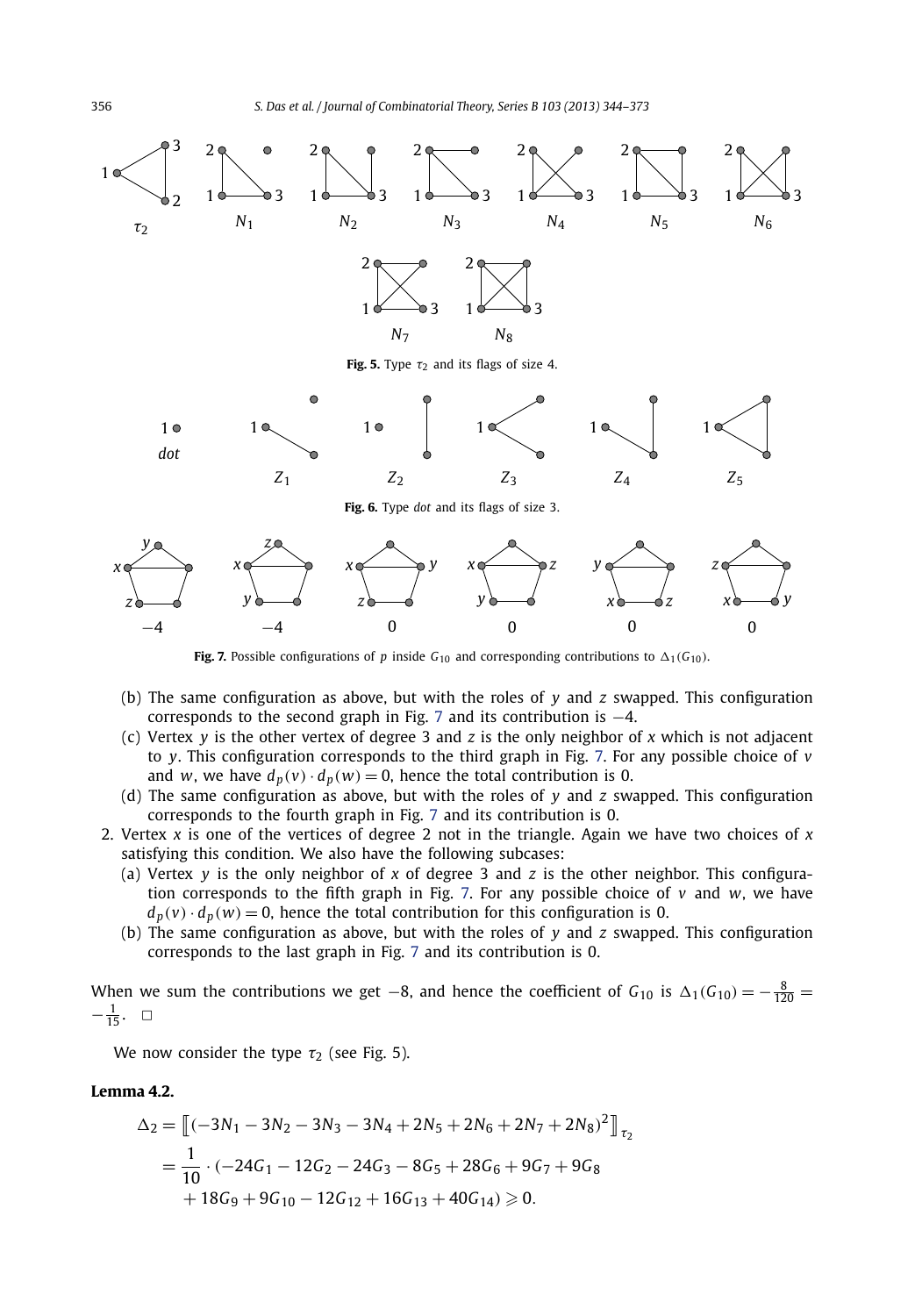<span id="page-13-0"></span>**Sketch of proof.** Let  $G = (V, E)$  be a graph on *n* vertices. Define  $\tau_2(G) = \{(x, y, z) \in V(G)^3\}$ :  $\{x, y\}$ .  $\{x, z\}, \{y, z\} \in E(G)\}$ . Every triple  $(x, y, z) \in \tau_2(G)$  induces a copy of the type  $\tau_2$  in G, where vertex x is labeled "1", vertex *y* is labeled "2" and vertex *z* is labeled "3". Fix  $p = (x, y, z) \in \tau_2(G)$ . Note that the flags  $N_i$  for  $1 \le i \le 4$  are those where the unlabeled vertex has at most one neighbor in the triangle  $\tau_2$ , while in the flags  $N_i$  for  $5 \leq i \leq 8$ , the unlabeled vertex has at least two neighbors in  $\tau_2$ . This motivates the definition

$$
d_p(v) \stackrel{\text{def}}{=} \begin{cases} -3, & \text{if } v \text{ is connected to at most one vertex in } \{x, y, z\}, \\ 2, & \text{otherwise,} \end{cases}
$$

for each  $v \in V(G) \setminus \{x, y, z\}$ . The combinatorial interpretation of the lemma is

$$
\Delta_2(G) = \frac{1}{5! {n \choose 5}} \Bigg[ \sum_{p=(x,y,z)\in \tau_2(G)} \Bigg( \sum_{\substack{v,w \notin \{x,y,z\} \\ v \neq w}} d_p(v) d_p(w) \Bigg) \Bigg] \geq o_{n\to\infty}(1).
$$

As in Lemma [4.1,](#page-11-0) this is easily seen to be asymptotically positive. We omit the computation of  $\Delta_2(G_i)$ for  $i = 1, 2, \ldots, 14$ , which can be performed as in the proof of the previous lemma.  $\Box$ 

Finally we consider the *dot* type. Note that in this case the positive semi-definite matrix takes the form of a sum of three squares.

#### **Lemma 4.3.**

$$
\Delta_3 = \left[ (Z_1 - 2Z_2)^2 + \frac{1}{16} \cdot (6Z_2 - 7Z_3 + 8Z_4 - 6Z_5)^2 + \frac{11}{80} \cdot (2Z_2 + 3Z_3 - 2Z_5)^2 \right]_{dot}
$$
  
= 
$$
\frac{1}{150} (204G_1 - 118G_2 + 54G_3 + 60G_4 - 17G_5 + 42G_6 - 144G_7 - 94G_8 + 2G_9 - 64G_{10} + 160G_{11} - 258G_{12} - 281G_{13} + 420G_{14}) \ge 0.
$$

**Proof.** We omit the proof, noting that the calculations involved are very similar to those in the previous lemmas.  $\Box$ 

We are now in a position to combine the lemmas to obtain a bound on the minimum density of 4-cliques in admissible graphs. In what follows, *K*<sup>4</sup> represents the clique on four vertices, while *C*<sup>4</sup> denotes a cycle on four vertices.

#### **Theorem 4.4.**

$$
K_4 - 2\Delta_1 - \frac{2}{25}\Delta_2 - \frac{1}{5}\Delta_3 = \frac{3}{25} + \frac{1}{30}G_5 + \frac{2}{75}G_{10} + \frac{24}{75}G_{12} + \frac{19}{150}G_{13}
$$
  
=  $\frac{3}{25} + \frac{1}{30}G_5 + \frac{2}{15}C_4 + \frac{4}{15}G_{12} + \frac{1}{10}G_{13}.$ 

**Proof.** We first expand the graphs *K*<sup>4</sup> and *C*<sup>4</sup> into admissible graphs of size 5. A straightforward calculation gives  $K_4 = \frac{1}{5}(G_1 + G_3 + G_4 + 2G_6 + 5G_{14})$ , and  $C_4 = \frac{1}{5}(G_{10} + 2G_{12} + G_{13})$ . Note that the density of graphs on  $k$  vertices is measured with respect to  $\binom{n}{k}$ , and so the normalization factor of  $\frac{1}{5}$ appears when expanding graphs on four vertices to graphs on five vertices. Now we use Lemmas [4.1,](#page-11-0) [4.2](#page-12-0) and 4.3 to expand  $\Delta_1$ ,  $\Delta_2$  and  $\Delta_3$  into the graphs *G<sub>i</sub>*. Noting that  $\sum_i G_i = 1$ , we can replace  $\frac{3}{25}\sum_i G_i$  with  $\frac{3}{25}$ , which results in the above theorem.  $\Box$ 

We conclude this section by using the above theorem to deduce some structural information about extremal graphs. Recall that *t*4*(G)* denotes the number of 4-cliques in *G*, while for any graph *H*,  $t_H$ (*G*) counts the number of induced copies of *H* in *G*.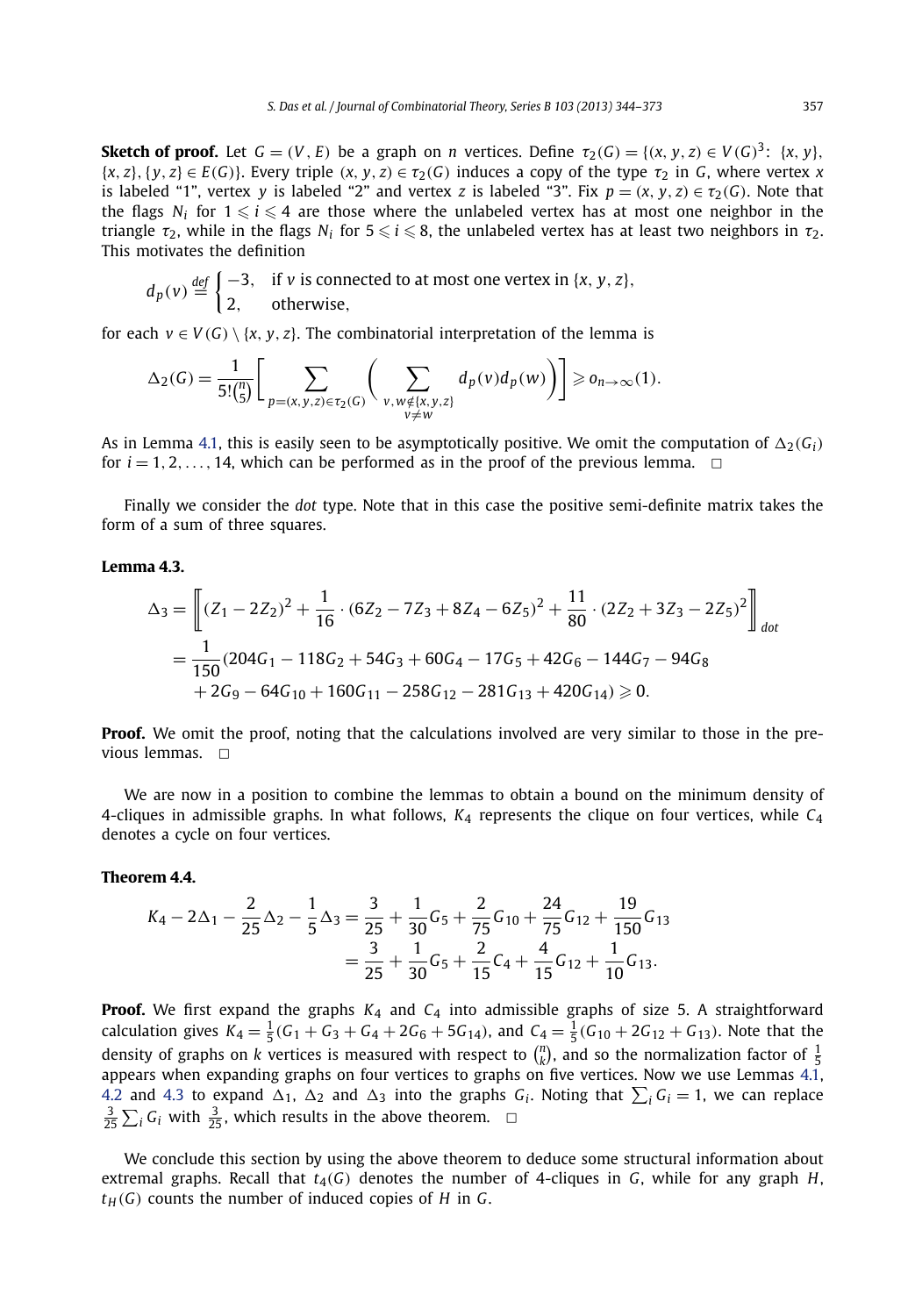<span id="page-14-0"></span>**Corollary 4.5.** Suppose G is a graph on n vertices with  $t_4(G) = (\frac{3}{25} + o(1))\binom{n}{4}$ . Then

 $(t)$   $t_{C_4}(G) = o(n^4)$ *, and* 

(ii) all but  $o(n)$  vertices of G have degree  $(\frac{3}{5} + o(1))n$ .

**Proof.** Applying Theorem [4.4](#page-13-0) to *G*, we have

$$
d(K_4; G) - 2\Delta_1(G) - \frac{2}{25}\Delta_2(G) - \frac{1}{5}\Delta_3(G)
$$
  
=  $\frac{3}{25} + \frac{1}{30}d(G_5; G) + \frac{2}{15}d(C_4; G) + \frac{4}{15}d(G_{12}; G) + \frac{1}{10}d(G_{13}; G).$ 

In particular, using the asymptotic non-negativity of  $\Delta_i(G)$ , we have

$$
d(K_4; G) \geq \frac{3}{25} + \frac{1}{30}d(G_5; G) + \frac{2}{15}d(C_4; G) + \frac{1}{5}\Delta_3(G) + o(1).
$$

Thus if  $d(K_4; G) = \frac{3}{25} + o(1)$ , we must have  $d(C_4; G) = \Delta_3(G) = o(1)$ . This immediately gives  $t_{C_4}(G) =$  $o(n<sup>4</sup>)$ , and so it remains to justify (ii). We have

$$
\Delta_3(G) = \left[ (Z_1 - 2Z_2)^2 + \frac{1}{16} (6Z_2 - 7Z_3 + 8Z_4 - 6Z_5)^2 + \frac{11}{80} (2Z_2 + 3Z_3 - 2Z_5)^2 \right]_{dot}
$$
  
=  $o(1)$ .

For every vertex  $v$ , let  $F_v$  be the *dot*-flag obtained from *G* by labeling the vertex  $v$  with 1. By definition of the averaging operator,  $\Delta_3(G)$  is the average over vertices *v* of the corresponding flag densities in  $F_v$ . The expression is a sum of squares, and thus will be asymptotically non-negative. Since the average is  $o(1)$ , the expression must be  $o(1)$  for all but  $o(n)$  vertices. In particular, for these vertices we have

$$
p_{dot}(Z_1; F_v) - 2p_{dot}(Z_2; F_v) = o(1),
$$
  
\n
$$
6p_{dot}(Z_2; F_v) - 7p_{dot}(Z_3; F_v) + 8p_{dot}(Z_4; F_v) - 6p_{dot}(Z_5; F_v) = o(1),
$$
 and  
\n
$$
2p_{dot}(Z_2; F_v) + 3p_{dot}(Z_3; F_v) - 2p_{dot}(Z_5; F_v) = o(1).
$$

Since the sum of the flag densities must be 1, we also have

$$
p_{dot}(Z_1; F_v) + p_{dot}(Z_2; F_v) + p_{dot}(Z_3; F_v) + p_{dot}(Z_4; F_v) + p_{dot}(Z_5; F_v) = 1.
$$

Finally, recall from Eq. [\(2\)](#page-7-0) in Section [3](#page-4-0) that  $4Z_2 \cdot (Z_3 + Z_5) - (Z_4 + Z_1)^2 = 0$ . Applying this to  $F_v$ , we have

$$
4p_{dot}(Z_2; F_v)\big(p_{dot}(Z_3; F_v) + p_{dot}(Z_5; F_v)\big) - \big(p_{dot}(Z_4; F_v) + p_{dot}(Z_1; F_v)\big)^2 = o(1).
$$

This gives us a system of five equations in the five variables  $p_{dot}(Z_i; F_v)$ . The first four equations form a linear system of full rank, which we can use to express all the variables in terms of  $p_{dot}(Z_5; F_v)$ . Substituting these terms into the fifth equation gives a quadratic equation in  $p_{dot}(Z_5; F_v)$ , which results in two solutions, namely  $(p_{dot}(Z_i; F_v))_{i=1}^5 = (\frac{8}{25}, \frac{4}{25}, \frac{2}{25}, \frac{4}{25}, \frac{7}{25}) + o(1)$  or  $(\frac{1}{2}, \frac{1}{4}, 0, 0, \frac{1}{4}) + o(1)$ .

We now show that the second solution implies a large number of 4-cliques. Indeed, suppose  $v \in V$ was a vertex with  $(p_{dot}(Z_i; F_v))_{i=1}^5 = (\frac{1}{2}, \frac{1}{4}, 0, 0, \frac{1}{4}) + o(1)$  $(p_{dot}(Z_i; F_v))_{i=1}^5 = (\frac{1}{2}, \frac{1}{4}, 0, 0, \frac{1}{4}) + o(1)$ . Recall from Eq. (1) in Section 3 we have  $\rho = \frac{1}{2}Z_1 + Z_3 + \frac{1}{2}Z_4 + Z_5$ , where  $\rho$  is the *dot*-flag of size 2 corresponding to an edge. Applying this to the flag  $F_v$ , we deduce that the degree of v is  $(\frac{1}{2} \cdot \frac{1}{2} + \frac{1}{4} + o(1))n = \frac{1}{2}n + o(n)$ . Thus there are  $\frac{1}{2}n + o(n)$ vertices *v* is not adjacent to, and since *G* is  $\overline{K_3}$ -free, these vertices must form a clique. This clique contains  $\left(\frac{\frac{1}{2}n+o(n)}{4}\right) \sim \frac{1}{16} {n \choose 4}$  4-cliques. Consider now the neighborhood of v. Since  $p_{dot}(Z_3; F_v) = o(1)$ , it follows that the neighborhood is missing at most  $o(n^2)$  edges. Hence the number of 4-cliques in the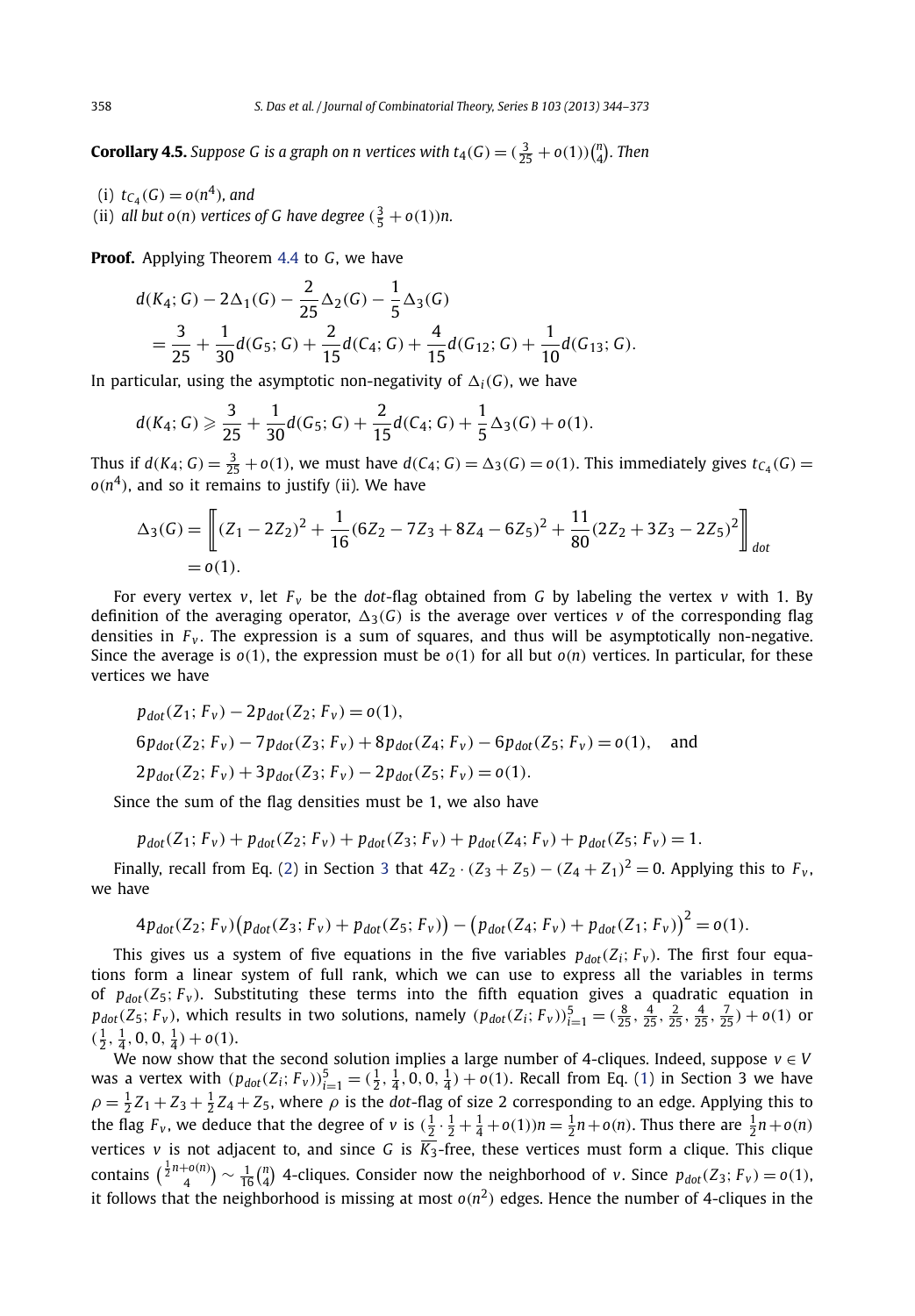<span id="page-15-0"></span>neighborhood of v is  $\left(\frac{\frac{1}{2}n+o(n)}{4}\right)$   $\sim$   $o(n^4) \sim \frac{1}{16} {n \choose 4}$ . Thus we have  $t_4(G) \geqslant (\frac{1}{8}+o(1)){n \choose 4}$ , which contradicts our assumption that  $t_4(G) = (\frac{3}{25} + o(1))\binom{n}{4}$ .

Hence for almost all vertices v, we have  $(p_{dot}(Z_i; F_v))_{i=1}^5 = (\frac{8}{25}, \frac{4}{25}, \frac{2}{25}, \frac{4}{25}, \frac{7}{25}) + o(1)$ . Applying Eq. [\(1\)](#page-7-0), we deduce that the degree of *v* is  $(\frac{1}{2} \cdot \frac{8}{25} + \frac{2}{25} + \frac{1}{2} \cdot \frac{4}{25} + \frac{7}{25} + o(1))n = (\frac{3}{5}n + o(1))n$ , as claimed.  $\square$ 

#### *4.2. The stability analysis*

We will now use the results of the preceding section to show that, for sufficiently large *n*, a blowup of  $C_5$  is the unique extremal graph for the  $(4,3)$ -problem. Recall that in a blow-up, we replace every vertex with a clique, and every edge with a complete bipartite graph. Hence a blow-up of  $C_5$ consists of five disjoint sets of vertices *V<sub>i</sub>*, with *V<sub>i</sub>* ∪ *V<sub>i+1</sub>* a clique for all  $1 \leq i \leq 5$ , and no edges between  $V_i$  and  $V_{i+2}$  for all  $1 \leq i \leq 5$  (throughout this section, indices will be taken modulo 5).

Suppose *G* is a  $\overline{K_3}$ -free graph on *n* vertices with the minimal number of 4-cliques. Our proof consists of three steps. We first use the results of Corollary [4.5](#page-14-0) to deduce that *G* is close to being a blow-up of *C*<sup>5</sup> (note that this holds not only for an extremal graph, but for any family of graphs that is asymptotically optimal). In the second step we use the minimality of *G* to show that *G* must in fact be a blow-up of *C*<sup>5</sup> with asymptotically equal parts. Finally, we solve an integer optimization problem to determine the size of the parts of *G* exactly.

Recall that from Corollary [4.5,](#page-14-0) we have that if *n* is sufficiently large, and *G* is an extremal graph on *n* vertices, then  $t_4(G) = \frac{3}{25} {n \choose 4} + o(n^4)$ ,  $t_{C_4}(G) = o(n^4)$  and all but  $o(n)$  vertices of G have degree  $\frac{3}{5}n + o(n)$ . From this we shall deduce that *G* is almost a blow-up of *C*<sub>5</sub>. To this end, we introduce some definitions. Given subsets  $A, B \subset V(G)$ , we say  $A$  is an *almost clique* if all but  $o(n^2)$  pairs in  $A$ are adjacent, and we say  $(A, B)$  is *almost complete* (*almost empty*) if all but  $o(n^2)$  pairs in  $A \times B$  are adjacent (nonadjacent). Finally, we define a triple  $\{a, b, c\} \subset V(G)$  to be *typical* if:

- (T1)  $\{a, b\} \notin E(G)$ ,  $c \in N(a) \cap N(b)$ ,  $d(a), d(b), d(c) = \frac{3}{5}n + o(n)$ ,
- (T2) any pair of vertices in  $\{a, b, c\}$  is contained in  $o(n^2)$  copies of  $C_4$ , and
- (T3)  $\{a, b, c\}$  is contained in  $o(n)$  copies of  $C_4$ .

Note that *G*[{*a, b, c*}] is an induced path of length two. As all but *o(n)* vertices are of degree  $\frac{3}{5}n + o(n)$ , it is easy to see that there are  $\Omega(n^3)$  induced paths of length two in *G*. As Corollary [4.5](#page-14-0) asserts that  $t_{C_A}(G) = o(n^4)$ , it follows that almost all induced paths of length two are typical. We will now use the neighborhoods of  ${a,b,c}$  to define the parts corresponding to the blow-up of  $C_5$ . In particular, we define

$$
V_1 = N(a) \cap N(b), \qquad V_2 = \{a\} \cup (N(a) \cap \overline{N(b)} \cap N(c)), \qquad V_3 = N(a) \cap \overline{N(b)} \cap \overline{N(c)},
$$
  

$$
V_4 = \overline{N(a)} \cap N(b) \cap \overline{N(c)}, \quad \text{and} \quad V_5 = \{b\} \cup (\overline{N(a)} \cap N(b) \cap N(c)).
$$

We now make some preliminary observations about the sets *Vi*. Clearly, by definition, the sets are disjoint. Moreover, since  $\alpha(G) \leq 2$ , and  $\{a, b\} \notin E(G)$ , we must have  $N(a) \cup N(b) = V(G) \setminus \{a, b\}$ , and so  $\bigcup_i V_i = V(G)$ . Similarly, for any vertex  $v \in V(G)$ ,  $\overline{N(v)}$  must induce a clique, as any non-edge in  $\overline{N(v)}$  forms an independent set of size three with *v*. Thus  $V_2 \cup V_3$ ,  $V_3 \cup V_4$ , and  $V_4 \cup V_5$  are (actual) cliques. Finally, note that if there are non-neighbors  $u, v \in V_1$ , then  $\{a, b, u, v\}$  induces a copy of  $C_4$ . Since  $\{a, b, c\}$  was chosen to be a typical triple, Properties (T2) and (T3) imply that  $V_1$  is an almost clique, and moreover *c* is adjacent to all but  $o(n)$  vertices in  $V_1$ .

We can also obtain some relations regarding the sizes of these parts. By Property (T1) of typical triples, we have  $d(a)$ ,  $d(b)$ ,  $d(c) = \frac{3}{5}n + o(n)$ . Since  $N(a) \cup N(b) = V(G) \setminus \{a, b\}$ , we have  $|V_1| = |N(a) \cap N(b)|$  $N(b)| = |N(a)| + |N(b)| - |N(a) \cup N(b)| = \frac{1}{5}n + o(n)$ . Moreover, as  $N(a) \cup \{a\} = V_1 \cup V_2 \cup V_3$ ,  $N(b) \cup \{b\} =$ *V*<sub>1</sub> ∪ *V*<sub>4</sub> ∪ *V*<sub>5</sub>,  $\overline{N(c)} \setminus V_1 = V_3 \cup V_4$ , and *c* has *o*(*n*) non-neighbors in *V*<sub>1</sub>, we deduce

$$
|V_2| + |V_3| = \frac{2}{5}n + o(n)
$$
,  $|V_3| + |V_4| = \frac{2}{5}n + o(n)$ , and  $|V_4| + |V_5| = \frac{2}{5}n + o(n)$ . (4)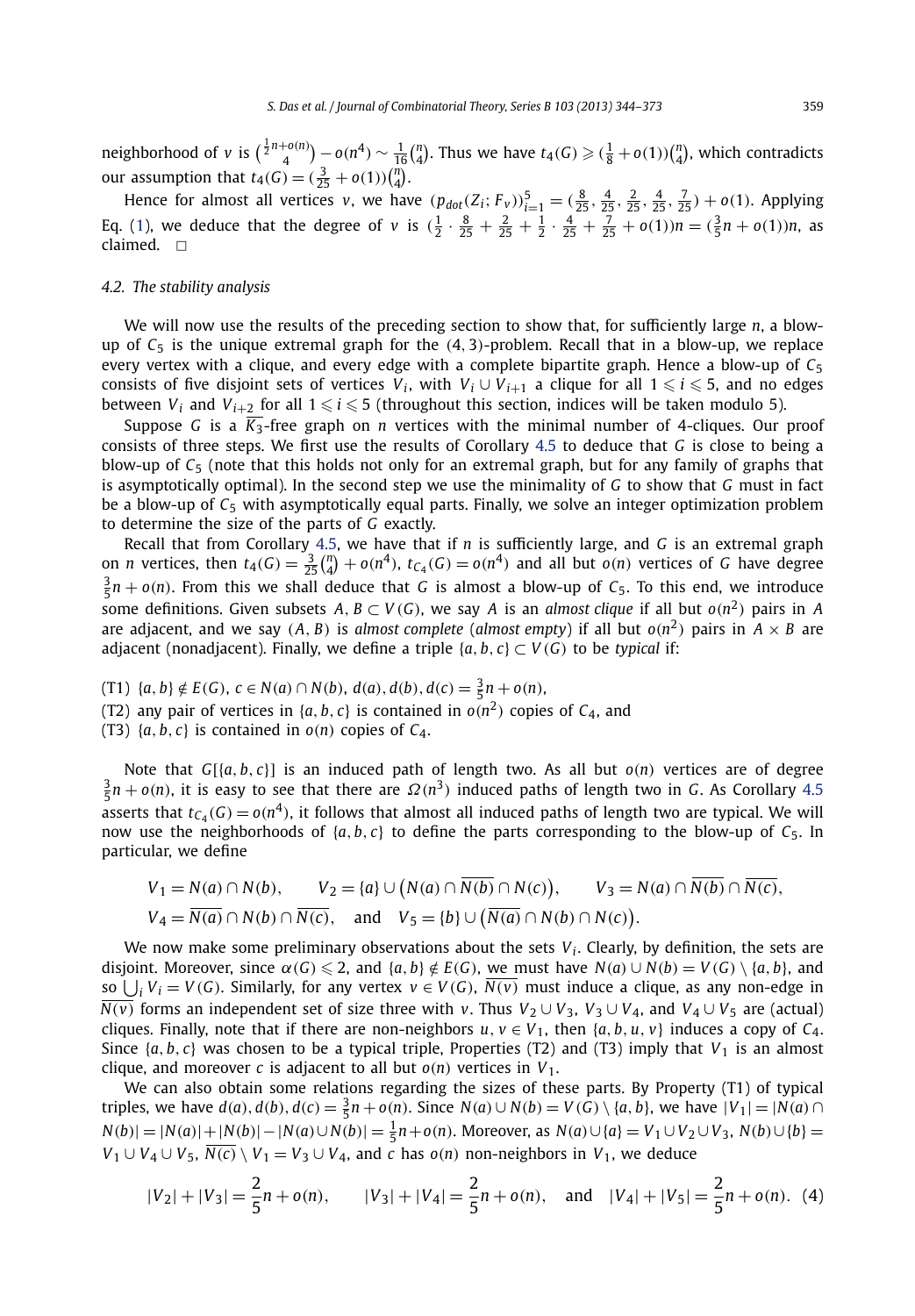<span id="page-16-0"></span>We are beginning to uncover the approximate  $C_5$ -blow-up structure of G. Recall that we have shown that  $V_2 \cup V_3$ ,  $V_3 \cup V_4$  and  $V_4 \cup V_5$  are cliques, while  $V_1$  is an almost clique. We will establish the relations between the remaining parts by showing:

- (i)  $(V_2, V_4)$  and  $(V_3, V_5)$  are almost empty,
- (ii) none of  $V_2$ ,  $V_3$ ,  $V_4$  and  $V_5$  have size  $o(n)$ ,
- (iii) for all  $1 \le i \le 5$ ,  $|V_i| = \frac{1}{5}n + o(n)$ , and
- *(iv)*  $(V_1, V_3 \cup V_4)$  and  $(V_2, V_5)$  are almost empty, while  $(V_1, V_2 \cup V_5)$  is almost complete.

We start by showing (i). By symmetry, it suffices to show  $(V_2, V_4)$  is almost empty. For any edge  $\{x, y\}$  with  $x \in V_2$ ,  $y \in V_4$ , we see that  $\{b, c, x, y\}$  induces a copy of  $C_4$ . By Property (T2),  $\{b, c\}$  is contained in  $o(n^2)$  induced copies of  $C_4$ , and hence there are  $o(n^2)$  edges in  $(V_2, V_4)$ , as required.

In order to prove (ii), by [\(4\)](#page-15-0), we may assume without loss of generality that  $|V_3| = o(n)$ , from which it follows that  $|V_5| = o(n)$ ,  $|V_2| = \frac{2}{5}n + o(n)$  and  $|V_4| = \frac{2}{5}n + o(n)$ . Because  $V_2$  and  $V_4$  are cliques,  $(V_2, V_4)$  is almost empty, and all but  $o(n)$  vertices in *G* have degree  $\frac{3}{5}n + o(n)$ , [\(4\)](#page-15-0) implies that  $(V_1, V_4)$  and  $(V_1, V_2)$  must be almost complete. Therefore all but  $o(n)$  vertices in  $V_1$  have degree at least  $\frac{4}{5}n + o(n)$ , a contradiction. This proves (ii).

For (iii), we know by (ii) that there exists at least one vertex in  $V_3$  whose degree is  $\frac{3}{5}n + o(n)$ . Since *V*<sub>2</sub> ∪ *V*<sub>3</sub> and *V*<sub>3</sub> ∪ *V*<sub>4</sub> are both cliques, this implies  $|V_2| + |V_3| + |V_4| \leq \frac{3}{5}n + o(n)$ . Similarly, by considering vertices in *V*<sub>4</sub>, we get  $|V_3| + |V_4| + |V_5| \leq \frac{3}{5}n + o(n)$ . But by [\(4\)](#page-15-0),  $(|V_2| + |V_3| + |V_4|) +$  $(|V_3| + |V_4| + |V_5|) = \frac{6}{5}n + o(n)$ , which implies that  $|V_2| + |V_3| + |V_4| = \frac{3}{5}n + o(n)$ , easily giving (iii).

It follows immediately from the proof of (iii) that  $(V_1, V_3 \cup V_4)$  is almost empty, as any vertex of degree  $\frac{3}{5}n + o(n)$  in  $V_3 \cup V_4$  must have  $o(n)$  neighbors in  $V_1$ . All but  $o(n)$  vertices of  $V_1$  are of degree  $\frac{3}{5}n + o(n)$ , hence  $(V_1, V_2 \cup V_5)$  is almost complete. Finally, the fact that  $(V_2, V_5)$  is almost empty follows from  $|V_1| + |V_2| + |V_3| = \frac{3}{5}n + o(n)$  and the fact that  $(V_2, V_1 \cup V_2 \cup V_3)$  is almost complete, thereby proving (iv).

At this point we have determined the global structure of  $G$ , in which each part  $V_i$  corresponds approximately to the blow-up of a vertex in  $C_5$ . We now wish to show that *G* is an exact blow-up of *C*5. In order to do so, we shall require greater control over the adjacency of individual vertices, and not just the parts *V<sub>i</sub>*. With this in mind, for each  $1 \le i \le 5$ , we define a vertex  $v \in V_i$  to be *bad* if *v* has *Ω(n)* non-neighbors in *Vi*−<sup>1</sup> ∪ *Vi* ∪ *Vi*+<sup>1</sup> or *Ω(n)* neighbors in *Vi*+<sup>2</sup> ∪ *Vi*+3. Since for each *i* we have that  $V_i \cup V_{i+1}$  is an almost clique and  $(V_i, V_{i+2})$  is almost empty, it follows that there are  $o(n)$ bad vertices. We clean up the partition of  $V(G)$  by removing bad vertices from each  $V_i$  and placing them in a set *U*. This results in a partition  $V(G) = V_1 \cup \cdots \cup V_5 \cup U$  satisfying:

- (P1) for any  $1 \le i \le 5$  and vertex  $v \in V_i$ ,  $v$  is adjacent to all but  $o(n)$  vertices in  $V_{i-1} \cup V_i \cup V_{i+1}$ , and *v* is not adjacent to all but *o(n)* vertices in  $V_{i+2} \cup V_{i+3}$ , and
- (P2)  $V_2 \cup V_3$ ,  $V_3 \cup V_4$ ,  $V_4 \cup V_5$  are cliques, and
- (P3)  $|V_i| = \frac{1}{5}n + o(n)$  for all  $i = 1, 2, ..., 5$ .

The following proposition asserts that in an asymptotically optimal graph, the above conditions imply that the almost cliques are, in fact, true cliques. This will in turn allow us to completely determine the structure of extremal graphs.

#### **Proposition 4.6.** *If the V<sub>i</sub> satisfy* (P1), (P2) and (P3), then for any  $1 \le i \le 5$ ,  $V_i \cup V_{i+1}$  is a clique.

**Proof.** We already know from (P2) that many of the pairs of neighboring parts are cliques. It remains to show that  $V_1 \cup V_2$  and  $V_5 \cup V_1$  are both cliques. We first show that  $V_1$  is a clique. Suppose for contradiction that there are nonadjacent vertices *u*,  $v \in V_1$ . Since  $\alpha(G) \leq 2$ , we must have  $V_3 \cup V_4 \subset$  $N(u) \cup N(v)$ . By (P3) we have  $|V_3 \cup V_4| = \frac{2}{5}n + o(n)$ , and so either u or v must have at least  $\frac{1}{5}n + o(n)$ neighbors in  $V_3 \cup V_4$ . However, this contradicts (P1). Thus  $V_1$  is a clique.

Suppose, for contradiction, that  $(V_1, V_2)$  is not complete, then there exist  $u \in V_1$  and  $v \in V_2$  not adjacent. Since  $\alpha(G) \leq 2$ , we must have  $V_4 \subset N(u) \cup N(v)$ . By (P1), both *u* and *v* have  $o(n)$  neighbors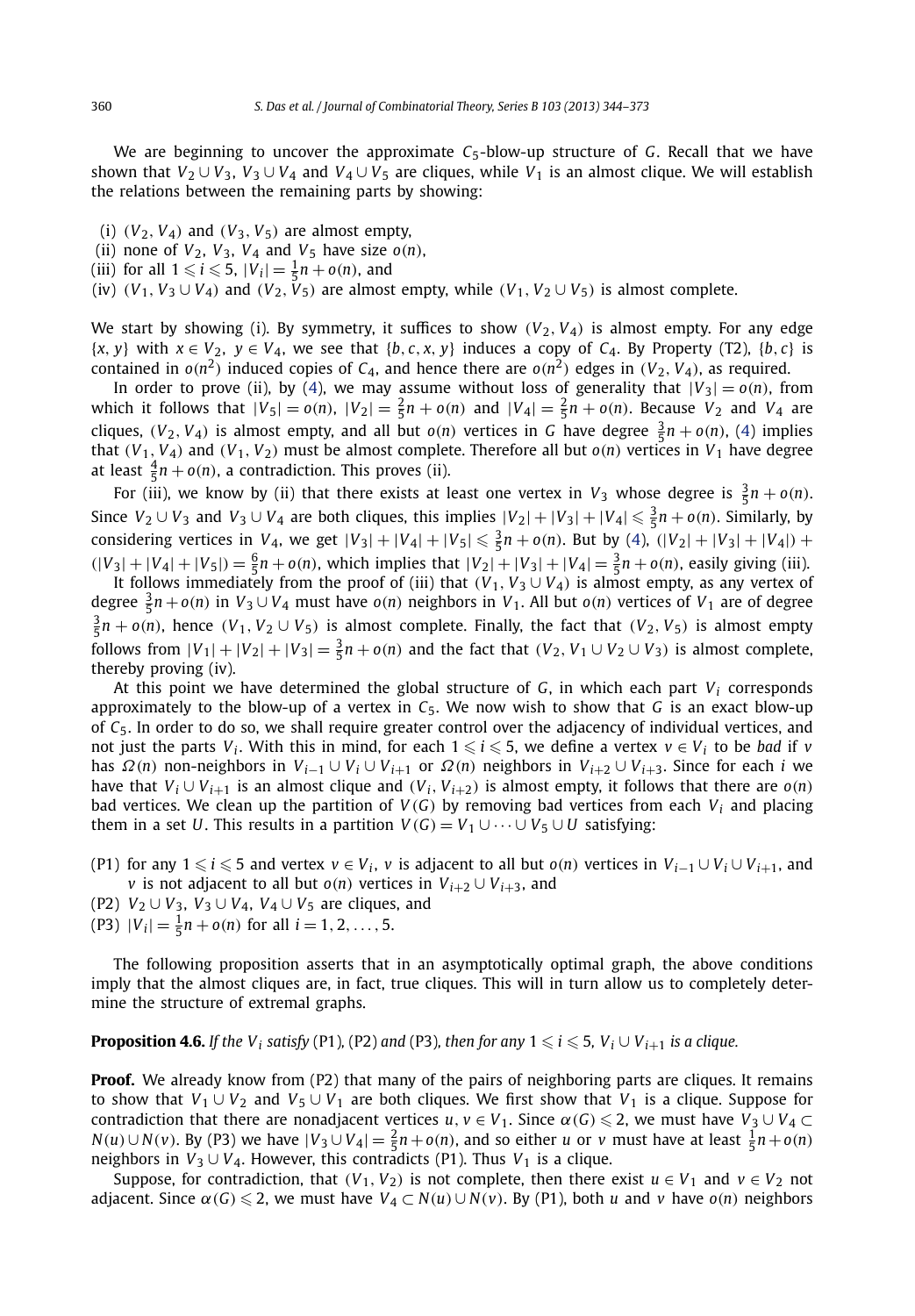in  $V_4$ , which implies  $|V_4| = o(n)$ , a contradiction to (P3). Therefore  $(V_1, V_2)$  is complete. Similarly,  $(V_1, V_5)$  is complete.  $\Box$ 

We now turn our attention to the set *U* of bad vertices. In particular, we will show that in an extremal graph, each  $u \in U$  can be reintroduced into some part  $V_i$  in a way that is consistent with (P1) and Proposition [4.6.](#page-16-0) Since  $|U| = o(n)$ , we can repeat this process without affecting (P1) or Proposition [4.6,](#page-16-0) and thus we can eliminate the set *U*.

**Proposition 4.7.** For every  $u \in U$ , there is some  $i = i(u)$  such that  $V_{i-1} \cup V_i \cup V_{i+1} \subset N(u)$ , and u has  $o(n)$ *neighbors in*  $V_{i+2} \cup V_{i+3}$ *.* 

**Proof.** Fix  $u \in U$ . We begin with a simple claim. For any  $1 \leq i \leq 5$ , if there is some  $v \in V_i$  such that *u* is not adjacent to *v*, then *u* is adjacent to all but  $o(n)$  vertices in  $V_{i+2} \cup V_{i+3}$ . Indeed, as  $\alpha(G) \leq 2$ , we must have  $V_{i+2} \cup V_{i+3} \subset N(u) \cup N(v)$ . However, v is adjacent to  $o(n)$  vertices in  $V_{i+2} \cup V_{i+3}$ , and so the claim follows.

Now suppose there is no *i* such that  $V_{i-1} \cup V_i \cup V_{i+1} \subset N(u)$ . This implies there is an *i* such that *u* is not adjacent to some vertices in both *V<sub>i−3</sub>* and *V<sub>i−1</sub>*. Applying the previous claim, it follows that *u* is adjacent to all but *o(n)* vertices in  $V_{i-1}$  ∪  $V_i$  ∪  $V_{i+1}$  ∪  $V_{i+2}$ .

In this case, remove all edges between *u* and *Vi*+2, and add any missing edges between *u* and *V*<sub>*i*−1</sub> ∪ *V<sub>i</sub>* ∪ *V*<sub>*i*+1</sub> ∪ *U*. It is easy to see that we still have  $\alpha$ (*G*)  $\leqslant$  2. As *u* had  $\frac{1}{5}n + o(n)$  neighbors in  $V_{i+2}$ , which is a clique, we have removed at least  $\binom{\frac{1}{3}n+o(n)}{3} = \Omega(n^3)$  4-cliques. On the other hand, we have only added  $o(n)$  edges, and so created  $o(n^3)$  new 4-cliques. Thus we have reduced the number of 4-cliques, which contradicts the extremality of *G*.

Thus there must be some  $i = i(u)$  such that  $V_{i-1} \cup V_i \cup V_{i+1} \subset N(u)$ . It remains to show that *u* has *o*(*n*) neighbors in  $V_{i+2} \cup V_{i+3}$ . Suppose for contradiction that *u* has  $\Omega(n)$  neighbors in  $V_{i+2} \cup V_{i+3}$ . As  $V_{i+2} \cup V_{i+3}$  is a clique, these neighbors form  $\Omega(n^3)$  4-cliques with *u*. Instead, we could remove all edges between *u* and  $V_{i+2} \cup V_{i+3}$ . To prevent the formation of an independent set of size 3, we add all edges between *u* and *U*. This introduces  $o(n)$  new edges, and thus  $o(n^3)$  new 4-cliques, while maintaining  $\alpha(G) \leq 2$ . Thus the number of 4-cliques is reduced, again contradicting the minimality of *G*. This completes the proof.  $\Box$ 

Given any  $u \in U$ , we can apply Proposition 4.7 to add *u* to  $V_{i(u)}$ . Repeat this process until *U* is empty. In this case we have a partition  $V(G) = V_1 \cup \cdots \cup V_5$  such that for every  $1 \le i \le 5$ ,  $|V_i|$  =  $\frac{1}{5}n + o(n)$  and  $V_i \cup V_{i+1}$  is a clique.

In order to conclude that *G* is a blow-up of *C*5, it remains to show that there are no edges between *V<sub>i−1</sub>* and *V*<sub>i+1</sub> for any *i*. Suppose to the contrary there is an edge between some  $v \in V_{i-1}$  and  $w \in V_{i+1}$ . Note that when *n* is large, we must have  $|V_i| = \frac{1}{5}n + o(n) \ge 2$ . For any  $x, y \in V_i$ ,  $\{v, w, x, y\}$ is a 4-clique. Thus removing the edge  $\{v, w\}$  reduces the number of 4-cliques without increasing the independence number. Hence in an extremal graph, there are no edges between *Vi*−<sup>1</sup> and *Vi*+<sup>1</sup> for any *i*, and thus *G* is indeed a blow-up of  $C_5$  with parts of size  $\frac{1}{5}n + o(n)$ .

We now seek to determine the sizes of the sets  $V_i$  exactly. Noting that  $V_i \cup V_{i+1}$  is a clique for each *i*, it is easily verified that

$$
t_4(G) = \sum_{i=1}^{5} \binom{|V_i \cup V_{i+1}|}{4} - \sum_{i=1}^{5} \binom{|V_i|}{4}.
$$

Define  $y_i = |V_{2i-1} \cup V_{2i}|$  for all  $1 \le i \le 5$ . In  $\sum y_i$ , each vertex is counted twice, so we have  $\sum y_i = 2n$ . Moreover, as  $|V_i| = \frac{1}{5}n + o(n)$ , we have  $y_i = \frac{2}{5}n + o(n)$ . Finally, as  $n - y_i - y_{i+1} = n - |V_{2i-1}| - |V_{2i}|$  $|V_{2i+1}|-|V_{2i+2}|=|V_{2i-2}|$ , we can rewrite the above expression as

$$
t_4(G) = \sum_{i=1}^{5} {y_i \choose 4} - \sum_{i=1}^{5} {n - y_i - y_{i+1} \choose 4}.
$$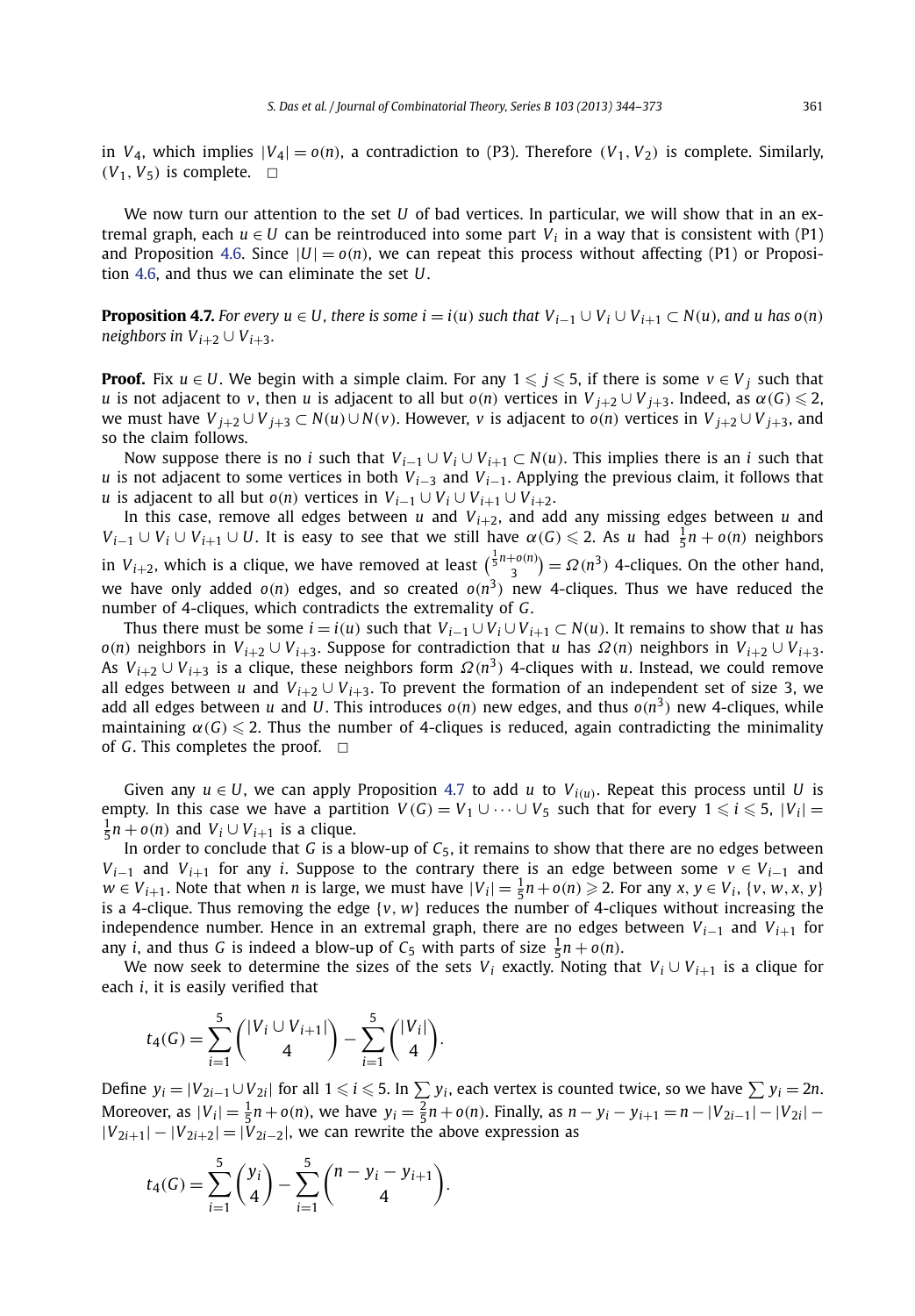<span id="page-18-0"></span>Thus to find the extremal graph, we must minimize the above expression over integer values of  $v_i$ subject to the conditions given earlier. The solution is given by Lemma 4.8, which we prove in [Ap](#page-24-0)[pendix B.](#page-24-0)

**Lemma 4.8.** *Let ε >* 0 *be sufficiently small, and n sufficiently large. Consider the function*

$$
g(y_1, y_2, y_3, y_4, y_5) = \sum_{i=1}^5 \binom{y_i}{4} - \sum_{i=1}^5 \binom{n - y_i - y_{i+1}}{4}.
$$

*Subject to the constraints that the*  $y_i$  *<i>be integers satisfying*  $\sum_{i=1}^5 y_i = 2n$  *and*  $|y_i - \frac{2}{5}n| < \varepsilon n$ , *g is uniquely*  $up$  *to cyclic permutation of the variables*) *minimized when the y<sub>i</sub> take values*  $\lfloor \frac{2n}{5} \rfloor$  *and*  $\lceil \frac{2n}{5} \rceil$  *in ascending order.*

From Lemma 4.8, we see the minimum occurs when  $y_i = \lceil \frac{2n+i-1}{5} \rceil$  for  $1 \leq i \leq 5$ . Solving for  $|V_i|$ , we have that the unique extremal graph on *n* vertices is the blow-up of  $C_5$  to *n* vertices such that:

- when  $n = 5k$ ,  $|V_i| = k$  for all *i*,
- when  $n = 5k + 1$ ,  $|V_1| = |V_2| = k$ ,  $|V_3| = |V_5| = k + 1$ , and  $|V_4| = k 1$ ,
- when  $n = 5k + 2$ ,  $|V_1| = |V_2| = |V_4| = k$ , and  $|V_3| = |V_5| = k + 1$ ,
- when  $n = 5k + 3$ ,  $|V_1| = |V_2| = |V_4| = k + 1$ , and  $|V_3| = |V_5| = k$ , and
- when  $n = 5k + 4$ ,  $|V_1| = |V_2| = k + 1$ ,  $|V_3| = |V_5| = k$ , and  $|V_4| = k + 2$ .

#### **5. The** *(***3***,* **4***)***-problem**

In this section we solve the  $(3, 4)$ -problem, and prove that Erdős' conjecture holds for this case. Recall that this entails showing that amongst all graphs of independence number less than four,  $\overline{T_{n,3}}$ , a disjoint union of three nearly-equal cliques, minimizes the number of triangles.

Our initial flag algebra results, listed in [Appendix C,](#page-25-0) give the asymptotic minimum number of triangles to be  $\frac{1}{9} {n \choose 3}$ . In this section we use the structural information obtained to determine the value of  $f(n, 3, 4)$  exactly. We also analyze the structure of extremal graphs, and show they must contain  $\overline{T_{n,3}}$ .

We begin our stability analysis with the following theorem, whose proof is given in [Appendix C.](#page-25-0)

**Theorem 5.1.** *Any n-vertex graph G with*  $\alpha(G) \leq 3$  *satisfies* 

$$
\frac{t_3(G)}{\binom{n}{3}} - \frac{47}{4036n} \sum_{v} \left( \frac{d(v)}{n-1} - \frac{1}{3} \right)^2 \geq \frac{1}{9} - o_{n \to \infty}(1).
$$

In order to derive a stability result for the *(*3*,* 4*)*-problem, we also use the following well-known result of Andrásfai, Erdős and Sós [\[2\].](#page-28-0)

**Theorem 5.2** (Andrásfai, Erdős, Sós). A K<sub>r</sub> -free graph on n vertices that has minimum degree larger than  $\frac{3r-7}{3r-4}$ n *must be*  $(r - 1)$ *-partite.* 

Applying this to the complement of a graph with  $r = 4$ , we find that a graph *G* on *n* vertices with  $\alpha(G) \leq 3$  and maximum degree less than  $\frac{3}{8}n$  must be spanned by three cliques. The following stability result follows.

**Proposition 5.3.** Suppose  $0 < \varepsilon < \frac{1}{30}$ . There exists  $n_0 = n_0(\varepsilon)$  such that any graph G on  $n \geqslant n_0$  vertices with  $\alpha(G)\leqslant 3$  and  $t_3(G)<(\frac{1}{9}+ \varepsilon^5)\binom{n}{3}$  contains an induced subgraph  $G'\subset G$  on at least  $(1-100\varepsilon^3)n$  vertices that is spanned by three cliques of size between  $(\frac13-3\varepsilon)$ n and  $(\frac13+\varepsilon)$ n. Moreover, every vertex in G $'$  sends at *most* 4*εn edges outside its clique.*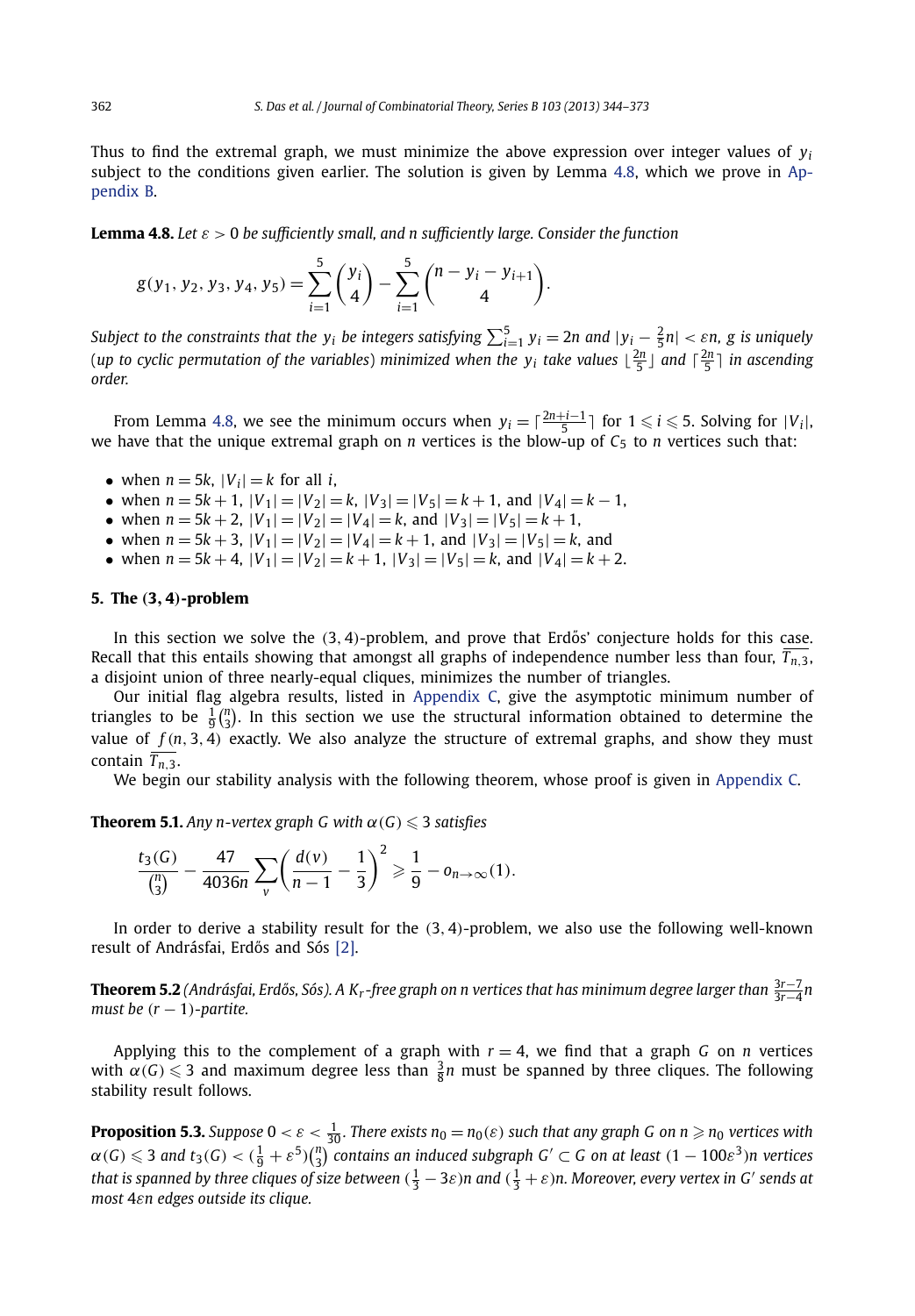**Proof.** We have from Theorem [5.1](#page-18-0) that for any graph *G* on *n* vertices with  $\alpha(G) \leq 3$ ,

$$
\frac{t_3(G)}{\binom{n}{3}} - \frac{47}{4036n} \sum_{v} \left( \frac{d(v)}{n-1} - \frac{1}{3} \right)^2 \geq \frac{1}{9} - o_{n \to \infty}(1).
$$

In particular, if  $t_3(G) < (\frac{1}{9} + \varepsilon^5) {n \choose 3}$ , and *n* is large enough, then

$$
\sum_{v} \left( \frac{d(v)}{n-1} - \frac{1}{3} \right)^2 < 100 \varepsilon^5 n.
$$

Let  $B = \{v: d(v) \geq (\frac{1}{3} + \varepsilon)n\}$ . Then  $|B|\varepsilon^2 < \sum_{v} (\frac{d(v)}{n-1} - \frac{1}{3})^2 < 100\varepsilon^5 n$ , and so  $|B| < 100\varepsilon^3 n$ .

Let *G'* be the induced subgraph on  $V(G) \setminus B$ . As claimed, *G'* has  $n' \geqslant (1 - 100\epsilon^3)n$  vertices. Moreover, since  $\varepsilon < \frac{1}{30}$  the maximum degree  $\Delta(G')$  is bounded by

$$
\Delta(G')<\left(\frac{1}{3}+\varepsilon\right)n\leqslant\frac{\frac{1}{3}+\varepsilon}{1-100\varepsilon^3}n'<\frac{3}{8}n'.
$$

Hence we can apply Theorem [5.2](#page-18-0) in its complementary form to deduce that *G'* is spanned by three cliques.

Since  $\Delta(G') < (\frac{1}{3} + \varepsilon)n$ , we deduce that the largest clique in *G'* has size at most  $(\frac{1}{3} + \varepsilon)n$ . This implies that the smallest clique has size at least  $(1 - 100\varepsilon^3)n - 2(\frac{1}{3} + \varepsilon)n > (\frac{1}{3} - 3\varepsilon)n$  (using the bound  $\varepsilon < \frac{1}{30}$ ). This implies that every vertex in *G'* can send at most  $(\frac{1}{3} + \varepsilon)n - (\frac{1}{3} - 3\varepsilon)n = 4\varepsilon n$ edges outside its own clique.

Finally, consider the vertices in *B*. If any vertex  $v \in B$  is adjacent to all vertices in one of the cliques  $C_i$ , and does not have more than 4 $\epsilon n$  edges outside  $C_i$ , then we can add v to  $C_i$  without affecting any of the previous bounds. Thus the only vertices left in *B* are either those adjacent to one clique, but with too many neighbors outside the clique, or those with a non-neighbor in each of the three cliques.  $\square$ 

This stability result allows us to, for large values of *n*, deduce the exact value of the *(*3*,* 4*)*-problem, and also to characterize all extremal graphs. Recall that we define  $f(n, k, l)$  to be the minimum of *t<sub>k</sub>*(*G*) over all graphs *G* on *n* vertices with  $\alpha$ (*G*)  $\leq$  *l* − 1.

**Theorem 5.4.** There exists  $n_0$  such that for every  $n \ge n_0$ ,  $f(n, 3, 4) = {n_3 \choose 3} + {n_4 \choose 3} + {n_5 \choose 3} + {n_6 \choose 3}$ . Moreover, if G is a graph on  $n\geqslant n_0$  vertices with t3(G)  $=f$  (n, 3, 4), then G contains  $\overline{T_{n,3}}$ , a disjoint union of three *nearly-equal cliques.*

**Proof.** First note that  $G = \overline{T_{n,3}}$  has  $\alpha(G) \leq 3$  and so we have the upper bound  $f(n, 3, 4) \leq t_3(\overline{T_{n,3}}) =$  $\binom{\lfloor n/3 \rfloor}{3} + \binom{\lfloor (n+1)/3 \rfloor}{3} + \binom{\lfloor (n+2)/3 \rfloor}{3} \sim \frac{1}{9} \binom{n}{3}$  – note that this upper bound holds for all *n*.

To obtain a matching lower bound, we apply the stability result from Proposition [5.3.](#page-18-0) Take  $\varepsilon = \frac{1}{100}$ , and let  $n \geqslant n_0(\varepsilon)$  be sufficiently large. Suppose *G* is an extremal graph on  $n \geqslant n_0$  vertices. In particular, we have  $t_3(G)<(\frac{1}{9}+ \varepsilon^5){n \choose 3}$  for *n* large enough. From the proof of the proposition, we know that there is a set *B* of at most 100*ε*<sup>3</sup>*n* 'bad' vertices, and the remainder of the vertices are in three cliques, with at most  $4\varepsilon n$  edges to the other cliques. Label the cliques in order of size, say  $|C_1| \geqslant |C_2| \geqslant |C_3|$ . We will show that an extremal graph cannot have any bad vertices, so *G* is spanned by the three cliques. We begin with a simple observation.

**Claim.** *Every vertex*  $v \in V(G)$  *is in at most*  $\binom{|C_3|+|B|}{2}$  *triangles.* 

**Proof.** Suppose some vertex *v* were in more triangles. Delete *v*, and add a new vertex *v'* with  $N(v') =$  $C_3 \cup B$ . This does not increase the independence number, and *v'* is in at most  $\binom{|C_3|+|B|}{2}$  triangles. Hence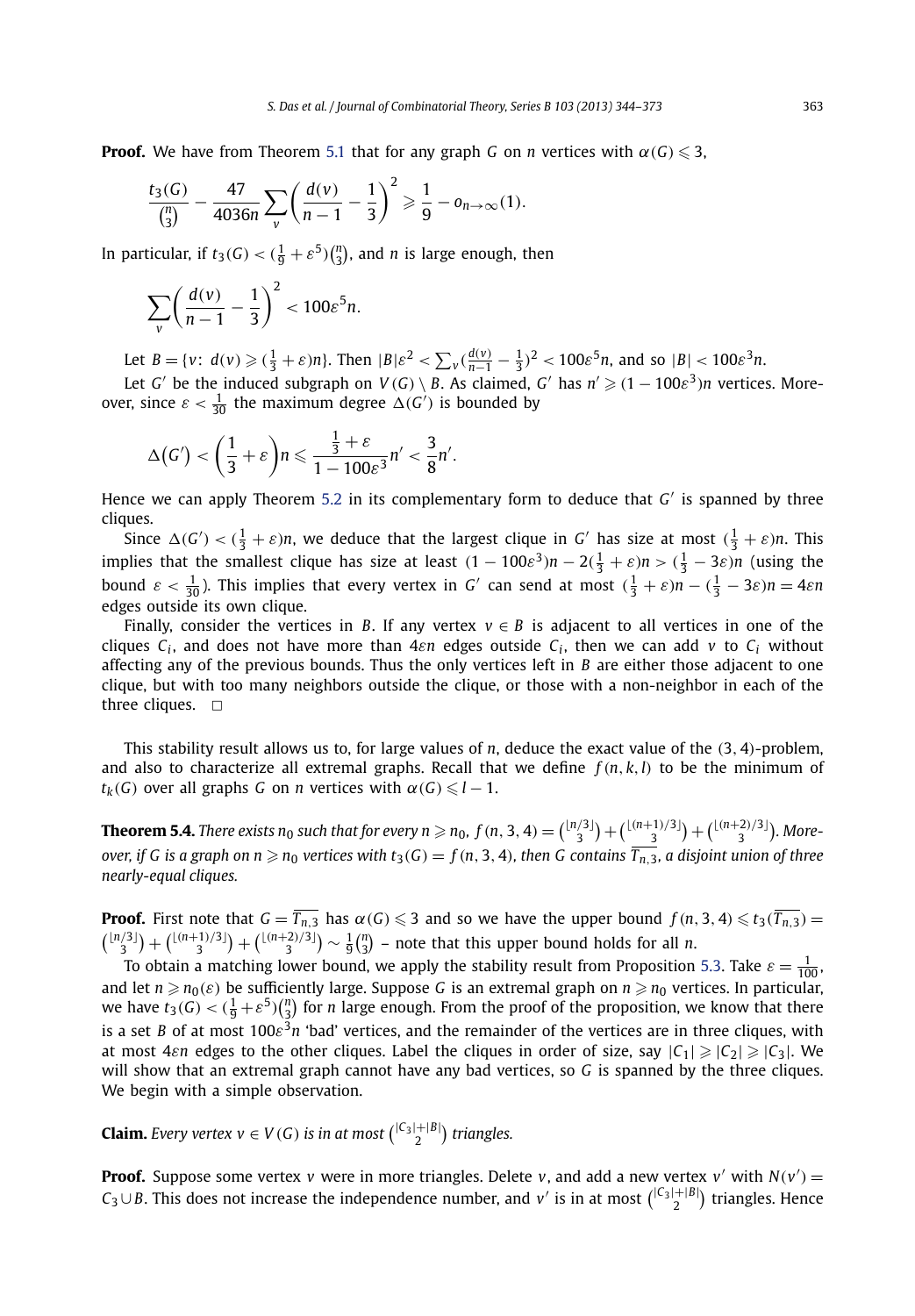we have decreased the number of triangles in *G*, which contradicts the minimality of *G*. Note that  $\binom{|C_3|+|B|}{2} \leq \binom{|C_3|}{2} + |B|n \leq \binom{|C_3|}{2} + 100\varepsilon^3 n^2 = \binom{|C_3|}{2} + \varepsilon^2 n^2.$   $\Box$ 

Now consider a potential bad vertex  $v \in B$ . There are two reasons *v* could be bad:

**Case 1.** *v* is adjacent to all vertices of one of the cliques  $C_i$ , but has more than 4 $\epsilon n$  neighbors in the other cliques.

If *v* has more than 4*εn* neighbors in the other cliques, it must have at least 2*εn* neighbors in one of them. Note that every pair of these neighbors creates a triangle with *v*. Thus *v* is in at least  $\binom{|C_i|}{2} + \binom{2\epsilon n}{2} > \binom{|C_3|}{2} + \epsilon^2 n^2$  triangles, which contradicts our earlier claim. Hence this case cannot occur.

**Case 2.** *v* has a non-neighbor in each of the three cliques.

Let  $\overline{d_i} = |C_i \setminus N(v)|$  be the number of non-neighbors of *v* in the *i*th clique. Consider the cliques in increasing order of these values, that is, suppose  $\overline{d}_{i_1} \leq \overline{d}_{i_2} \leq \overline{d}_{i_3}$ . Let *x* be a non-neighbor of *v* in  $C_{i_1}$ .

**Case 2a.** Every vertex  $y \in C_i$ , is adjacent to one of {*v*, *x*}.

Since *x* has at most  $4\varepsilon n$  neighbors in  $C_{i_2}$ , it follows that  $\overline{d}_{i_1} \leq \overline{d}_{i_2} \leq 4\varepsilon n$ . Counting only the neighbors of *v* in the cliques  $C_{i_1}$  and  $C_{i_2}$ , we see that *v* is in at least  $\binom{|C_{i_1}|-4\epsilon n}{2} + \binom{|C_{i_2}|-4\epsilon n}{2} \ge 2\binom{|C_3|-4\epsilon n}{2}$ triangles. We have  $2\binom{|C_3|-4\epsilon n}{2} \approx |C_3|^2 - 8\varepsilon|C_3|n + 16\varepsilon^2 n^2$ . Since  $|C_3| \geqslant (\frac{1}{3} - 3\varepsilon)n$  and  $\varepsilon = \frac{1}{100}$ , this is greater than  $\binom{|C_3|}{2} + \varepsilon^2 n^2$ , which contradicts the earlier claim.

**Case 2b.** *v* and *x* have a common non-neighbor in  $C_i$ , say *y*.

In this case, as  $\alpha(G) \leq 3$ , every vertex in  $C_{i_3}$  must be adjacent to one of  $\{v, x, y\}$ . Since *x* and *y* have at most 4 $\varepsilon$ *n* neighbors in  $C_{i_3}$ , it follows that  $d_{i_1} \leqslant d_{i_2} \leqslant d_{i_3} \leqslant 8\varepsilon$ *n*. Thus  $v$  is in at least  $\binom{|C_{i_1}| - 8\varepsilon n}{2} + \binom{|C_{i_2}| - 8\varepsilon n}{2} + \binom{|C_{i_3}| - 8\varepsilon n}{2} \geq 3\binom{|C_3| - 8\varepsilon n}{2} \approx \frac{3}{2}|C_3|^2 - 24\varepsilon|C_3|n + 96\varepsilon^2 n^2$  triangles. Again, given our bounds on  $|C_3|$  and  $\varepsilon$ , this is greater than  $\binom{|C_3|}{2} + \varepsilon^2 n^2$ , which gives a contradiction.

Thus we have shown that in an extremal graph, there are no bad vertices, and so the three cliques span all *n* vertices and  $|B| = 0$ . Now note that any vertex in  $C_1$  is in  $\binom{|C_1| - 1}{2}$  triangles from within *C*<sub>1</sub> alone. By the earlier claim, we must have  $\binom{|C_1| - 1}{2}$  ≤  $\binom{|C_3| + |B|}{2}$  =  $\binom{|C_3|}{2}$ , from which it follows that  $|C_1| - 1 \leq |C_3|$ . Thus  $|C_3| \leq |C_2| \leq |C_1| \leq |C_3| + 1$ , which shows that the cliques must be nearly equal in size.

This implies that  $\overline{T_{n,3}} \subset G$ , and so it follows that for any graph *G* on *n* vertices with  $\alpha(G) \leq 3$ , we must have  $t_3(G) \geq t_3(\overline{T_{n,3}})$ . Thus  $f(n,3,4) = t_3(\overline{T_{n,3}})$ . Moreover, if G is an extremal graph, then since we have equality, there can be no triangles with vertices from different cliques. This means that each vertex can have at most one neighbor in each of the two other cliques; in other words, the bipartite graphs between cliques are (partial) matchings. These matchings must be such that there is no triangle with one vertex from each clique. However, the extremal graph is not unique, as there are many possibilities for the matchings.  $\Box$ 

#### **6. Concluding remarks**

In this paper, we apply the techniques of flag algebras, combined with stability arguments, to solve the Erdős problem for the cases  $(k, l) = (4, 3)$  and  $(3, 4)$ . In particular, we show that Nikiforov's construction of a blow-up of  $C_5$  is optimal for the  $(4, 3)$ -problem, while Erdős' conjecture still holds for the *(*3*,* 4*)*-problem.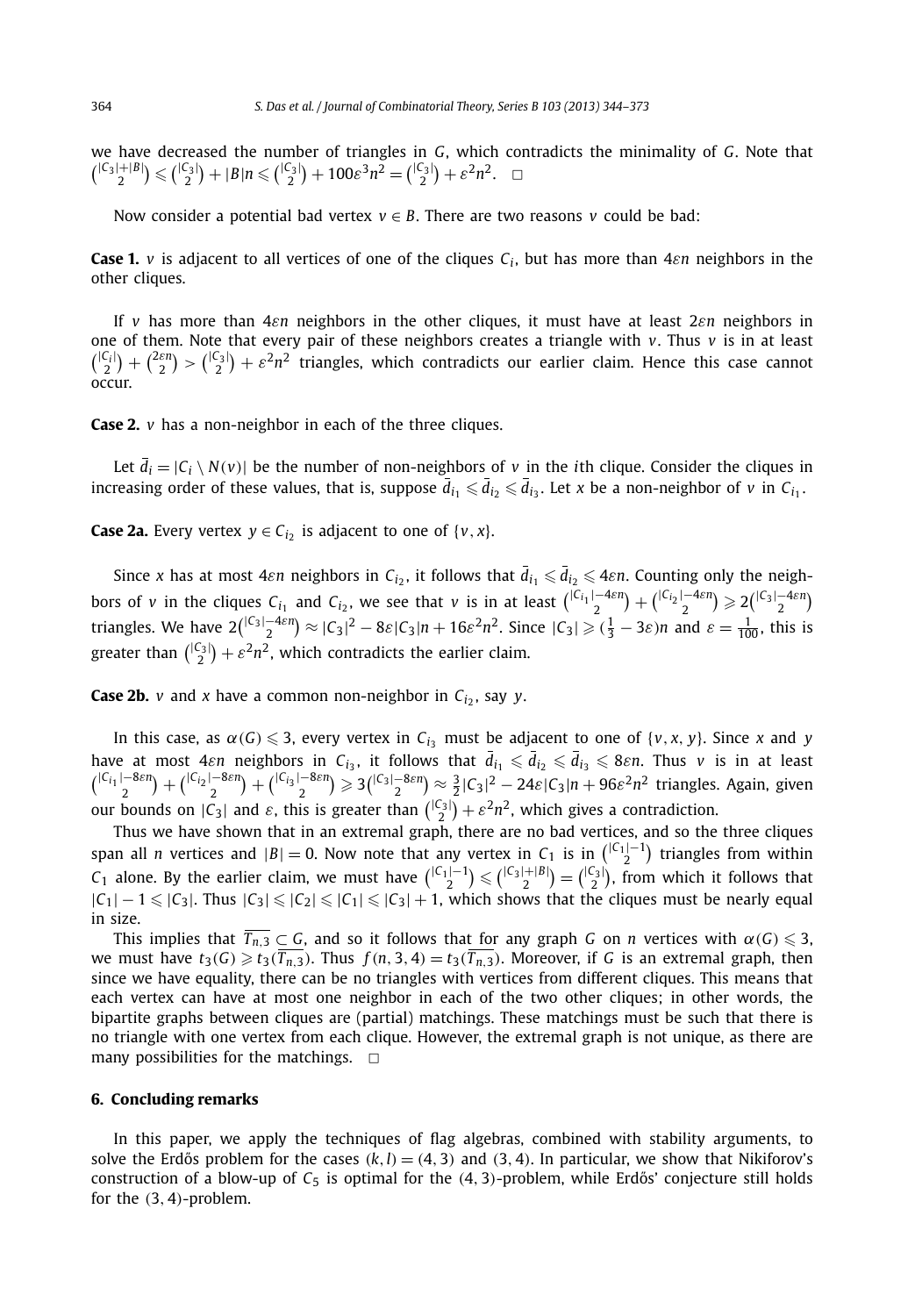<span id="page-21-0"></span>We have also run the SDP problem for larger cases, and our calculations suggest that Erdős' conjecture remains valid for the *(*3*,* 5*)*- and *(*3*,* 6*)*-problems. Moreover, it would appear that a blow-up of *C*<sup>5</sup> is also optimal for the *(*5*,* 3*)*-problem. Since this paper is already quite long, we decided not to process the SDP results to find rational solutions. However, after doing so it should be possible to develop stability results similar to those above, and thus to determine the exact solution to these problems.

Note that the extremal graphs we have found are all blow-ups of small graphs. In particular, the graphs are Ramsey graphs. The construction of *l* − 1 cliques is a blow-up of an independent set of size  $l - 1$ , which is the  $R(2, l)$  Ramsey graph. On the other hand,  $C_5$  is the  $R(3, 3)$  Ramsey graph. One may therefore ask if, for large *n*, the solution of the  $(k, l)$ -problem is always a blow-up of an  $R(s, t)$ Ramsey graph, where *s* and *t* depend only on *k* and *l*. Solving this problem in general appears to be quite difficult.

A simpler question, first asked by Nikiforov, is to determine the extremal graphs for the *(k,l)* problem as one parameter is fixed and the other grows. In particular, it remains to determine for which values of *l* a disjoint union of *l* − 1 cliques remains optimal for the *(*3*,l)*-problem. In light of the above results, one could also study for which values of  $k$  the blow-up of  $C_5$  is optimal for the *(k,* 3*)*-problem. Computer-assisted proofs by flag algebras become increasingly more difficult for large values of *k* and *l*, as the search space and running time grow exponentially in these parameters. It would be of great interest to develop new techniques to attack this problem.

#### **Acknowledgments**

The authors thank anonymous referees for carefully reading the manuscript and providing helpful remarks.

#### **Appendix A. Implementation of flag algebras**

In Section [3,](#page-4-0) we covered the basics of the theory behind flag algebras; here we discuss the actual implementation of the method. In particular, we will discuss how to set up the SDP problem, and then find a verifiable proof. The main steps are:

- 1. Identifying the types  $\sigma_i$  to use, and finding a suitable size t for the expansion of the positive semi-definite matrices.
- 2. Finding a verifiable (e.g. rational) solution that leads to a proof.
- 3. (*Optional*) Writing the positive semi-definite matrix as a sum of squares.

We shall address each of these steps in turn.

#### *Identifying types*

The process of identifying the necessary types  $\sigma_i$  and finding a suitable size *t* essentially comes down to trial-and-error. Note that whatever choice of types and size we make will result in an SDP problem as outlined above, which can then be solved to provide *some* bound for the extremal problem. In order to determine whether or not this is the *right* bound, we need a conjecture on what the bound should be – this typically comes from a construction. We then seek to keep improving the flag algebra results until they match the conjectured bound.

To produce the flag algebra results, we start with the initial size *t* to be the size of the subgraph *J*, the density of which we are trying to bound. Given *t*, we produce a list of all admissible graphs *G* of size *t*. We then consider all possible types of size suitable for expansion into graphs of size *t*. Recall that if we have a type of size  $k$ , and use flags of size  $l \geq k + 1$ , then to compute a product of two flags, we must expand into graphs of size at least  $2l - k \geqslant k + 2$ . This restricts the size of types and flags we can use – our types can be of size at most *t* − 2, and given a type of size *k*, we choose the largest possible size of flags *l* that satisfies 2*l* − *k t*.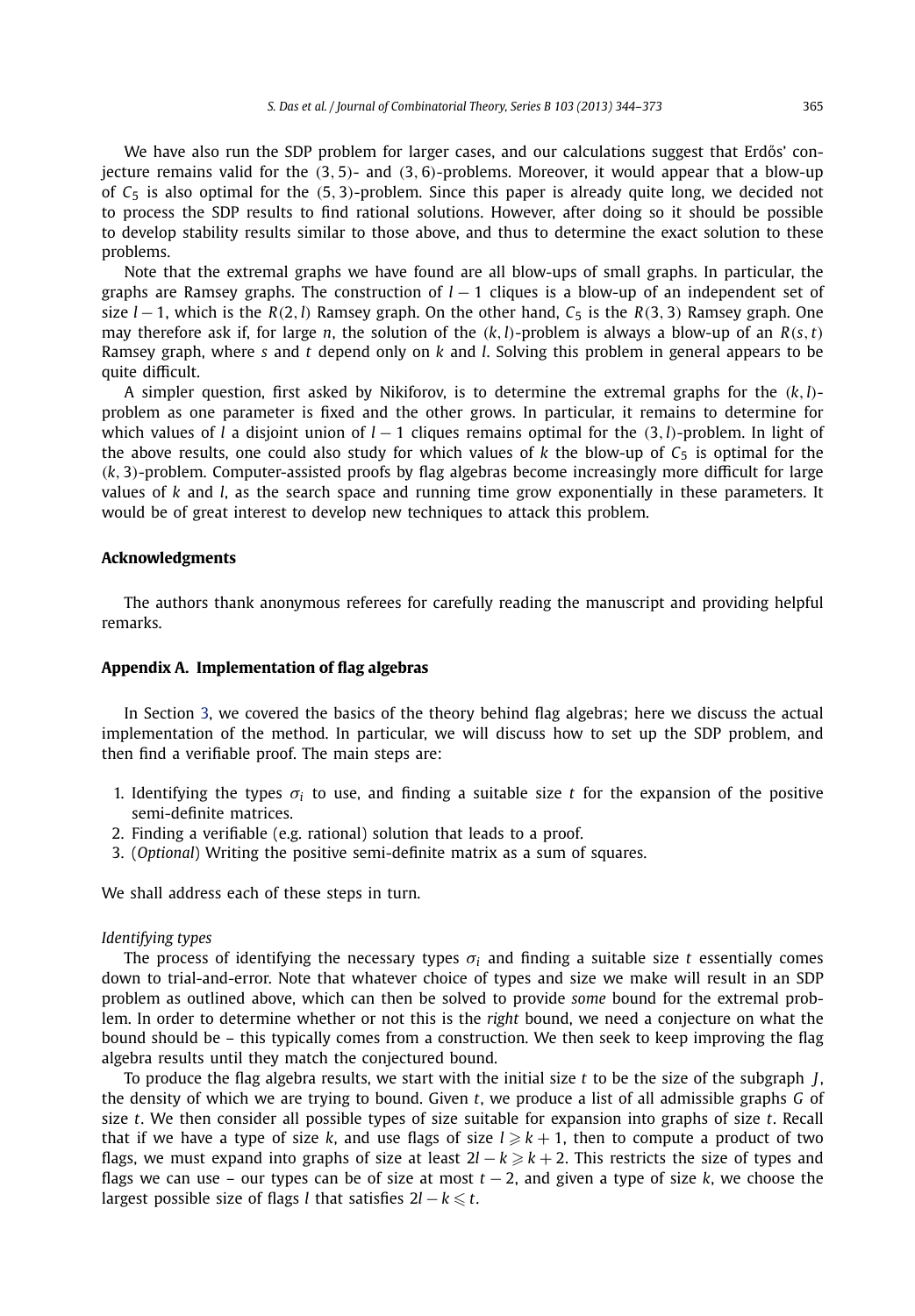

**Fig. 8.** Decomposition into positive and negative parts.

For each of our types  $\sigma_i$ , with its associated list of flags  $\mathcal{F}^{\sigma_i}_{l_i}$ , we compute the product of each pair of flags, which gives the corresponding block in the SDP problem. This provides the formulation of the SDP problem, which can then be solved numerically.

If the numerical bound is less than the conjecture, then we do not have enough types to solve the problem. Thus we increase the size *t*, which allows the use of larger types, and repeat the process. If the numerical bound matches the conjecture, we then have enough types to solve the problem, and can proceed to finding a verifiable proof.

At this stage, we have the block variable matrices *Qi* for the SDP problem. However, as they were computed numerically, they are subject to rounding error, and thus we cannot be certain that they are truly positive semi-definite matrices, nor that the bound for the extremal problem they provide is exactly equal to the conjectured bound. To have a rigorous proof, it is necessary to find solution matrices  $Q_i$  whose entries are known exactly – they will ideally be rational. It can then be independently verified that these matrices satisfy the conditions necessary to prove the desired result. We now outline some of the steps that can be taken to find such a solution.

#### *Finding a verifiable solution*

Typically, the space of solutions will be a high-dimensional space, with many degrees of freedom for the entries of the matrices  $Q_i$ . To try to force the solution towards rational entries, we seek to reduce the dimension of the search space. There are three methods we can apply: reducing the size of the block variables, identifying natural eigenvectors, and changing the basis to introduce zero-entries.

Recall that for each type  $\sigma_i$  we have the associated block variable  $Q_i$ . In identifying which types to use, we added all possible types until we obtained the right bound. However, it is possible, and even likely, that some of the types are unnecessary. Given a type  $\sigma$ , we remove it from the SDP problem, and run the SDP solver again. If we still obtain the correct bound, then we know the type  $\sigma$  was unnecessary. If instead this results in a worse bound, then we keep  $\sigma$ , and try removing a different type. In this way we arrive at a minimal set of necessary types, thus reducing the number of block variables in the SDP problem.

Given a set of minimal types, there is a further reduction possible. Every type  $\sigma$  has the natural group  $\Gamma_{\sigma}$  of automorphisms of the underlying graph  $\sigma_0$ . The group  $\Gamma_{\sigma}$  acts on the algebra  $\mathcal{A}^{\sigma}$  by relabeling the flags according to the automorphism. We can then decompose  $A^{\sigma} = A^{\sigma}_+ \oplus A^{\sigma}_-$  into a positive and negative part, where  $A^{\sigma}_{+}$  consists of all elements invariant under  $\Gamma_{\sigma}$ , while  $A^{\sigma}_{-} \stackrel{def}{=}$  ${f \in \mathcal{A}^{\sigma} \colon \sum_{\gamma \in \Gamma_{\sigma}} \gamma f = 0}$ . For example, given the type and flags of Fig. 8, both labelings of the vertices of  $\sigma$  give rise to automorphisms, and so  $\Gamma_{\sigma}$  is the symmetric group on two elements. One can verify that  $F_3 \in \mathcal{A}^{\sigma}_+$ ,  $F_1 + F_2 \in \mathcal{A}^{\sigma}_+$ , and  $F_1 - F_2 \in \mathcal{A}^{\sigma}_-$ . (See Fig. 8.)

This decomposition is useful because whenever we have  $f \in A_+^\sigma$  and  $g \in A_-^\sigma$ , we have  $[[f \cdot g]]_{\sigma} = 0$ . Hence given the semi-definite matrix *Q* for the type  $\sigma$ , we can split it into its 'invariant' part *Q* <sup>+</sup> and 'anti-invariant' part *Q* <sup>−</sup>. While this increases the number of block variables, they are now of smaller size, and hence have fewer degrees of freedom, reducing the dimension of the search space. Moreover, it may be that not all of these parts are necessary, so we can proceed as before to remove any unnecessary block variables.

The second technique we use is that of identifying natural eigenvectors. For this, we require an extremal construction that attains the conjectured bound; let  $G_n$  represent an extremal graph on *n* vertices. Given a type *σ*, fix a position of *σ* in  $G_n$ . This turns  $G_n$  into a *σ*-flag  $F_n$ . The family  ${F_n}_{n \in \mathbb{N}}$  represents a way to consistently label the type  $\sigma$  in  $G_n$ .

Recall that in the flag algebra calculations, we used the bound  $[\![Q]\!]_{\sigma}(G_n) \geqslant o_{n\to\infty}(1)$ . If  $G_n$  is an extremal graph, then the bounds are tight, and so  $[\![Q]\!]_{\sigma}(G_n) = o_{n \to \infty}(1)$ . Hence we must have  $p_{\sigma}(Q\{\mathcal{F}_{l}^{\sigma}\};F_{n})=\sum_{F_{1},F_{2}\in\mathcal{F}_{l}^{\sigma}}Q_{F_{1},F_{2}}p_{\sigma}(F_{1};F_{n})p_{\sigma}(F_{2};F_{n})+O(1/n)=o_{n\to\infty}(1).$  Taking the limit as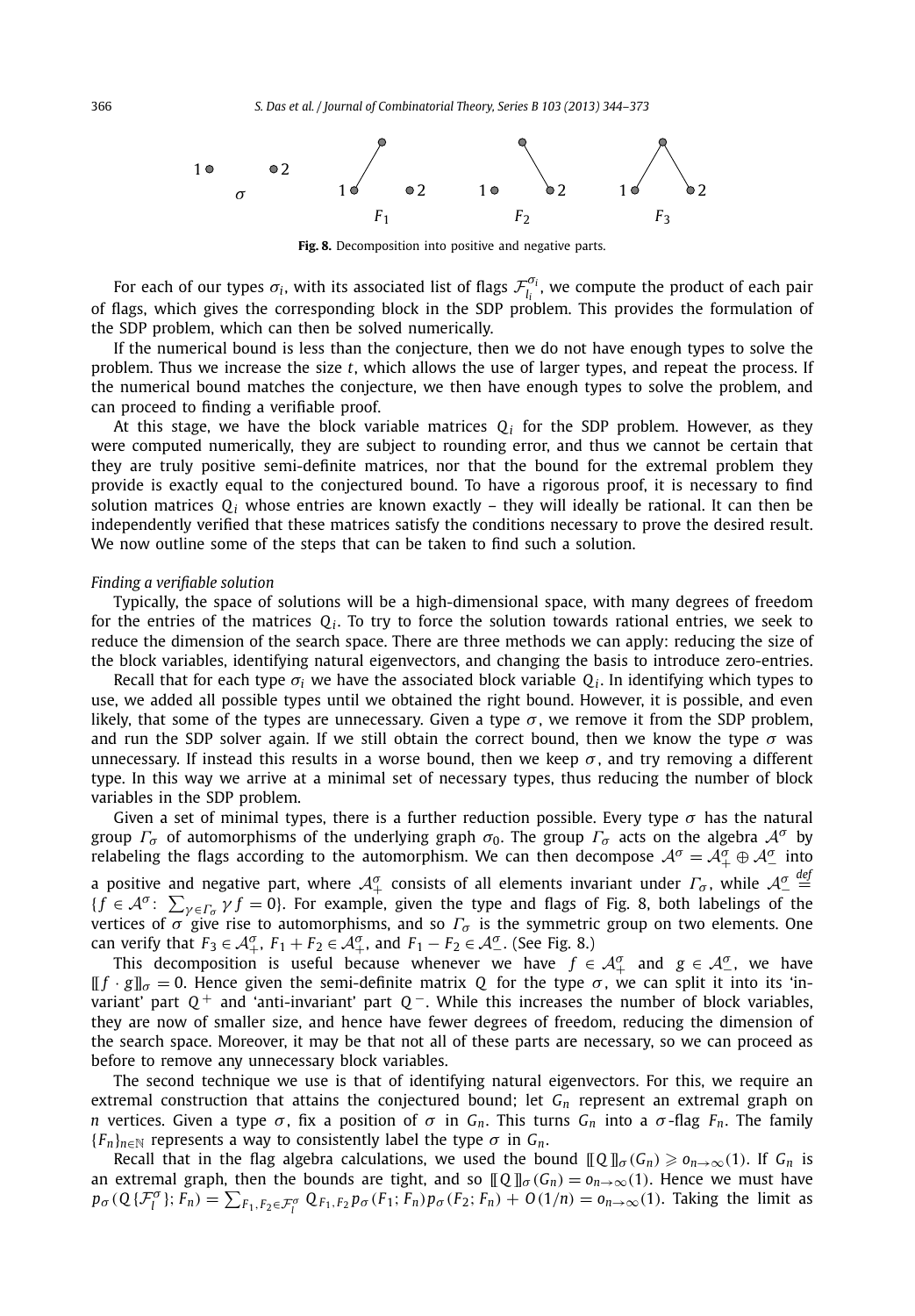*n* → ∞, this implies that if we have a vector *v* defined by  $v_F = \lim_{n\to\infty} p_\sigma(F; F_n)$  for  $F \in \mathcal{F}_l^\sigma$ , then  $v_F$  must be a zero-eigenvector of *Q*. Repeating this for different embeddings of the type  $\sigma$  in the extremal family of graphs {*Gn*} can give rise to several eigenvectors. This procedure is formally defined using the apparatus of *ensembles of random homomorphisms* in Section 3.2 of [\[14\].](#page-29-0)

Having fixed these eigenvectors, we can then reduce the size of the block variables. Note that if we are able to remove all zero-eigenvectors this way, then we are left with positive definite matrices as our block variables. This leaves a little room for error, so we can replace the entries with simple rational entries and hope to still have a positive semi-definite matrix.

Our final method for reducing the dimension of the search space is to change the basis to introduce zero-entries. Ideally the new set of variables will be a rational linear combination of the previous set, which will lead to a solution with rational entries. Moreover, we introduce zeros in such a way as to split the block variables into smaller blocks. More formally, consider the general SDP problem of the following form:

Maximize tr*(C X)*, subject to

- $tr(A_i X) = a_i$  for  $i = 1, 2, ..., m$ ,
- $X \ge 0$  (that is, X is positive semi-definite)

where *X* and  $A_i$  are symmetric  $n \times n$  matrices for  $i = 1, 2, \ldots, m$ .

Suppose we had a rational  $n \times n$  matrix M such that all entries of the first row (and hence column, by symmetry) of *MXM<sup>T</sup>* , except possibly the first, were zero. We can then change variables to modify the SDP problem into an equivalent one, as below:

Maximize tr( $\tilde{C}Y$ ), subject to

•  $tr(\tilde{A}_i Y) = a_i$  for  $i = 1, 2, ..., m$ ,

$$
\bullet\ Y\succcurlyeq 0
$$

 $\tilde{C} = (M^{-1})^T C M^{-1}$  and  $\tilde{A}_i = (M^{-1})^T A_i M^{-1}$  for  $i = 1, 2, ..., m$ .

The solutions of both problems are related by the equation  $Y = M X M^T$ . We can now reduce the dimension of the solution space by forcing all the non-principle entries of the first row/column of *C*˜ and  $\tilde{A}_i$  to be zero for  $i = 1, 2, ..., m$ . This is possible because we already have the existence of a solution *Y* with  $Y_{1,i} = Y_{i,1} = 0$  for  $j = 2, 3, \ldots, n$ , and hence this restricted solution space contains a solution to the original problem. This operation splits the block variable *Y* into a one-dimensional block and an  $(n - 1)$ -dimensional block. We can now iterate the procedure.

We find such a matrix *M* by inspecting the numerical solution to the original SDP problem, and using a rational approximation to an eigenvector *v* for the first row. We then fill in the remaining rows with independent vectors orthogonal to *v*. Note that if the solution is initially positive definite, there is a little room for error, so we may hope to choose a simple rational approximation without worsening the solution to the SDP problem.

#### *Expressing the solution as a sum of squares*

If we are able to repeatedly iterate the change of basis procedure outlined above, then we will eventually reach a problem whose solution is a diagonal matrix. This is advantageous for two reasons. First, the semi-definite programming problem reduces to a linear programming (LP) problem. This can be solved by only taking rational linear combinations of the entries of the variables at every step, and so the solution will be a rational combinations of the input to the LP problem. Hence the solution can be specified exactly, resulting in a verifiable proof. Second, we can write the positive semi-definite matrix as a sum of squares, which is easier to understand. This can lead to combinatorial interpretations of the proof, as we demonstrated in Section [4.1.](#page-10-0) Thus while this step is not necessary for solving problems with the machinery of flag algebras, it makes the resulting proofs much more understandable.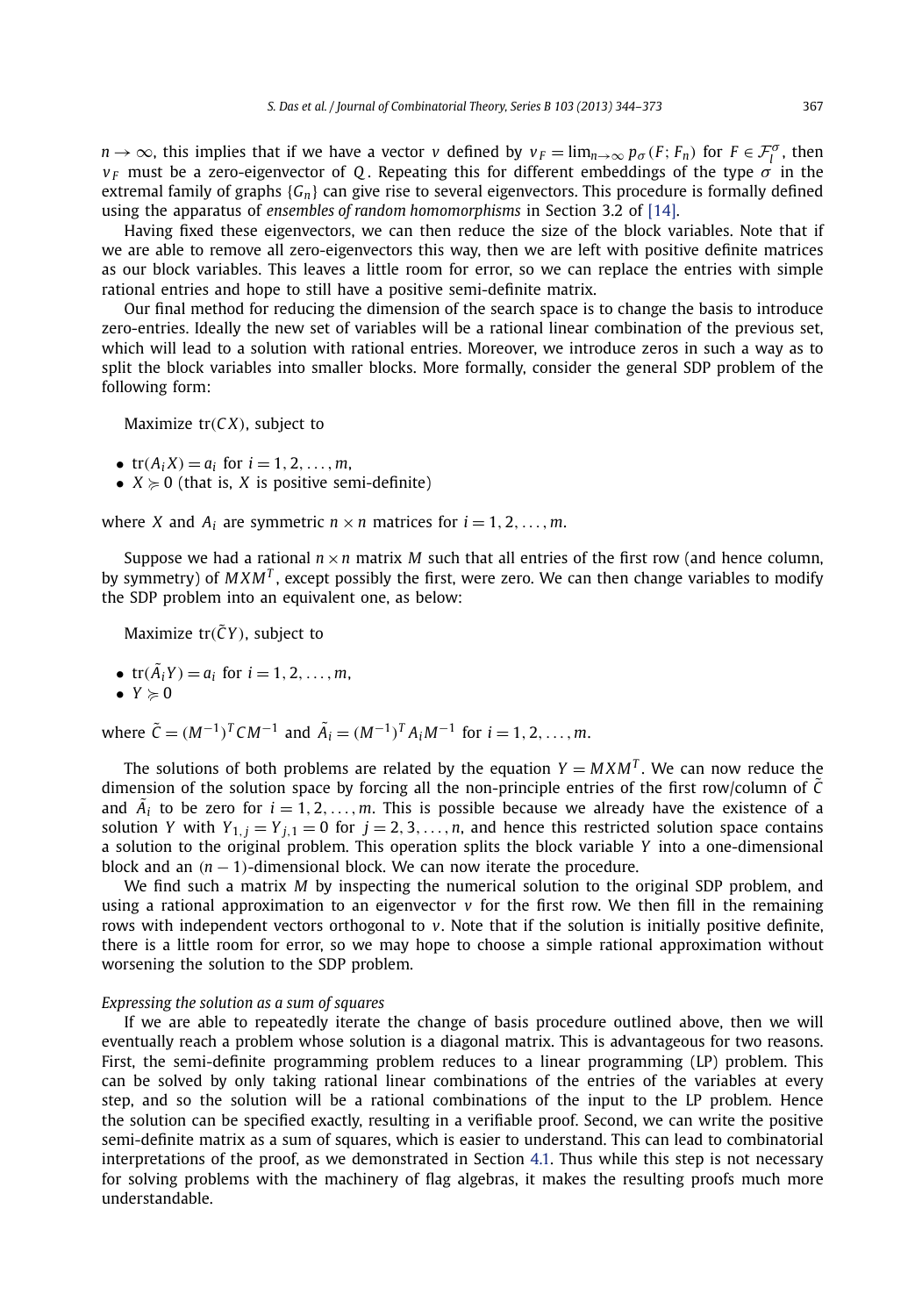#### <span id="page-24-0"></span>**Appendix B. Integer optimization problem**

In this appendix, we prove Lemma [4.8](#page-18-0) from Section [4.2,](#page-15-0) in which we solve the integer optimization problem required to determine the size of the parts in the blow-up of  $C_5$  that minimizes the number of 4-cliques.

**Lemma B.1.** *Let ε >* 0 *be sufficiently small, and n sufficiently large. Consider the function*

$$
g(y_1, y_2, y_3, y_4, y_5) = \sum_{i=1}^5 \binom{y_i}{4} - \sum_{i=1}^5 \binom{n - y_i - y_{i+1}}{4}.
$$

*Subject to the constraints that the*  $y_i$  *<i>be integers satisfying*  $\sum_{i=1}^5 y_i = 2n$  *and*  $|y_i - \frac{2}{5}n| < \varepsilon n$ , *g is uniquely*  $up$  *to cyclic permutation of the variables*) *minimized when the y<sub>i</sub> take values*  $\lfloor \frac{2n}{5} \rfloor$  *and*  $\lceil \frac{2n}{5} \rceil$  *in ascending order.*

**Proof.** First we will show that if  $(y_1, y_2, y_3, y_4, y_5)$  is optimal, the  $y_i$  should be as equal as possible. Suppose towards contradiction that this was not the case. Then there are *i*, *j* with  $y_i - y_j \geqslant 2$ ; let *i*, *j* be such that this difference is maximal over all such pairs. There are two cases:

**Case 1.** *i* and *j* are consecutive.

Without loss of generality, suppose  $i = 2$  and  $j = 3$ , so we have  $y_2 - y_3 \geqslant 2$ , with this difference being maximal. We will show that  $g(y_1, y_2 - 1, y_3 + 1, y_4, y_5) < g(y_1, y_2, y_3, y_4, y_5)$ , which contradicts our assumption of optimality. Indeed, we have

$$
\Delta g = g(y_1, y_2 - 1, y_3 + 1, y_4, y_5) - g(y_1, y_2, y_3, y_4, y_5)
$$
  
=  $\binom{y_2 - 1}{4} + \binom{y_3 + 1}{4} - \binom{n - y_1 - y_2 + 1}{4} - \binom{n - y_3 - y_4 - 1}{4}$   
-  $\left[\binom{y_2}{4} + \binom{y_3}{4} - \binom{n - y_1 - y_2}{4} - \binom{n - y_3 - y_4}{4}\right]$   
=  $\binom{y_3}{3} - \binom{y_2 - 1}{3} + \binom{n - y_3 - y_4 - 1}{3} - \binom{n - y_1 - y_2}{3}.$ 

Now let  $s = y_2 - y_3 - 1 \geq 1$ , and let  $t = (n - y_3 - y_4 - 1) - (n - y_1 - y_2) = y_1 - y_4 + y_2 - y_3 - 1 = 1$  $y_1 - y_4 + s$ . If  $t \le 0$ , then clearly the above expression is negative, which shows  $(y_1, y_2, y_3, y_4, y_5)$  is not optimal. Hence we must have  $t\geqslant 1.$  In this case, we can rewrite the above as

$$
\Delta g = \left[ \binom{t}{3} + \binom{t}{2} (n - y_1 - y_2) + t \binom{n - y_1 - y_2}{2} \right] - \left[ \binom{s}{3} + \binom{s}{2} y_3 + s \binom{y_3}{2} \right].
$$

From our constraints on the variables  $y_i$ , we have that  $y_3 = (\frac{2}{5} + \mathcal{O}(\varepsilon))n$ ,  $n - y_1 - y_2 = (\frac{1}{5} + \mathcal{O}(\varepsilon))n$  $O(\varepsilon)$ *n*,  $s \le 2\varepsilon n$  and  $t \le 4\varepsilon n$ . These bounds imply that the main terms are those linear in *s* and *t*. We have

$$
\Delta g = \frac{1}{50} \big[ \big( 1 + O(\varepsilon) \big) t - \big( 4 + O(\varepsilon) \big) s \big] n^2 + O \big( \big( s^2 + t^2 \big) n \big).
$$

In particular, for large *n*, this can only be non-negative if  $t \geqslant (4 - O(\varepsilon))$ s. However, we have  $t =$ *y*<sub>1</sub> − *y*<sub>4</sub> + *s*, and by our assumption of maximality of *y*<sub>2</sub> − *y*<sub>3</sub>, we have *y*<sub>1</sub> − *y*<sub>4</sub> ≤ *y*<sub>2</sub> − *y*<sub>3</sub> = *s* + 1. Hence  $t \le 2s + 1$ , and we have a contradiction.

**Case 2.** *i* and *j* are not consecutive.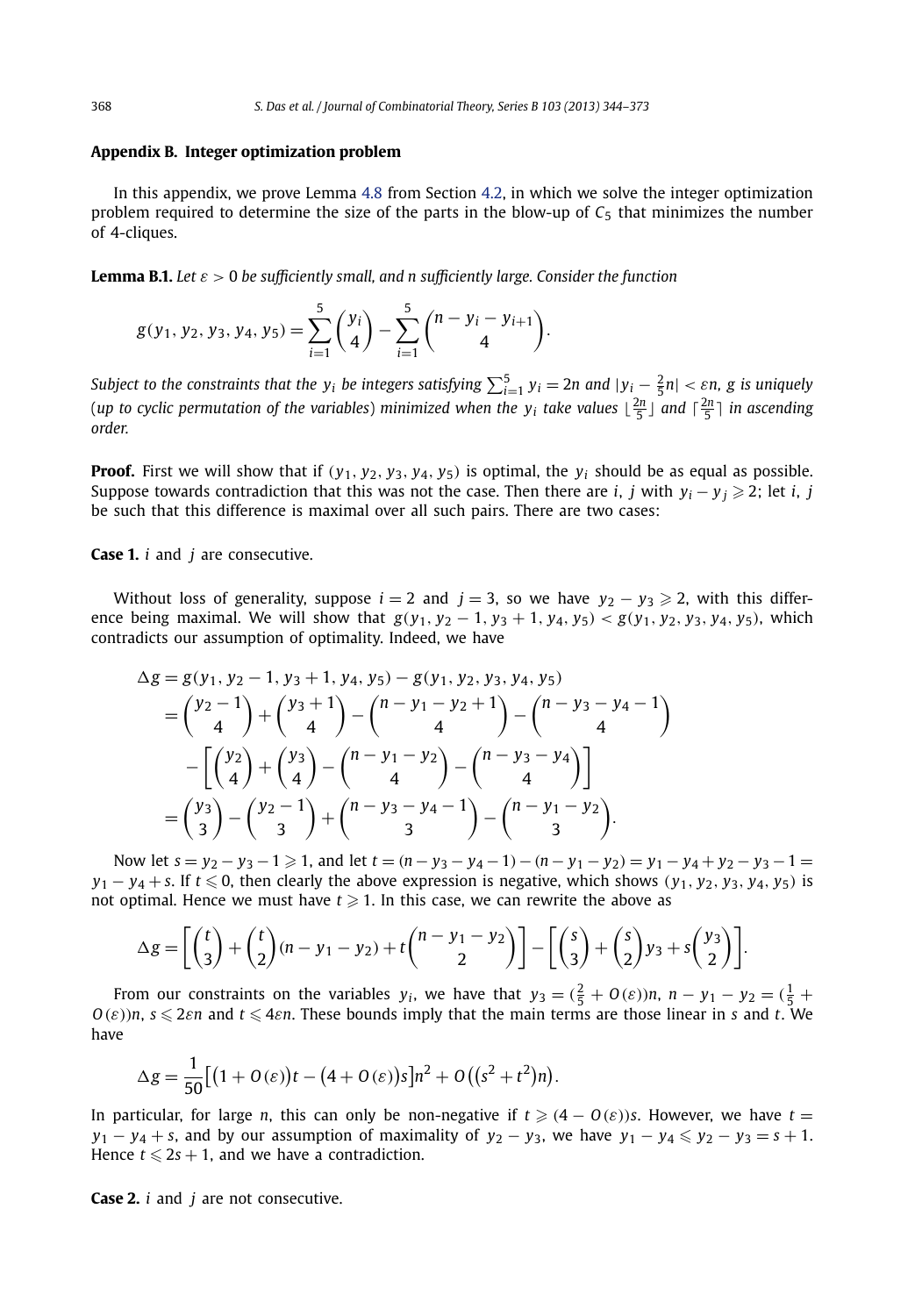<span id="page-25-0"></span>Without loss of generality, suppose  $i = 2$  and  $j = 4$ , with  $y_2 - y_4 \geqslant 2$  being the maximal difference. Let

$$
\Delta g = g(y_1, y_2 - 1, y_3, y_4 + 1, y_5) - g(y_1, y_2, y_3, y_4, y_5).
$$

By similar calculations to those in Case 1, we have

$$
\Delta g = \binom{y_4}{3} - \binom{y_2 - 1}{3} + \binom{n - y_5 - y_4 - 1}{3} + \binom{n - y_4 - y_3 - 1}{3} - \binom{n - y_2 - y_3}{3} - \binom{n - y_1 - y_2}{3}.
$$

We define  $s = y_2 - y_4 - 1$ , and  $t = (n - y_5 - y_4 - 1) - (n - y_1 - y_2) = y_1 - y_5 + s$ . If  $t \le 0$ , then  $\Delta g$  < 0, which contradicts the optimality of  $(y_1, y_2, y_3, y_4, y_5)$ . Hence we may assume  $t \geqslant 1$ , and rewrite  $\Delta g$  in terms of *s* and *t* as before. In this case we find

$$
\Delta g = \frac{1}{50} \left[ (1 + O(\varepsilon))t - (3 + O(\varepsilon))s \right] n^2 + O((s^2 + t^2)n).
$$

Hence for  $\Delta g \geqslant 0$ , we must have  $t \geqslant (3 - O(\varepsilon))$ s. However, by maximality of  $y_2 - y_4$ , we have *t* = *y*<sub>1</sub> − *y*<sub>5</sub> + *s*  $\le$  2*s* + 1. The only way these equations can be satisfied is if *s* = 1 and *y*<sub>1</sub> − *y*<sub>5</sub> = 2. But in this case  $y_1$  and  $y_5$  are two consecutive variables with a maximal difference, and so we reduce to Case 1, which leads to a contradiction.

Hence we have shown that subject to the above conditions, *g* is only minimized when the variables  $y_i$  take values  $\lfloor \frac{2n}{5} \rfloor$  or  $\lceil \frac{2n}{5} \rceil$ . If  $n \equiv 0, 1, 4 \pmod{5}$ , there is only one way (up to cyclic rotation) that these values can be distributed, so the minimum is uniquely determined. If  $n \equiv 2, 3 \pmod{5}$ , then there are two possible distributions of the values. In each case, an easy calculation shows *g* is minimized when the values are in decreasing order. This completes the proof of the lemma.  $\Box$ 

Note that we assume  $|y_i - \frac{2}{5}n| < \varepsilon n$  only to simplify the proof. Even without this condition, we can prove that for any  $n \geqslant 12$ , the above result holds. However, as the flag algebra results are asymptotic in nature, we can only determine the unique extremal graph for the *(*4*,* 3*)*-problem when *n* is large.

#### **Appendix C. Flag algebra calculations for the** *(***3***,* **4***)***-problem**

In this section we present the flag algebra results for the *(*3*,* 4*)*-problem, which show the asymptotic minimum density of triangles to be  $\frac{1}{9} {n \choose 3}$ , and provide the necessary structural information for the stability result in Section [5](#page-18-0) of the paper.

We begin by presenting the 29 admissible – that is,  $\overline{K_4}$ -free – graphs of size 5, followed by the three types and associated flags used in the proof (see Figs. 9–12).

In the subsequent lemmas, for each type used in the proof, we express the corresponding positive semi-definite matrices as squares of flags, and give their expansions into graphs of size 5. The coefficients were obtained through the use of a computer program, but can easily be verified by hand, just as in Section [4.](#page-10-0)

**Lemma C.1.** *(See Fig. 10.) For the type*  $\tau_1$ *, we have* 

$$
\Delta_1 = \left[ (M_1 - M_2)^2 \right]_{\tau_1}
$$
  
=  $\frac{1}{30} (G_2 - G_3 - 4G_6),$   

$$
\Delta_2 = \left[ (3M_1 - 3M_2 - 10M_3 + 10M_4)^2 \right]_{\tau_1}
$$
  
=  $\frac{1}{30} (9G_2 - 9G_3 - 36G_6 - 60G_9 + 160G_{11} + 100G_{13} + 60G_{15} - 60G_{16} - 100G_{25} - 500G_{26}).$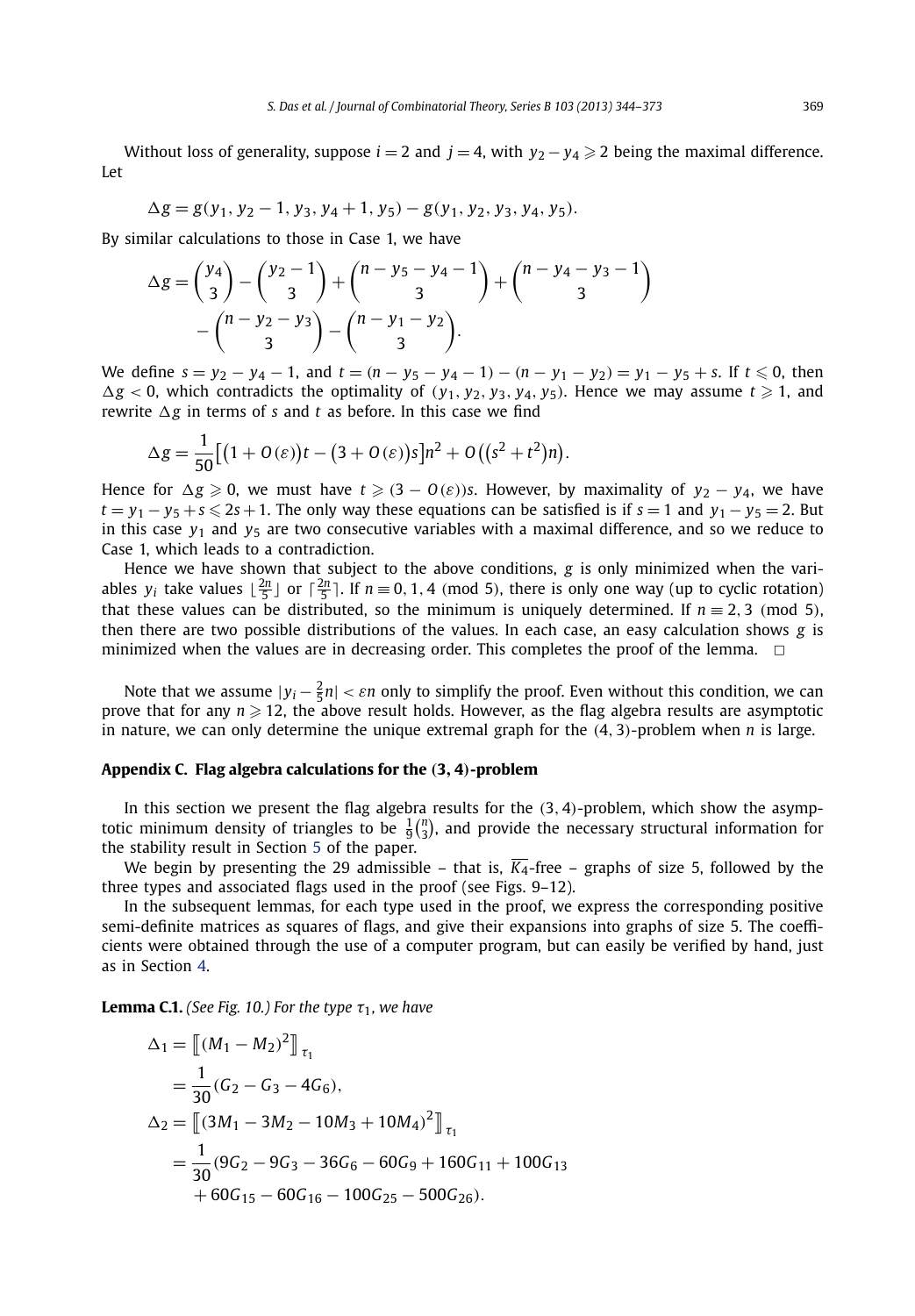







Fig. 11. Type  $\tau_2$  and its flags of size 4.



$$
\Delta_3 = \left[ (-3N_1 - N_2 + 3N_3 + 3N_4)^2 \right]_{\tau_2}
$$
  
=  $\frac{1}{30}(-18G_2 + 9G_8 + 3G_9 - 11G_{10} + 3G_{12} + 27G_{14} - 18G_{16} + 9G_{20} + 36G_{24}),$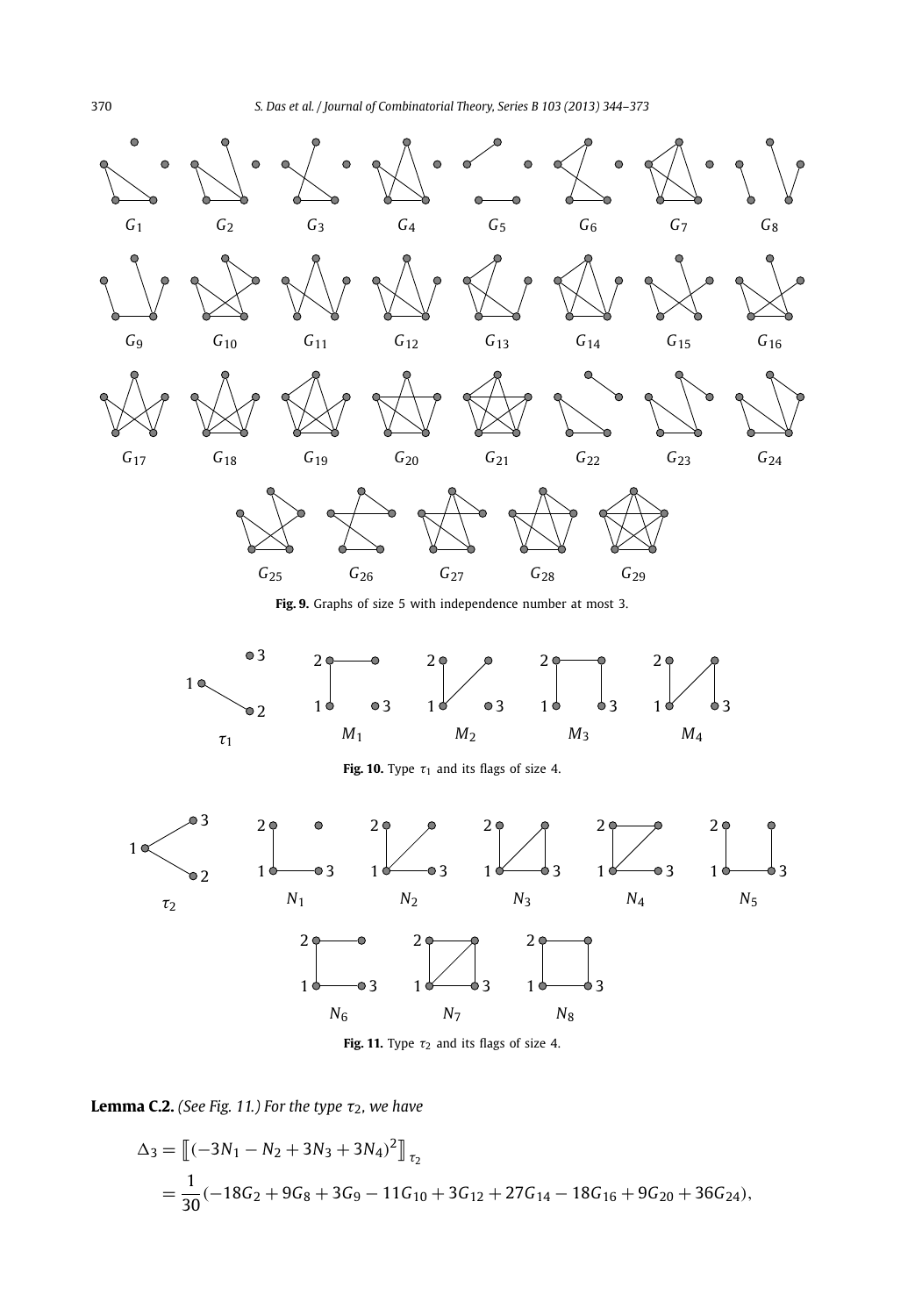

**Lemma C.3.** *(See Fig. 12.) For the type* dot*, we have*

$$
\Delta_7 = \left[ (-2Z_1 + Z_2)^2 \right]_{dot}
$$
\n
$$
= \frac{1}{15} (6G_1 + 2G_2 + 2G_3 - 8G_5 + 4G_6 - 10G_8 - 4G_9 - 2G_{11} - G_{15} + G_{16} + 6G_{22} + 2G_{23} + G_{25} + 5G_{26}),
$$
\n
$$
\Delta_8 = \left[ (-2Z_1 - Z_2 + 4Z_3)^2 \right]_{dot}
$$
\n
$$
= \frac{1}{15} (-42G_1 - 2G_2 + 10G_3 + 24G_4 + 24G_5 + 36G_6 + 48G_7 - 2G_8 - 4G_9 + 2G_{11} - 4G_{13} - G_{15} - 7G_{16} - 18G_{22} - 6G_{23} + G_{25} + 5G_{26}),
$$
\n
$$
\Delta_9 = \left[ (7Z_1 - 4Z_2 + Z_3 + 3Z_4)^2 \right]_{dot}
$$
\n
$$
= \frac{1}{15} (138G_1 + 61G_2 + 43G_3 - 39G_4 - 141G_5 - 45G_6 + 3G_7 - 146G_8 - 19G_9 + 42G_{10} - 52G_{11} + 21G_{12} - 22G_{13} + 9G_{14} - 25G_{15} + 65G_{16} + 54G_{17} + 54G_{18} + 18G_{19} - 6G_{20} + 72G_{22} - 21G_{23} - 96G_{24} + 19G_{25} + 125G_{26} + 18G_{27}),
$$
\n
$$
\Delta_{10} = \left[ (8Z_1 - 2Z_2 - 9Z_3 + 10Z_5)^2 \right]_{dot}
$$
\n
$$
= \frac{1}{15} (-168G_1 + 103G_2 + 85G_3 + 170G_4 + 153G_5 + 226G_6 + 3G_7 - 16G_8 + 4G_9 + 160G_{10} - 16G_{11} + 120G_{12} - 13
$$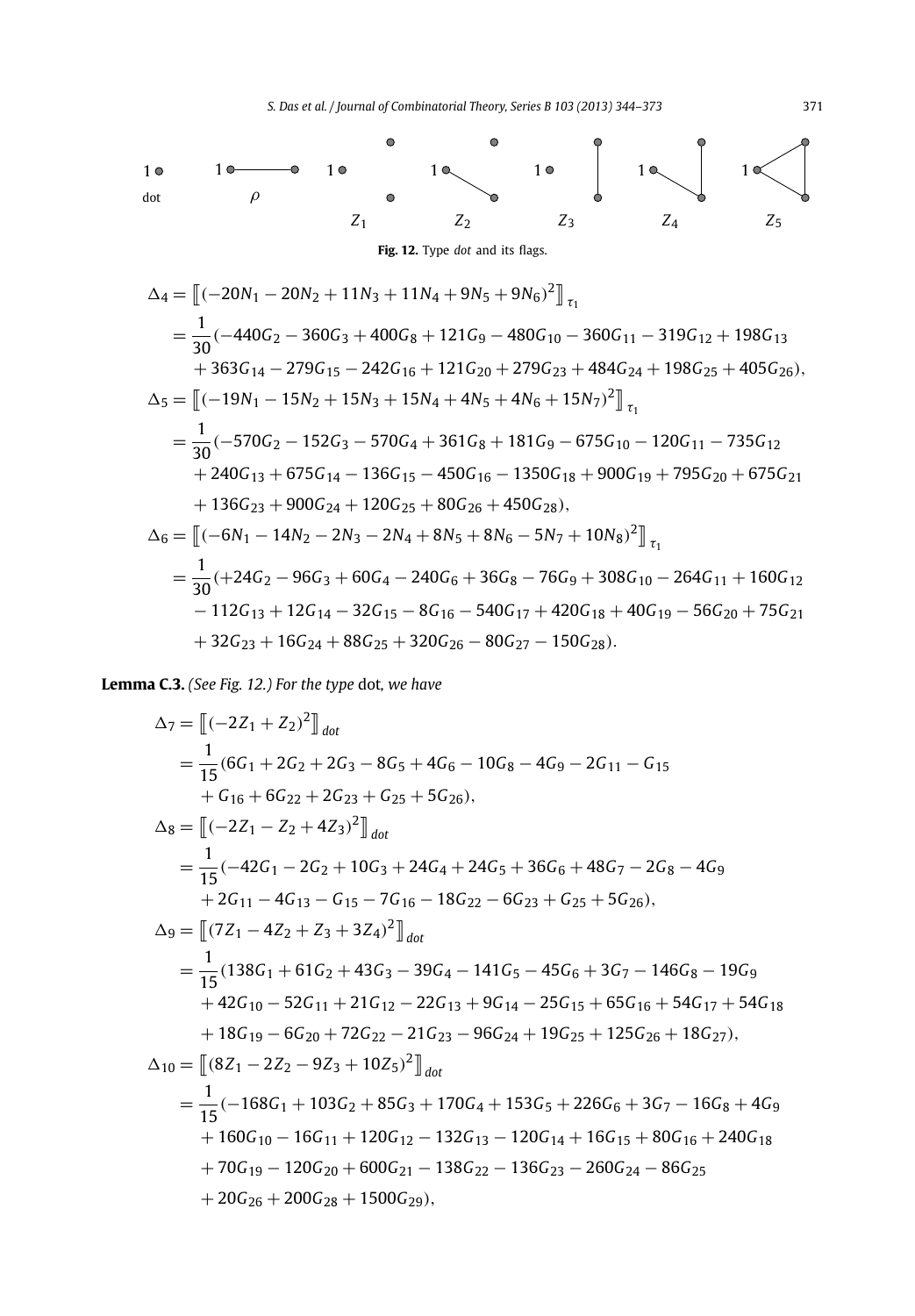$$
\Delta_{11} = \left[ \left( \rho - \frac{1}{3} \right)^2 \right]_{dot}
$$
  
=  $\frac{1}{90} (G_1 + G_2 - 2G_3 + 4G_4 - 2G_5 - 2G_6 + 10G_7 - 5G_8 - 2G_9 + 4G_{10} - 2G_{11} + 7G_{12} + 4G_{13} + 13G_{14} - 5G_{15} + G_{16} + G_{17} + 13G_{18} + 19G_{19} + 10G_{20} + 28G_{21} - 5G_{22} - 2G_{23} + 4G_{24} + G_{25} - 5G_{26} + 7G_{27} + 16G_{28} + 40G_{29}).$ 

We can now combine these lemmas to obtain an asymptotic lower bound on the density of triangles,  $K_3$ , in any  $\overline{K_4}$ -free graph.

**Proposition C.4.** *We have*

$$
K_3 - \sum_{i=1}^{11} c_i \Delta_i \geq \frac{1}{9} \sum_{j=1}^{29} G_j = \frac{1}{9},
$$

*where*

$$
\mathbf{c} = (c_i)_{i=1}^{11} = \frac{1}{2^5 \cdot 3 \cdot 1009} \bigg( 263\,984, 4720, 4432, \frac{412\,192}{371}, \frac{72\,789}{112}, \frac{4655\,105}{3392},
$$
  
1185, 8437, 3440, 856, 1128 \bigg).

**Proof.** We begin by expanding *K*<sup>3</sup> into graphs of size 5. A straightforward calculation gives

$$
K_3 = \frac{1}{10}(G_1 + G_2 + 2G_4 + 4G_7 + G_{10} + 2G_{12} + 2G_{13} + 4G_{14} + G_{16} + 3G_{18} + 5G_{19} + 3G_{20} + 7G_{21} + G_{22} + G_{23} + 2G_{24} + G_{25} + 2G_{27} + 4G_{28} + 10G_{29}).
$$

We now use the lemmas to expand the squares  $\Delta_i$  into the graphs  $G_j$ . After summing the coefficients in the linear combination, it can easily be verified that they are all at least  $\frac{1}{9}$ . Since the densities must sum to 1, we have  $\sum_{j=1}^{29} G_j = 1$ , which gives the final equality.  $\Box$ 

Finally, we deduce Theorem [5.1.](#page-18-0)

**Theorem.** Any n-vertex graph G with  $\alpha(G) \leq 3$  satisfies

$$
\frac{t_3(G)}{\binom{n}{3}} - \frac{47}{4036n} \sum_{v} \left( \frac{d(v)}{n-1} - \frac{1}{3} \right)^2 \geq \frac{1}{9} - o_{n \to \infty}(1).
$$

**Proof.** Since the  $\Delta_i$  are squares of flags, they are asymptotically non-negative. Hence discarding the terms for  $\Delta_i$ ,  $1 \leq i \leq 10$ , maintains the inequality. This gives  $K_3 - \frac{47}{4036} [(\rho - \frac{1}{3})^2]_{dot} \geq \frac{1}{9} - o_{n \to \infty}(1)$ . Interpreting these terms combinatorially gives the theorem.  $\Box$ 

### **References**

- [1] N. Alon, J. Spencer, The Probabilistic Method, John Wiley Inc., New York, 2008.
- [2] B. Andrásfai, P. Erdős, V. Sós, On the connection between chromatic number, maximal clique and minimal degree of a graph, Discrete Math. 8 (1974) 205–218.
- [3] R. Baber, J. Talbot, Hypergraphs do jump, Combin. Probab. Comput. 20 (2) (2011) 161–171.
- [4] P. Erdős, On the number of complete subgraphs contained in certain graphs, Publ. Math. Inst. Hungar. Acad. Sci. 7 (1962) 459–464.
- [5] V. Falgas-Ravry, E.R. Vaughan, On applications of Razborov's flag algebra calculus to extremal 3-graph theory, arXiv: 1110.1623, 2011.

<span id="page-28-0"></span>